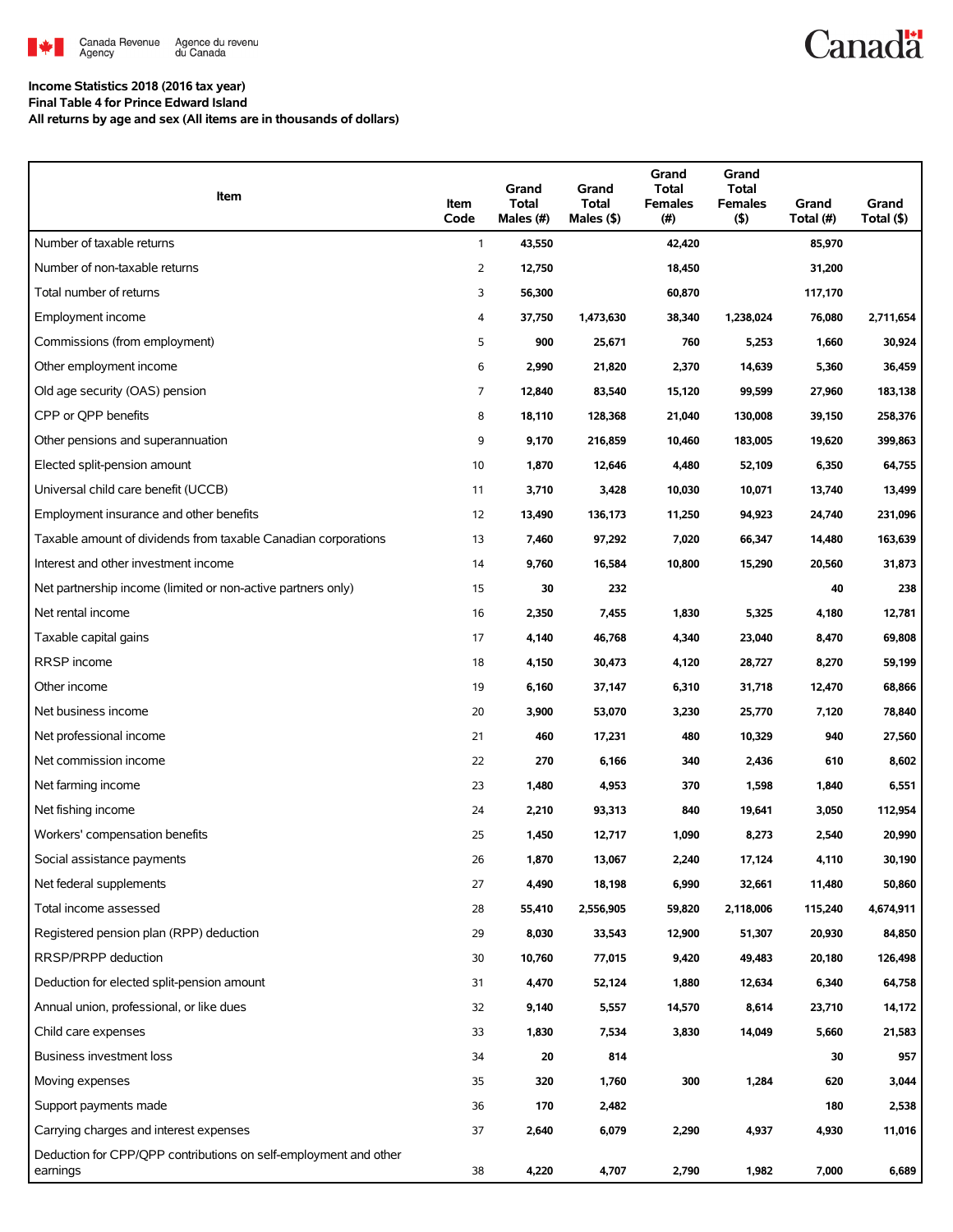

### Agence du revenu<br>du Canada

### **Canadä**

#### **Income Statistics 2018 (2016 tax year)**

**Final Table 4 for Prince Edward Island**

**All returns by age and sex (All items are in thousands of dollars)**

| Item                                                                                          | Item<br>Code | Grand<br>Total<br>Males (#) | Grand<br>Total<br>Males (\$) | Grand<br><b>Total</b><br><b>Females</b><br>(#) | Grand<br><b>Total</b><br><b>Females</b><br>$($ \$) | Grand<br>Total (#) | Grand<br>Total (\$) |
|-----------------------------------------------------------------------------------------------|--------------|-----------------------------|------------------------------|------------------------------------------------|----------------------------------------------------|--------------------|---------------------|
| Deduction for provincial parental insurance plan (PPIP) premiums on<br>self-employment income | 39           |                             |                              |                                                |                                                    |                    |                     |
| Exploration and development expenses                                                          | 40           | 20                          | 454                          |                                                |                                                    | 30                 | 656                 |
| Other employment expenses                                                                     | 41           | 1,770                       | 8,701                        | 660                                            | 1,652                                              | 2,420              | 10,353              |
| Clergy residence deduction                                                                    | 42           | 130                         | 1,515                        | 30                                             | 281                                                | 160                | 1,796               |
| Other deductions                                                                              | 43           | 1,930                       | 2,498                        | 2,040                                          | 5,572                                              | 3,980              | 8,070               |
| Total deductions before adjustments                                                           | 44           | 28,830                      | 204,813                      | 28,710                                         | 152,277                                            | 57,540             | 357,090             |
| Social benefits repayment                                                                     | 45           | 2,010                       | 6,716                        | 680                                            | 1,993                                              | 2,690              | 8,709               |
| Net income                                                                                    | 46           | 55,230                      | 2,347,946                    | 59,700                                         | 1,964,765                                          | 114,920            | 4,312,711           |
| Canadian Forces personnel and police deduction                                                | 47           |                             |                              |                                                |                                                    |                    |                     |
| Security options deductions                                                                   | 48           | 20                          | 713                          |                                                |                                                    | 20                 | 713                 |
| Other payments deduction                                                                      | 49           | 7,440                       | 43,948                       | 9,890                                          | 58,038                                             | 17,340             | 101,986             |
| Non-capital losses of other years                                                             | 50           | 70                          | 549                          | 60                                             | 412                                                | 130                | 961                 |
| Net capital losses of other years                                                             | 51           | 790                         | 2,015                        | 690                                            | 1,136                                              | 1,490              | 3,150               |
| Capital gains deduction                                                                       | 52           | 340                         | 35,619                       | 130                                            | 10,620                                             | 470                | 46,239              |
| Northern residents deductions                                                                 | 53           | 60                          | 190                          | 30                                             | 92                                                 | 90                 | 281                 |
| Additional deductions                                                                         | 54           | 390                         | 1,311                        | 580                                            | 3,629                                              | 970                | 4,940               |
| Farming/fishing losses of prior years                                                         | 55           | 70                          | 778                          | 20                                             | 170                                                | 80                 | 948                 |
| Total deductions from net income                                                              | 56           | 8,980                       | 85,194                       | 11,140                                         | 74,096                                             | 20,120             | 159,290             |
| Taxable income assessed                                                                       | 57           | 54,450                      | 2,263,100                    | 58,960                                         | 1,891,439                                          | 113,410            | 4,154,539           |
| Basic personal amount                                                                         | 58           | 56,300                      | 642,749                      | 60,870                                         | 695,390                                            | 117,170            | 1,338,139           |
| Age amount                                                                                    | 59           | 12,530                      | 78,838                       | 15,050                                         | 99,041                                             | 27,590             | 177,878             |
| Spouse or common-law partner amount                                                           | 60           | 4,550                       | 30,260                       | 1,740                                          | 11,583                                             | 6,280              | 41,843              |
| Amount for an eligible dependant                                                              | 61           | 910                         | 9,629                        | 3,730                                          | 39,100                                             | 4,640              | 48,729              |
| Family caregiver amount for children under 18 years of age                                    | 62           | 380                         | 987                          | 400                                            | 1,034                                              | 780                | 2,020               |
| Amount for infirm dependants age 18 or older                                                  | 63           | 60                          | 345                          | 60                                             | 336                                                | 120                | 681                 |
| CPP or QPP contributions through employment                                                   | 64           | 34,900                      | 52,718                       | 36,040                                         | 47,486                                             | 70,940             | 100,204             |
| CPP or QPP contributions on self-employment and other earnings                                | 65           | 4,220                       | 4,707                        | 2,790                                          | 1,982                                              | 7,000              | 6,689               |
| Employment insurance premiums                                                                 | 66           | 35,740                      | 21,034                       | 36,230                                         | 19,315                                             | 71,970             | 40,349              |
| PPIP premiums paid                                                                            | 67           |                             |                              |                                                |                                                    |                    |                     |
| PPIP premiums payable on employment income                                                    | 68           |                             |                              |                                                |                                                    |                    |                     |
| PPIP premiums payable on self-employment income                                               | 69           |                             |                              |                                                |                                                    |                    |                     |
| Volunteer firefighters' amount/search and rescue volunteers' amount                           | 70           | 890                         | 2,667                        | 80                                             | 228                                                | 970                | 2,895               |
| Canada employment amount                                                                      | 71           | 38,820                      | 43,896                       | 39,230                                         | 44,512                                             | 78,050             | 88,408              |
| Public transit amount                                                                         | 72           | 360                         | 118                          | 470                                            | 152                                                | 830                | 270                 |
| Children's arts amount                                                                        | 73           | 1,070                       | 315                          | 1,080                                          | 292                                                | 2,150              | 607                 |
| Home accessibility expenses                                                                   | 74           | 50                          | 222                          | 40                                             | 177                                                | 90                 | 398                 |
| Home buyers' amount                                                                           | 75           | 490                         | 2,270                        | 360                                            | 1,583                                              | 850                | 3,853               |
| Pension income amount                                                                         | 76           | 10,320                      | 19,668                       | 12,920                                         | 24,660                                             | 23,240             | 44,329              |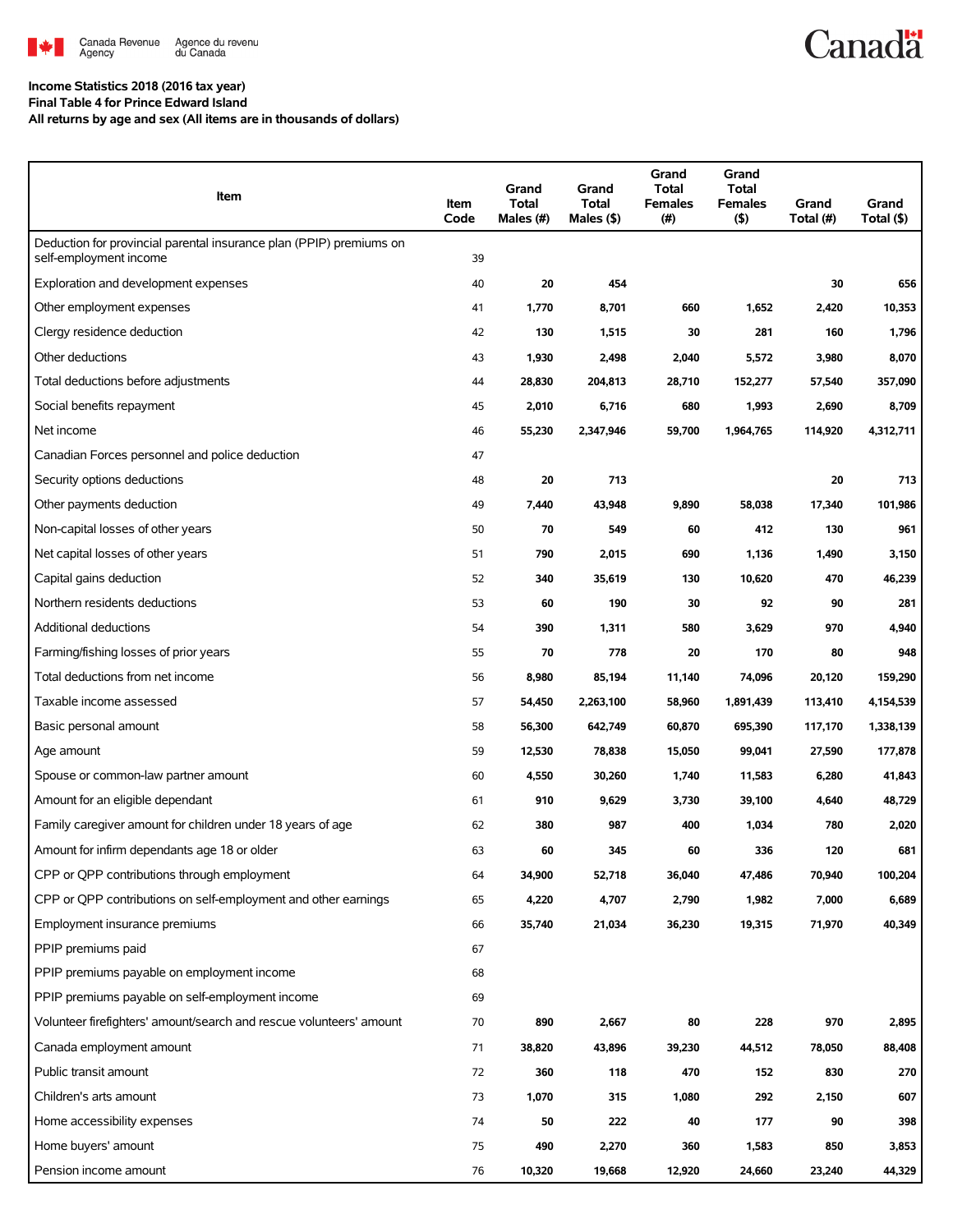

# **Canadä**

#### **Income Statistics 2018 (2016 tax year) Final Table 4 for Prince Edward Island**

**All returns by age and sex (All items are in thousands of dollars)**

| Item                                                              | Item<br>Code | Grand<br><b>Total</b><br>Males (#) | Grand<br><b>Total</b><br>Males (\$) | Grand<br><b>Total</b><br><b>Females</b><br>(#) | Grand<br><b>Total</b><br><b>Females</b><br>(5) | Grand<br>Total (#) | Grand<br>Total (\$) |
|-------------------------------------------------------------------|--------------|------------------------------------|-------------------------------------|------------------------------------------------|------------------------------------------------|--------------------|---------------------|
| Caregiver amount                                                  | 77           | 430                                | 2,368                               | 360                                            | 1,758                                          | 790                | 4,126               |
| Disability amount                                                 | 78           | 3,110                              | 24,950                              | 2,890                                          | 23,083                                         | 6,000              | 48,033              |
| Disability amount transferred from a dependant                    | 79           | 810                                | 8,698                               | 910                                            | 9,561                                          | 1,720              | 18,259              |
| Interest paid on student loans                                    | 80           | 1,260                              | 698                                 | 2,320                                          | 1,475                                          | 3,580              | 2,173               |
| Tuition, education, and textbook amounts                          | 81           | 3,330                              | 20,091                              | 4,050                                          | 23,963                                         | 7,370              | 44,053              |
| Tuition, education, and textbook amounts transferred from a child | 82           | 1,380                              | 7,441                               | 1,250                                          | 6,605                                          | 2,620              | 14,047              |
| Amounts transferred from spouse or common-law partner             | 83           | 3,280                              | 20,035                              | 2,330                                          | 13,172                                         | 5,610              | 33,208              |
| Medical expenses                                                  | 84           | 10,860                             | 27,680                              | 17,900                                         | 44,573                                         | 28,760             | 72,253              |
| Total tax credits on personal amounts                             | 85           | 56,300                             | 153,364                             | 60,870                                         | 166,661                                        | 117,170            | 320,026             |
| Allowable charitable donations and government gifts               | 86           | 12,600                             | 18,575                              | 12,650                                         | 14,249                                         | 25,250             | 32,824              |
| Eligible cultural and ecological gifts                            | 87           |                                    |                                     |                                                |                                                | 20                 | 269                 |
| Total tax credit on donations and gifts                           | 88           | 12,510                             | 5,249                               | 12,570                                         | 3,939                                          | 25,070             | 9,188               |
| Total federal non-refundable tax credits                          | 89           | 56,300                             | 158,614                             | 60,870                                         | 170,601                                        | 117,170            | 329,214             |
| Federal dividend tax credit                                       | 90           | 6,550                              | 11,376                              | 6,000                                          | 7,743                                          | 12,550             | 19.119              |
| Minimum tax carryover                                             | 91           | 130                                | 456                                 | 70                                             | 195                                            | 200                | 651                 |
| Basic federal tax                                                 | 92           | 39,210                             | 237,962                             | 36,750                                         | 155,121                                        | 75,960             | 393,083             |
| Federal foreign tax credit                                        | 93           | 2,000                              | 1,650                               | 2,000                                          | 648                                            | 4,000              | 2,298               |
| Federal political contribution tax credit                         | 94           | 600                                | 95                                  | 350                                            | 52                                             | 950                | 146                 |
| Investment tax credit                                             | 95           | 980                                | 1,892                               | 150                                            | 185                                            | 1,130              | 2,076               |
| Labour-sponsored funds tax credit (federally registered)          | 96           |                                    |                                     |                                                |                                                |                    |                     |
| Labour-sponsored funds tax credit (provincially registered)       | 97           |                                    |                                     |                                                |                                                |                    |                     |
| Alternative minimum tax payable                                   | 98           | 110                                | 1,166                               | 50                                             | 422                                            | 160                | 1,588               |
| Net federal tax                                                   | 99           | 39,110                             | 234,323                             | 36,670                                         | 154,244                                        | 75,780             | 388,567             |
| CPP contributions on self-employment                              | 100          | 4,220                              | 9,414                               | 2,790                                          | 3,964                                          | 7,000              | 13,378              |
| Social Benefits repayment                                         | 101          | 2,010                              | 6,716                               | 680                                            | 1,993                                          | 2,690              | 8,709               |
| Working income tax benefit (WITB)                                 | 102          | 2,550                              | 1,719                               | 3,280                                          | 2,605                                          | 5,830              | 4,324               |
| Children's fitness tax credit                                     | 103          | 3,450                              | 310                                 | 3,600                                          | 307                                            | 7,050              | 616                 |
| Eligible educator school supply tax credit                        | 104          | 70                                 | 6                                   | 340                                            | 27                                             | 420                | 32                  |
| Net provincial or territorial tax                                 | 105          | 42,940                             | 195,977                             | 41,750                                         | 136,576                                        | 84,700             | 332,553             |
| Total tax payable                                                 | 106          | 43.550                             | 446,431                             | 42,420                                         | 296,786                                        | 85,970             | 743,218             |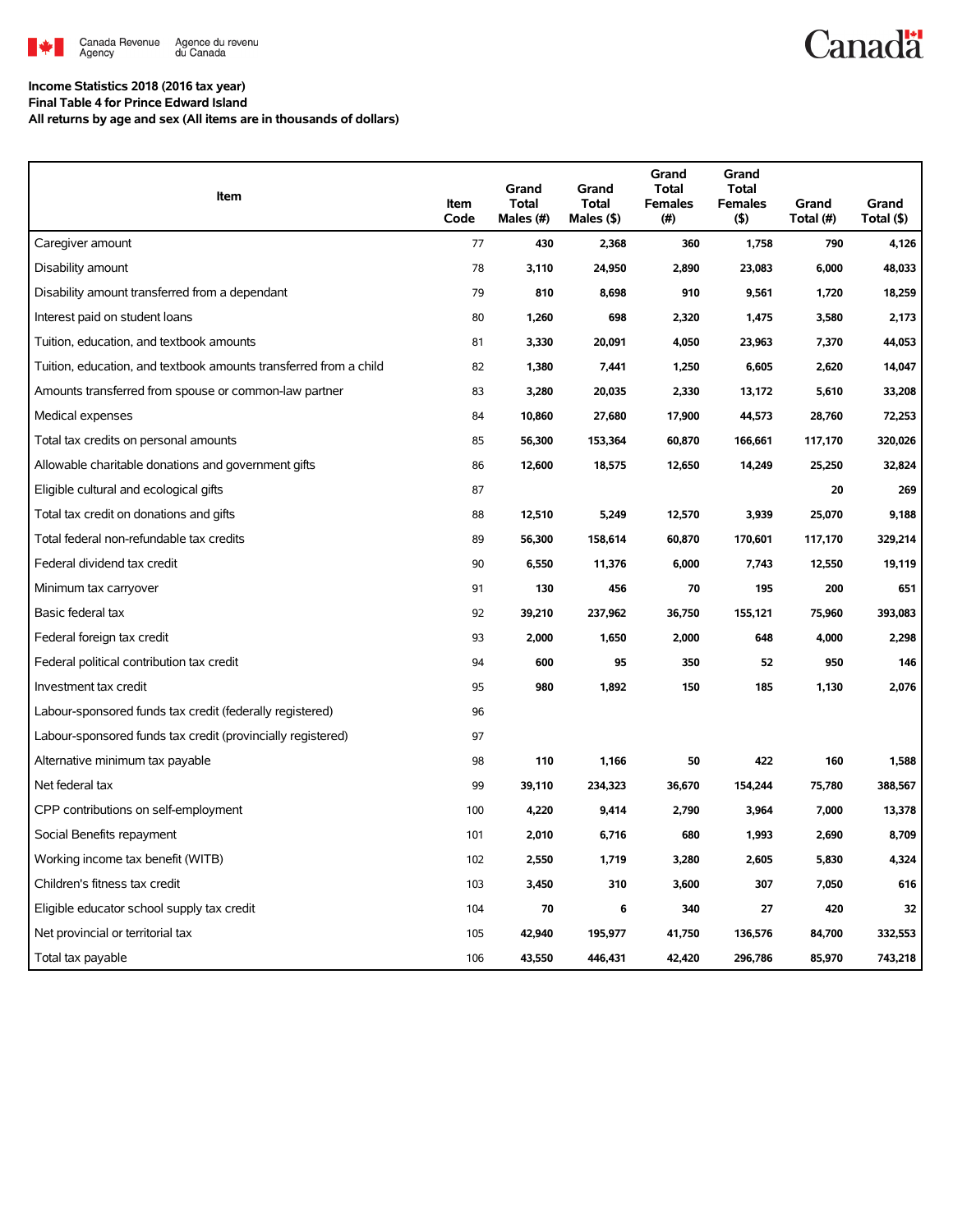| Item                                                                                          | Item<br>Code   | Age<br>Group:<br>Under 20<br>Males (#) | Age<br>Group:<br>Under 20<br>Males (\$) | Age<br>Group:<br>Under 20<br>Females (#) | Age<br>Group:<br>Under 20<br>Females (\$) |
|-----------------------------------------------------------------------------------------------|----------------|----------------------------------------|-----------------------------------------|------------------------------------------|-------------------------------------------|
| Number of taxable returns                                                                     | $\mathbf{1}$   | 870                                    |                                         | 560                                      |                                           |
| Number of non-taxable returns                                                                 | $\overline{2}$ | 1,940                                  |                                         | 2,180                                    |                                           |
| Total number of returns                                                                       | 3              | 2,810                                  |                                         | 2,740                                    |                                           |
| Employment income                                                                             | 4              | 2,580                                  | 21,070                                  | 2,530                                    | 17,621                                    |
| Commissions (from employment)                                                                 | 5              | 20                                     | 30                                      | 30                                       | 19                                        |
| Other employment income                                                                       | 6              | 50                                     | 106                                     |                                          |                                           |
| Old age security (OAS) pension                                                                | 7              |                                        |                                         |                                          |                                           |
| CPP or QPP benefits                                                                           | 8              | 190                                    | 534                                     | 190                                      | 570                                       |
| Other pensions and superannuation                                                             | 9              |                                        |                                         | 10                                       | 26                                        |
| Elected split-pension amount                                                                  | 10             |                                        |                                         |                                          |                                           |
| Universal child care benefit (UCCB)                                                           | 11             | 20                                     | 14                                      | 50                                       | 41                                        |
| Employment insurance and other benefits                                                       | 12             | 210                                    | 1,197                                   | 70                                       | 307                                       |
| Taxable amount of dividends from taxable Canadian corporations                                | 13             | 70                                     | 1,418                                   | 70                                       | 1,116                                     |
| Interest and other investment income                                                          | 14             | 70                                     | 39                                      | 70                                       | 37                                        |
| Net partnership income (limited or non-active partners only)                                  | 15             |                                        |                                         |                                          |                                           |
| Net rental income                                                                             | 16             |                                        |                                         |                                          |                                           |
| Taxable capital gains                                                                         | 17             | 20                                     | 172                                     |                                          |                                           |
| RRSP income                                                                                   | 18             |                                        |                                         |                                          |                                           |
| Other income                                                                                  | 19             | 370                                    | 1,412                                   | 410                                      | 1,311                                     |
| Net business income                                                                           | 20             | 50                                     | 215                                     | 30                                       | 72                                        |
| Net professional income                                                                       | 21             |                                        |                                         |                                          |                                           |
| Net commission income                                                                         | 22             |                                        |                                         |                                          |                                           |
| Net farming income                                                                            | 23             |                                        |                                         |                                          |                                           |
| Net fishing income                                                                            | 24             |                                        |                                         |                                          |                                           |
| Workers' compensation benefits                                                                | 25             | 10                                     | 23                                      |                                          |                                           |
| Social assistance payments                                                                    | 26             | $30\,$                                 | 80                                      | 30                                       | 92                                        |
| Net federal supplements                                                                       | 27             |                                        |                                         |                                          |                                           |
| Total income assessed                                                                         | 28             | 2,700                                  | 26,859                                  | 2,640                                    | 21,510                                    |
| Registered pension plan (RPP) deduction                                                       | 29             | 20                                     | 14                                      |                                          |                                           |
| RRSP/PRPP deduction                                                                           | 30             |                                        |                                         |                                          |                                           |
| Deduction for elected split-pension amount                                                    | 31             |                                        |                                         |                                          |                                           |
| Annual union, professional, or like dues                                                      | 32             | 70                                     | 9                                       | 70                                       | 6                                         |
| Child care expenses                                                                           | 33             |                                        |                                         |                                          |                                           |
| Business investment loss                                                                      | 34             |                                        |                                         |                                          |                                           |
| Moving expenses                                                                               | 35             |                                        |                                         | 10                                       | 6                                         |
| Support payments made                                                                         | 36             |                                        |                                         |                                          |                                           |
| Carrying charges and interest expenses                                                        | 37             |                                        |                                         |                                          |                                           |
| Deduction for CPP/QPP contributions on self-employment and other earnings                     | 38             |                                        |                                         |                                          |                                           |
| Deduction for provincial parental insurance plan (PPIP) premiums on self-employment<br>income | 39             |                                        |                                         |                                          |                                           |
| Exploration and development expenses                                                          | 40             |                                        |                                         |                                          |                                           |
| Other employment expenses                                                                     | 41             |                                        |                                         |                                          |                                           |
| Clergy residence deduction                                                                    | 42             |                                        |                                         |                                          |                                           |
| Other deductions                                                                              | 43             |                                        |                                         |                                          |                                           |
| Total deductions before adjustments                                                           | 44             | 170                                    | 86                                      | 130                                      | 43                                        |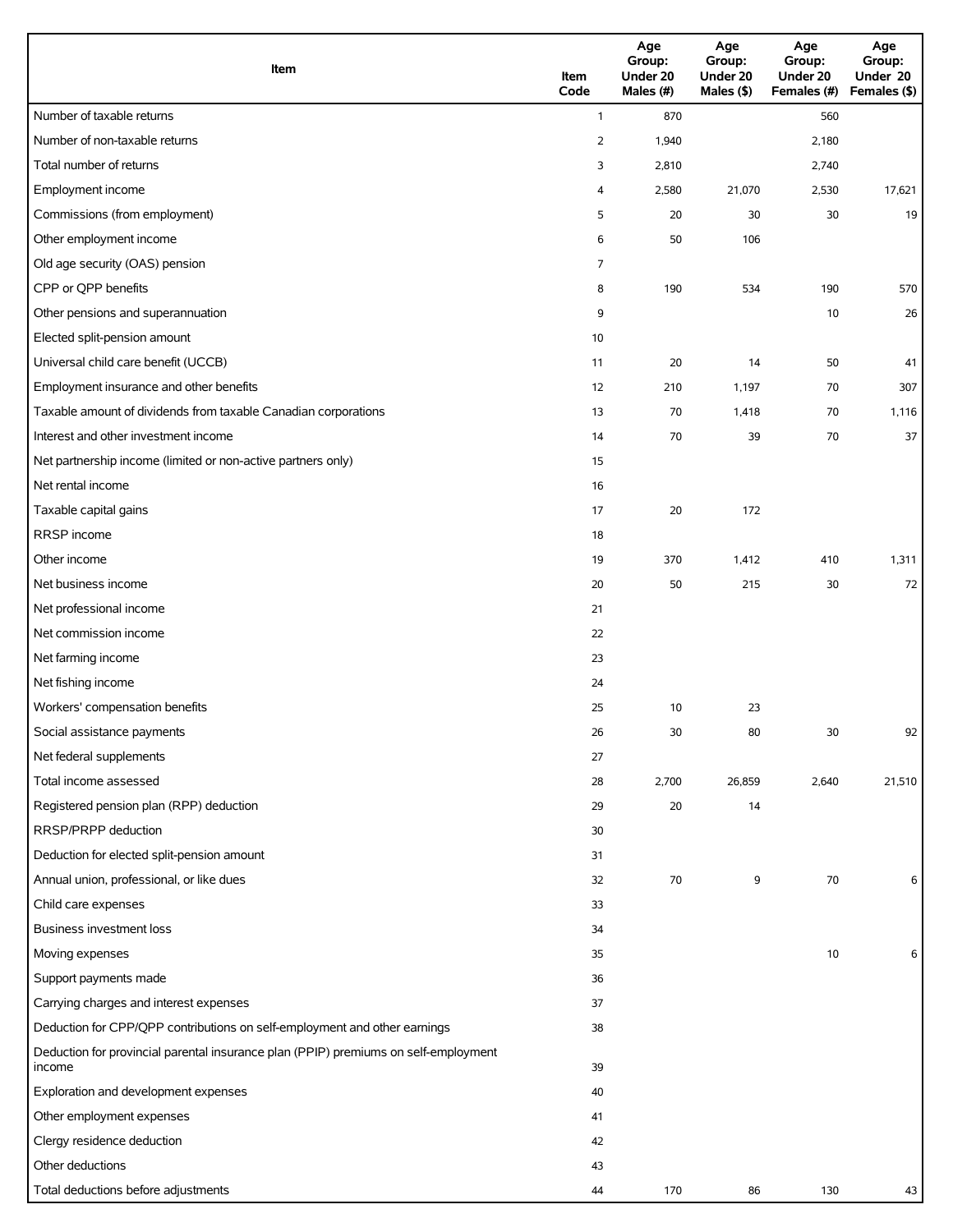| Item                                                                | <b>Item Code</b> | Under 20<br>Males (#) | Under 20<br>Males $(\$)$ | Age Group: Age Group: Age Group: Age Group:<br>Under 20<br>Females (#) | Under 20<br>Females (\$) |
|---------------------------------------------------------------------|------------------|-----------------------|--------------------------|------------------------------------------------------------------------|--------------------------|
| Social benefits repayment                                           | 45               |                       |                          |                                                                        |                          |
| Net income                                                          | 46               | 2,700                 | 26,774                   | 2,640                                                                  | 21,472                   |
| Canadian Forces personnel and police deduction                      | 47               |                       |                          |                                                                        |                          |
| Security options deductions                                         | 48               |                       |                          |                                                                        |                          |
| Other payments deduction                                            | 49               | 30                    | 104                      | 30                                                                     | 93                       |
| Non-capital losses of other years                                   | 50               |                       |                          |                                                                        |                          |
| Net capital losses of other years                                   | 51               |                       |                          |                                                                        |                          |
| Capital gains deduction                                             | 52               |                       |                          |                                                                        |                          |
| Northern residents deductions                                       | 53               |                       |                          |                                                                        |                          |
| <b>Additional deductions</b>                                        | 54               |                       |                          |                                                                        |                          |
| Farming/fishing losses of prior years                               | 55               |                       |                          |                                                                        |                          |
| Total deductions from net income                                    | 56               | 40                    | 240                      | 30                                                                     | 117                      |
| Taxable income assessed                                             | 57               | 2,680                 | 26,534                   | 2,630                                                                  | 21,355                   |
| Basic personal amount                                               | 58               | 2,810                 | 32,204                   | 2,740                                                                  | 31,424                   |
| Age amount                                                          | 59               |                       |                          |                                                                        |                          |
| Spouse or common-law partner amount                                 | 60               |                       |                          |                                                                        |                          |
| Amount for an eligible dependant                                    | 61               |                       |                          | 20                                                                     | 239                      |
| Family caregiver amount for children under 18 years of age          | 62               |                       |                          |                                                                        |                          |
| Amount for infirm dependants age 18 or older                        | 63               |                       |                          |                                                                        |                          |
| CPP or QPP contributions through employment                         | 64               | 1,500                 | 542                      | 1,410                                                                  | 377                      |
| CPP or QPP contributions on self-employment and other earnings      | 65               |                       |                          |                                                                        |                          |
| Employment insurance premiums                                       | 66               | 2,290                 | 390                      | 2,250                                                                  | 321                      |
| PPIP premiums paid                                                  | 67               |                       |                          |                                                                        |                          |
| PPIP premiums payable on employment income                          | 68               |                       |                          |                                                                        |                          |
| PPIP premiums payable on self-employment income                     | 69               |                       |                          |                                                                        |                          |
| Volunteer firefighters' amount/search and rescue volunteers' amount | 70               |                       |                          |                                                                        |                          |
| Canada employment amount                                            | 71               | 2,590                 | 2,930                    | 2,540                                                                  | 2,873                    |
| Public transit amount                                               | 72               | 50                    | 8                        | 50                                                                     | 8                        |
| Children's arts amount                                              | 73               |                       |                          |                                                                        |                          |
| Home accessibility expenses                                         | 74               |                       |                          |                                                                        |                          |
| Home buyers' amount                                                 | 75               |                       |                          |                                                                        |                          |
| Pension income amount                                               | 76               | 20                    | 16                       | 10                                                                     | 16                       |
| Caregiver amount                                                    | 77               |                       |                          |                                                                        |                          |
| Disability amount                                                   | 78               | 80                    | 785                      | 60                                                                     | 508                      |
| Disability amount transferred from a dependant                      | 79               |                       |                          |                                                                        |                          |
| Interest paid on student loans                                      | 80               |                       |                          |                                                                        |                          |
| Tuition, education, and textbook amounts                            | 81               | 260                   | 1,178                    | 210                                                                    | 774                      |
| Tuition, education, and textbook amounts transferred from a child   | 82               |                       |                          |                                                                        |                          |
| Amounts transferred from spouse or common-law partner               | 83               |                       |                          |                                                                        |                          |
| Medical expenses                                                    | 84               |                       |                          | 90                                                                     | 55                       |
| Total tax credits on personal amounts                               | 85               | 2,810                 | 5,731                    | 2,740                                                                  | 5,493                    |
| Allowable charitable donations and government gifts                 | 86               | 50                    | 6                        | 50                                                                     | 16                       |
| Eligible cultural and ecological gifts                              | 87               |                       |                          |                                                                        |                          |
| Total tax credit on donations and gifts                             | 88               | 40                    | $\overline{2}$           | 50                                                                     | 4                        |
| Total federal non-refundable tax credits                            | 89               | 2,810                 | 5,732                    | 2,740                                                                  | 5,497                    |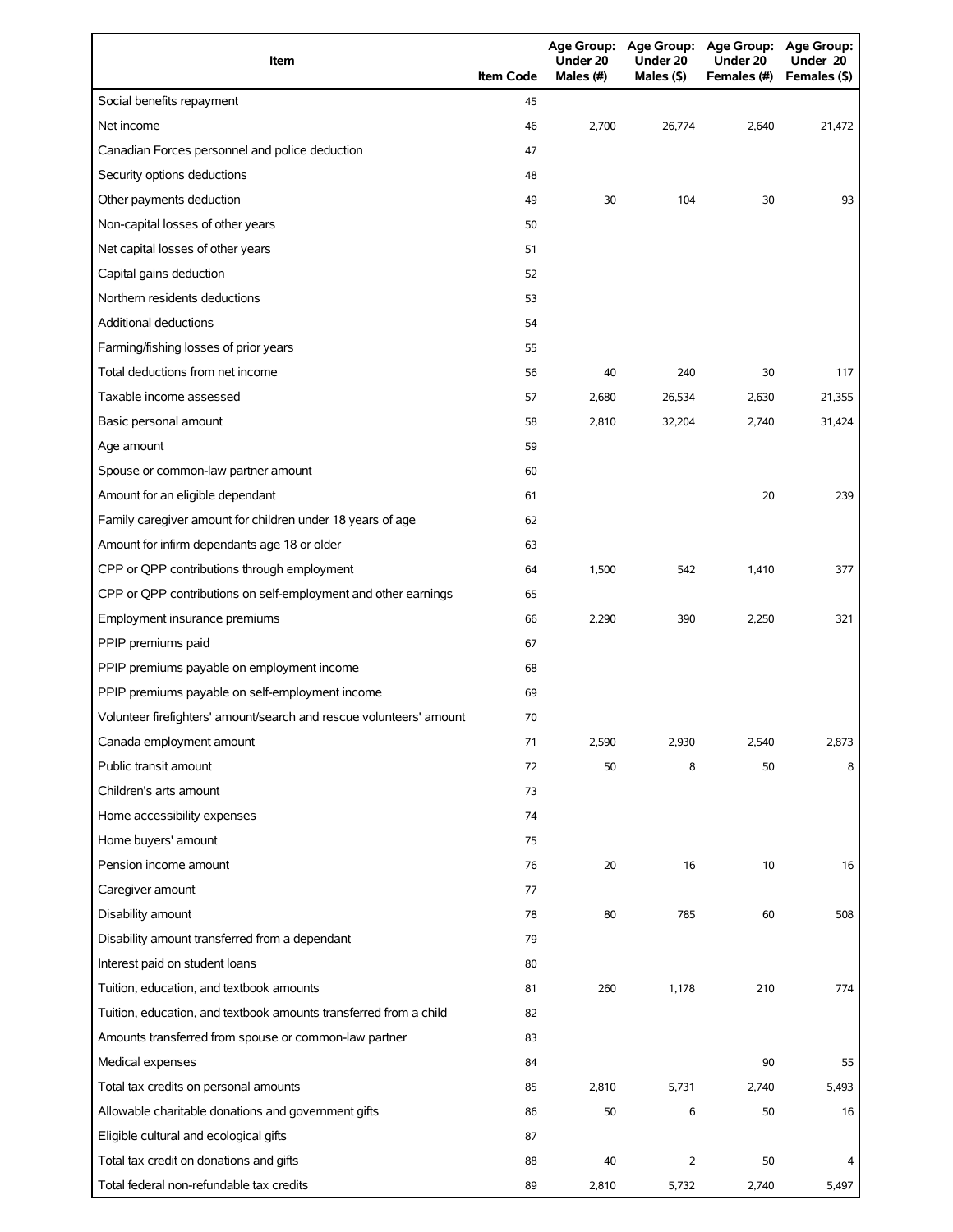| Item                                                        | <b>Item Code</b> | Under 20<br>Males (#) | Age Group: Age Group:<br>Under 20<br>Males $($ \$ $)$ | Age Group:<br>Under 20<br>Females (#) | Age Group:<br>Under 20<br>Females (\$) |
|-------------------------------------------------------------|------------------|-----------------------|-------------------------------------------------------|---------------------------------------|----------------------------------------|
| Federal dividend tax credit                                 | 90               | 50                    | 137                                                   |                                       |                                        |
| Minimum tax carryover                                       | 91               |                       |                                                       |                                       |                                        |
| Basic federal tax                                           | 92               | 490                   | 513                                                   | 220                                   | 142                                    |
| Federal foreign tax credit                                  | 93               |                       |                                                       |                                       |                                        |
| Federal political contribution tax credit                   | 94               |                       |                                                       |                                       |                                        |
| Investment tax credit                                       | 95               |                       |                                                       |                                       |                                        |
| Labour-sponsored funds tax credit (federally registered)    | 96               |                       |                                                       |                                       |                                        |
| Labour-sponsored funds tax credit (provincially registered) | 97               |                       |                                                       |                                       |                                        |
| Alternative minimum tax payable                             | 98               |                       |                                                       |                                       |                                        |
| Net federal tax                                             | 99               | 490                   | 511                                                   | 220                                   | 142                                    |
| CPP contributions on self-employment                        | 100              |                       |                                                       |                                       |                                        |
| Social Benefits repayment                                   | 101              |                       |                                                       |                                       |                                        |
| Working income tax benefit (WITB)                           | 102              | 210                   | 130                                                   | 150                                   | 109                                    |
| Children's fitness tax credit                               | 103              |                       |                                                       |                                       |                                        |
| Eligible educator school supply tax credit                  | 104              |                       |                                                       |                                       |                                        |
| Net provincial or territorial tax                           | 105              | 850                   | 635                                                   | 550                                   | 256                                    |
| Total tax payable                                           | 106              | 870                   | 1,167                                                 | 560                                   | 406                                    |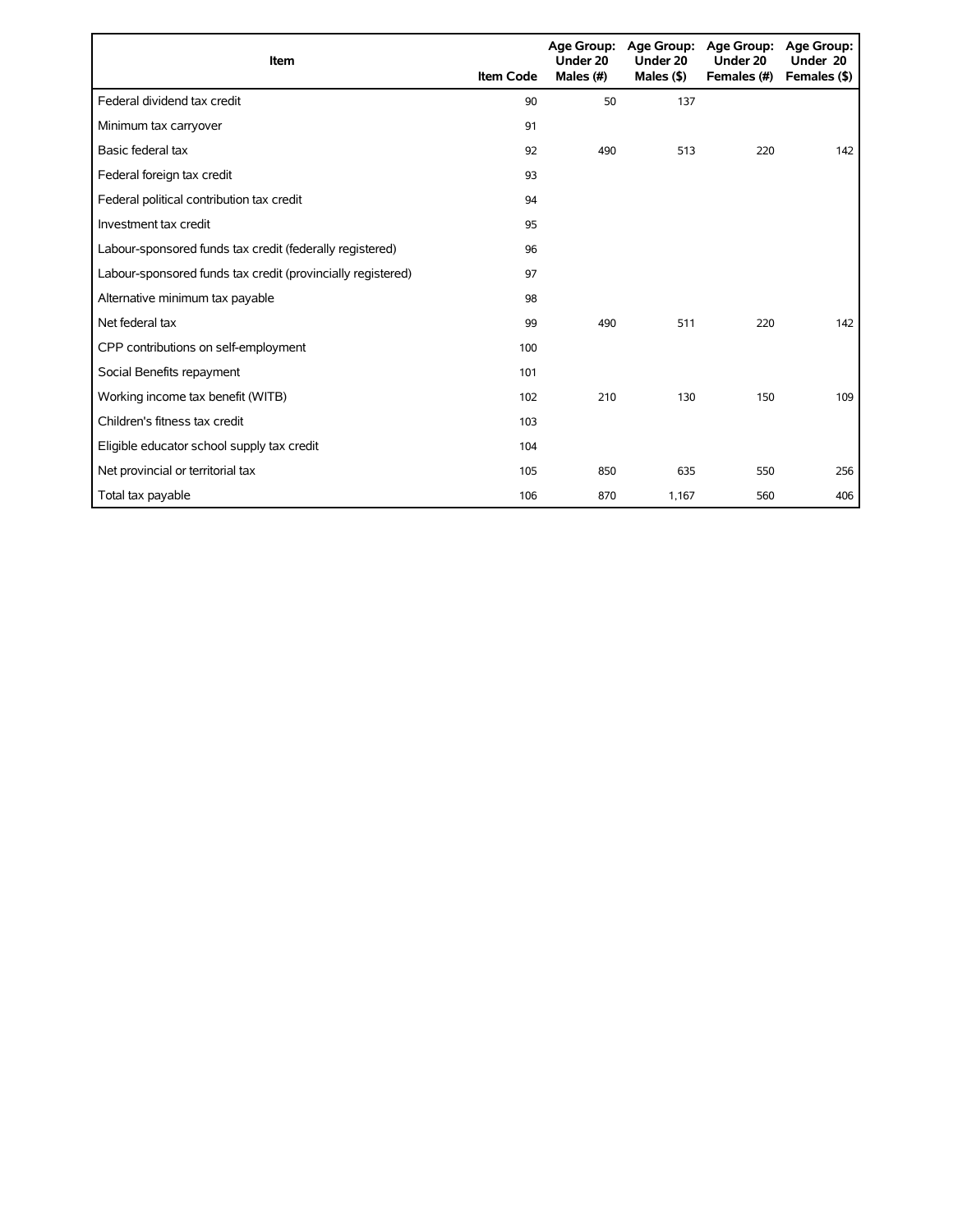| Item                                                                                          | Item<br>Code   | Age<br>Group:<br>20 to 24<br>Males (#) | Age<br>Group:<br>20 to 24<br>Males (\$) | Age<br>Group:<br>20 to 24<br>Females (#) | Age<br>Group:<br>20 to 24<br>Females (\$) |
|-----------------------------------------------------------------------------------------------|----------------|----------------------------------------|-----------------------------------------|------------------------------------------|-------------------------------------------|
| Number of taxable returns                                                                     | $\mathbf{1}$   | 2,610                                  |                                         | 1,780                                    |                                           |
| Number of non-taxable returns                                                                 | $\overline{2}$ | 1,940                                  |                                         | 2,590                                    |                                           |
| Total number of returns                                                                       | 3              | 4,540                                  |                                         | 4,370                                    |                                           |
| Employment income                                                                             | 4              | 4,130                                  | 80,895                                  | 3,950                                    | 60,992                                    |
| Commissions (from employment)                                                                 | 5              | 120                                    | 285                                     |                                          |                                           |
| Other employment income                                                                       | 6              | 150                                    | 360                                     | 210                                      | 532                                       |
| Old age security (OAS) pension                                                                | 7              |                                        |                                         |                                          |                                           |
| CPP or QPP benefits                                                                           | 8              | 110                                    | 292                                     | 180                                      | 430                                       |
| Other pensions and superannuation                                                             | 9              | 10                                     | 39                                      |                                          |                                           |
| Elected split-pension amount                                                                  | 10             |                                        |                                         |                                          |                                           |
| Universal child care benefit (UCCB)                                                           | 11             | 30                                     | 30                                      | 350                                      | 391                                       |
| Employment insurance and other benefits                                                       | 12             | 1,420                                  | 11,891                                  | 960                                      | 6,730                                     |
| Taxable amount of dividends from taxable Canadian corporations                                | 13             | 160                                    | 2,259                                   | 160                                      | 3,238                                     |
| Interest and other investment income                                                          | 14             | 220                                    | 65                                      | 160                                      | 66                                        |
| Net partnership income (limited or non-active partners only)                                  | 15             |                                        |                                         |                                          |                                           |
| Net rental income                                                                             | 16             |                                        |                                         |                                          |                                           |
| Taxable capital gains                                                                         | 17             |                                        |                                         |                                          |                                           |
| <b>RRSP</b> income                                                                            | 18             |                                        |                                         | 20                                       | 36                                        |
| Other income                                                                                  | 19             | 650                                    | 1,762                                   | 630                                      | 1,882                                     |
| Net business income                                                                           | 20             | 120                                    | 875                                     | 90                                       | 474                                       |
| Net professional income                                                                       | 21             | 10                                     | 102                                     | 10                                       | 37                                        |
| Net commission income                                                                         | 22             |                                        |                                         | 10                                       | 32                                        |
| Net farming income                                                                            | 23             | 20                                     | 132                                     |                                          |                                           |
| Net fishing income                                                                            | 24             | 110                                    | 2,125                                   | 40                                       | 279                                       |
| Workers' compensation benefits                                                                | 25             | 50                                     | 148                                     | 40                                       | 141                                       |
| Social assistance payments                                                                    | 26             | 180                                    | 682                                     | 200                                      | 1,083                                     |
| Net federal supplements                                                                       | 27             |                                        |                                         |                                          |                                           |
| Total income assessed                                                                         | 28             | 4,360                                  | 102,539                                 | 4,210                                    | 76,835                                    |
| Registered pension plan (RPP) deduction                                                       | 29             | 200                                    | 297                                     | 240                                      | 467                                       |
| RRSP/PRPP deduction                                                                           | 30             | 290                                    | 913                                     |                                          |                                           |
| Deduction for elected split-pension amount                                                    | 31             |                                        |                                         |                                          |                                           |
| Annual union, professional, or like dues                                                      | 32             | 390                                    | 136                                     | 670                                      | 239                                       |
| Child care expenses                                                                           | 33             |                                        |                                         | 130                                      | 335                                       |
| Business investment loss                                                                      | 34             |                                        |                                         |                                          |                                           |
| Moving expenses                                                                               | 35             | 50                                     | 67                                      | 50                                       | 75                                        |
| Support payments made                                                                         | 36             |                                        |                                         |                                          |                                           |
| Carrying charges and interest expenses                                                        | 37             |                                        |                                         |                                          |                                           |
| Deduction for CPP/QPP contributions on self-employment and other earnings                     | 38             | 170                                    | 115                                     | 110                                      | 29                                        |
| Deduction for provincial parental insurance plan (PPIP) premiums on self-employment<br>income | 39             |                                        |                                         |                                          |                                           |
| Exploration and development expenses                                                          | 40             |                                        |                                         |                                          |                                           |
| Other employment expenses                                                                     | 41             | 60                                     | 134                                     |                                          |                                           |
| Clergy residence deduction                                                                    | 42             |                                        |                                         |                                          |                                           |
| Other deductions                                                                              | 43             |                                        |                                         | 110                                      | 42                                        |
| Total deductions before adjustments                                                           | 44             | 1,060                                  | 1,798                                   | 1,120                                    | 1,518                                     |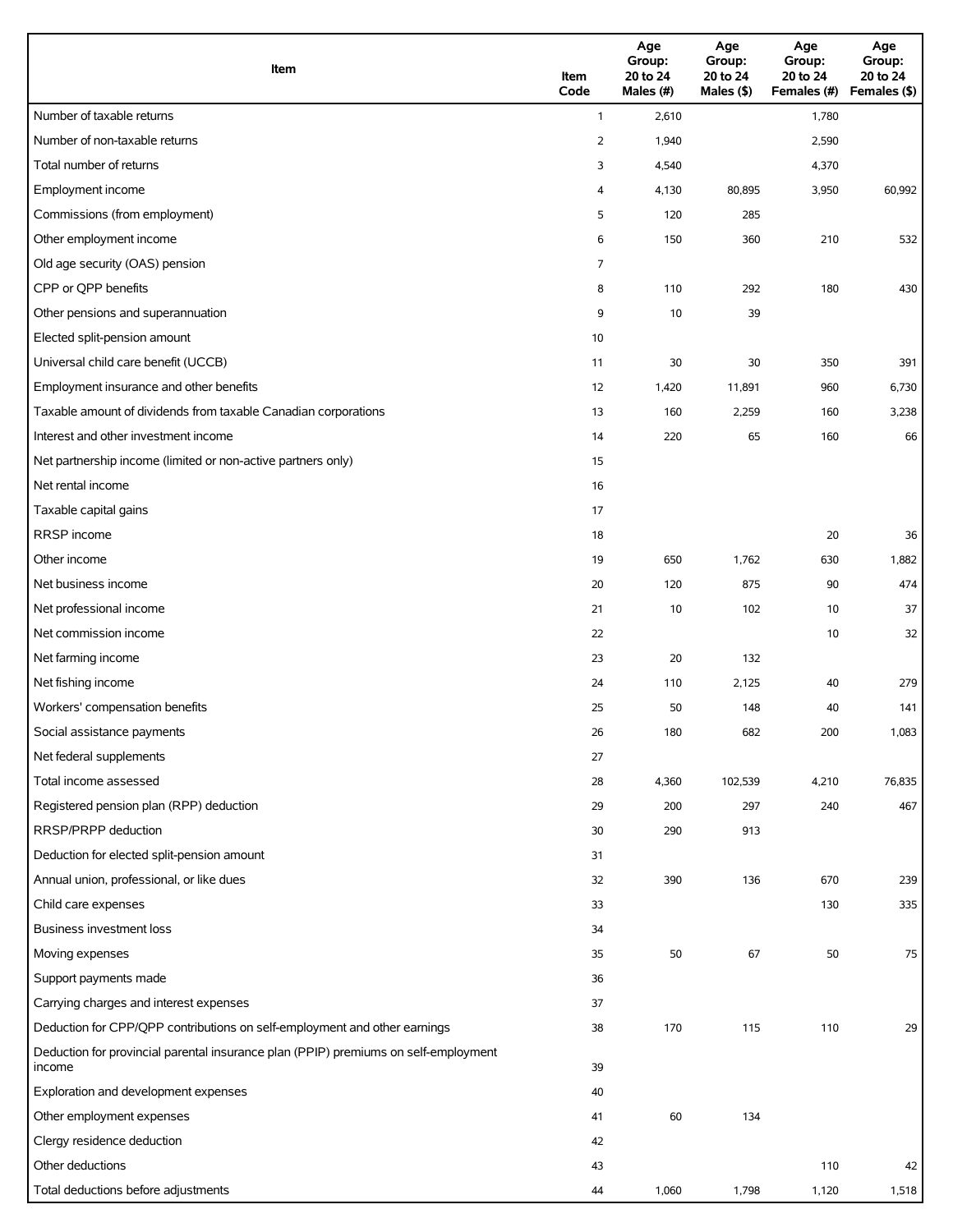| Item                                                                | <b>Item Code</b> | 20 to 24<br>Males (#) | 20 to 24<br>Males $(§)$ | Age Group: Age Group: Age Group: Age Group:<br>20 to 24<br>Females (#) | 20 to 24<br>Females (\$) |
|---------------------------------------------------------------------|------------------|-----------------------|-------------------------|------------------------------------------------------------------------|--------------------------|
| Social benefits repayment                                           | 45               | 40                    | 96                      |                                                                        |                          |
| Net income                                                          | 46               | 4,360                 | 100,696                 | 4,210                                                                  | 75,318                   |
| Canadian Forces personnel and police deduction                      | 47               |                       |                         |                                                                        |                          |
| Security options deductions                                         | 48               |                       |                         |                                                                        |                          |
| Other payments deduction                                            | 49               | 230                   | 830                     | 240                                                                    | 1,224                    |
| Non-capital losses of other years                                   | 50               |                       |                         |                                                                        |                          |
| Net capital losses of other years                                   | 51               |                       |                         |                                                                        |                          |
| Capital gains deduction                                             | 52               |                       |                         |                                                                        |                          |
| Northern residents deductions                                       | 53               |                       |                         |                                                                        |                          |
| <b>Additional deductions</b>                                        | 54               | 50                    | 223                     | 40                                                                     | 203                      |
| Farming/fishing losses of prior years                               | 55               |                       |                         |                                                                        |                          |
| Total deductions from net income                                    | 56               | 280                   | 1,346                   | 280                                                                    | 1,571                    |
| Taxable income assessed                                             | 57               | 4,290                 | 99,352                  | 4,160                                                                  | 73,747                   |
| Basic personal amount                                               | 58               | 4,540                 | 52,042                  | 4,370                                                                  | 50,053                   |
| Age amount                                                          | 59               |                       |                         |                                                                        |                          |
| Spouse or common-law partner amount                                 | 60               | 90                    | 600                     | 40                                                                     | 257                      |
| Amount for an eligible dependant                                    | 61               | 20                    | 195                     | 270                                                                    | 2,988                    |
| Family caregiver amount for children under 18 years of age          | 62               |                       |                         |                                                                        |                          |
| Amount for infirm dependants age 18 or older                        | 63               |                       |                         |                                                                        |                          |
| CPP or QPP contributions through employment                         | 64               | 4,090                 | 3,417                   | 3,910                                                                  | 2,459                    |
| CPP or QPP contributions on self-employment and other earnings      | 65               | 170                   | 115                     | 110                                                                    | 29                       |
| Employment insurance premiums                                       | 66               | 4,010                 | 1,497                   | 3,780                                                                  | 1,137                    |
| PPIP premiums paid                                                  | 67               |                       |                         |                                                                        |                          |
| PPIP premiums payable on employment income                          | 68               |                       |                         |                                                                        |                          |
| PPIP premiums payable on self-employment income                     | 69               |                       |                         |                                                                        |                          |
| Volunteer firefighters' amount/search and rescue volunteers' amount | 70               | 50                    | 144                     | 10                                                                     | 33                       |
| Canada employment amount                                            | 71               | 4,150                 | 4,750                   | 3,970                                                                  | 4,544                    |
| Public transit amount                                               | 72               | 110                   | 26                      | 180                                                                    | 43                       |
| Children's arts amount                                              | 73               |                       |                         |                                                                        |                          |
| Home accessibility expenses                                         | 74               |                       |                         |                                                                        |                          |
| Home buyers' amount                                                 | 75               | 80                    | 359                     | 50                                                                     | 213                      |
| Pension income amount                                               | 76               |                       |                         |                                                                        |                          |
| Caregiver amount                                                    | 77               |                       |                         |                                                                        |                          |
| Disability amount                                                   | 78               | 140                   | 1,061                   | 70                                                                     | 562                      |
| Disability amount transferred from a dependant                      | 79               |                       |                         |                                                                        |                          |
| Interest paid on student loans                                      | 80               | 190                   | 86                      | 250                                                                    | 131                      |
| Tuition, education, and textbook amounts                            | 81               | 1,390                 | 8,379                   | 1,500                                                                  | 8,925                    |
| Tuition, education, and textbook amounts transferred from a child   | 82               |                       |                         |                                                                        |                          |
| Amounts transferred from spouse or common-law partner               | 83               |                       |                         |                                                                        |                          |
| Medical expenses                                                    | 84               |                       |                         | 410                                                                    | 311                      |
| Total tax credits on personal amounts                               | 85               | 4,540                 | 10,955                  | 4,370                                                                  | 10,774                   |
| Allowable charitable donations and government gifts                 | 86               | 160                   | 71                      | 190                                                                    | 47                       |
| Eligible cultural and ecological gifts                              | 87               |                       |                         |                                                                        |                          |
| Total tax credit on donations and gifts                             | 88               | 160                   | 20                      | 190                                                                    | 12                       |
| Total federal non-refundable tax credits                            | 89               | 4,540                 | 10,974                  | 4,370                                                                  | 10,786                   |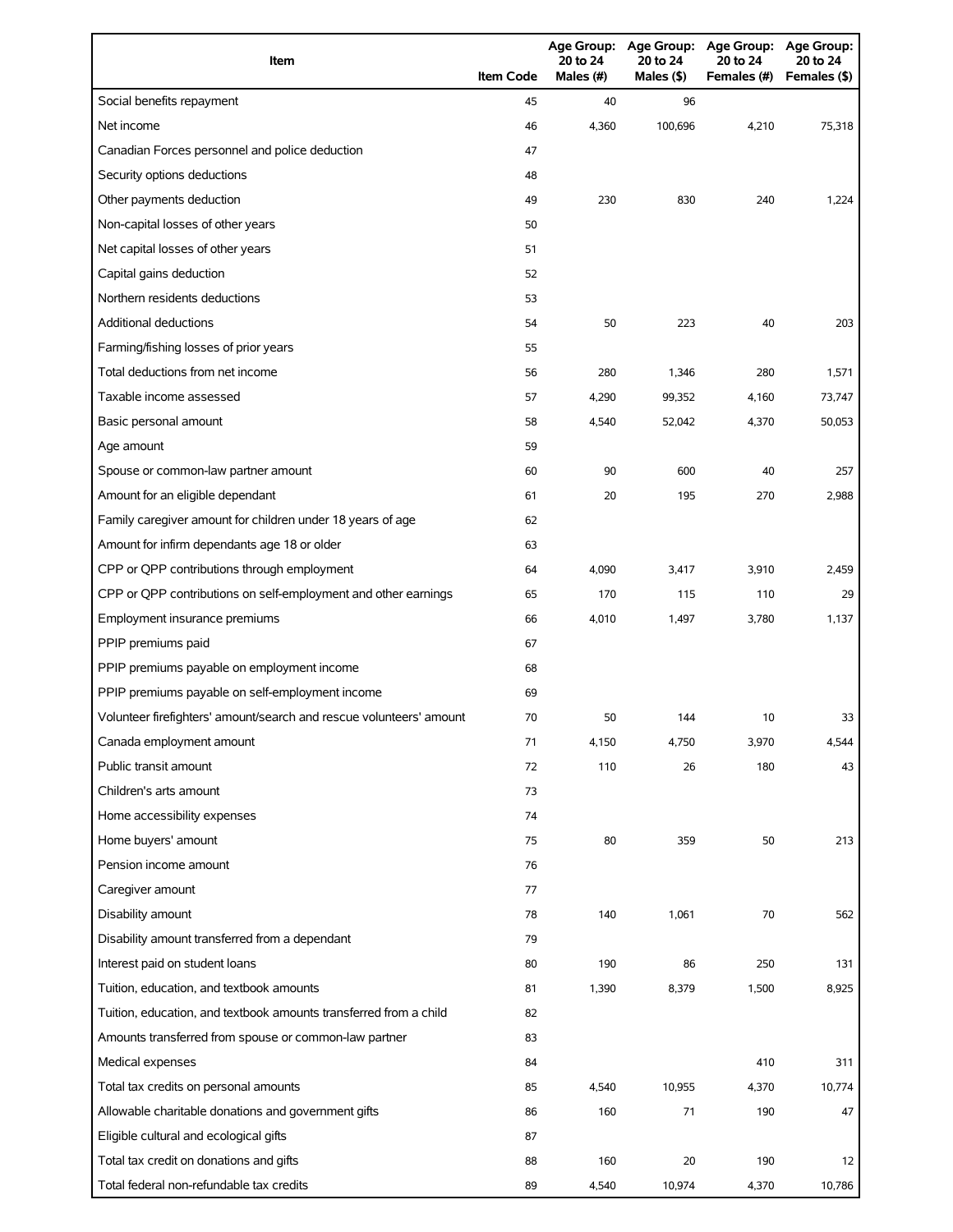| Item                                                        | <b>Item Code</b> | 20 to 24<br>Males (#) | Age Group: Age Group:<br>20 to 24<br>Males $($ \$ $)$ | Age Group:<br>20 to 24<br>Females (#) | Age Group:<br>20 to 24<br>Females (\$) |
|-------------------------------------------------------------|------------------|-----------------------|-------------------------------------------------------|---------------------------------------|----------------------------------------|
| Federal dividend tax credit                                 | 90               | 130                   | 194                                                   | 130                                   | 305                                    |
| Minimum tax carryover                                       | 91               |                       |                                                       |                                       |                                        |
| Basic federal tax                                           | 92               | 2,250                 | 5,670                                                 | 1,350                                 | 2,187                                  |
| Federal foreign tax credit                                  | 93               | 20                    | 12                                                    |                                       |                                        |
| Federal political contribution tax credit                   | 94               |                       |                                                       |                                       |                                        |
| Investment tax credit                                       | 95               | 20                    | 29                                                    |                                       |                                        |
| Labour-sponsored funds tax credit (federally registered)    | 96               |                       |                                                       |                                       |                                        |
| Labour-sponsored funds tax credit (provincially registered) | 97               |                       |                                                       |                                       |                                        |
| Alternative minimum tax payable                             | 98               |                       |                                                       |                                       |                                        |
| Net federal tax                                             | 99               | 2,250                 | 5,628                                                 | 1,340                                 | 2,179                                  |
| CPP contributions on self-employment                        | 100              | 170                   | 229                                                   | 110                                   | 59                                     |
| Social Benefits repayment                                   | 101              | 40                    | 96                                                    |                                       |                                        |
| Working income tax benefit (WITB)                           | 102              | 680                   | 426                                                   | 720                                   | 535                                    |
| Children's fitness tax credit                               | 103              |                       |                                                       |                                       |                                        |
| Eligible educator school supply tax credit                  | 104              |                       |                                                       |                                       |                                        |
| Net provincial or territorial tax                           | 105              | 2,560                 | 5,244                                                 | 1,730                                 | 2,432                                  |
| Total tax payable                                           | 106              | 2,610                 | 11,197                                                | 1,780                                 | 4,670                                  |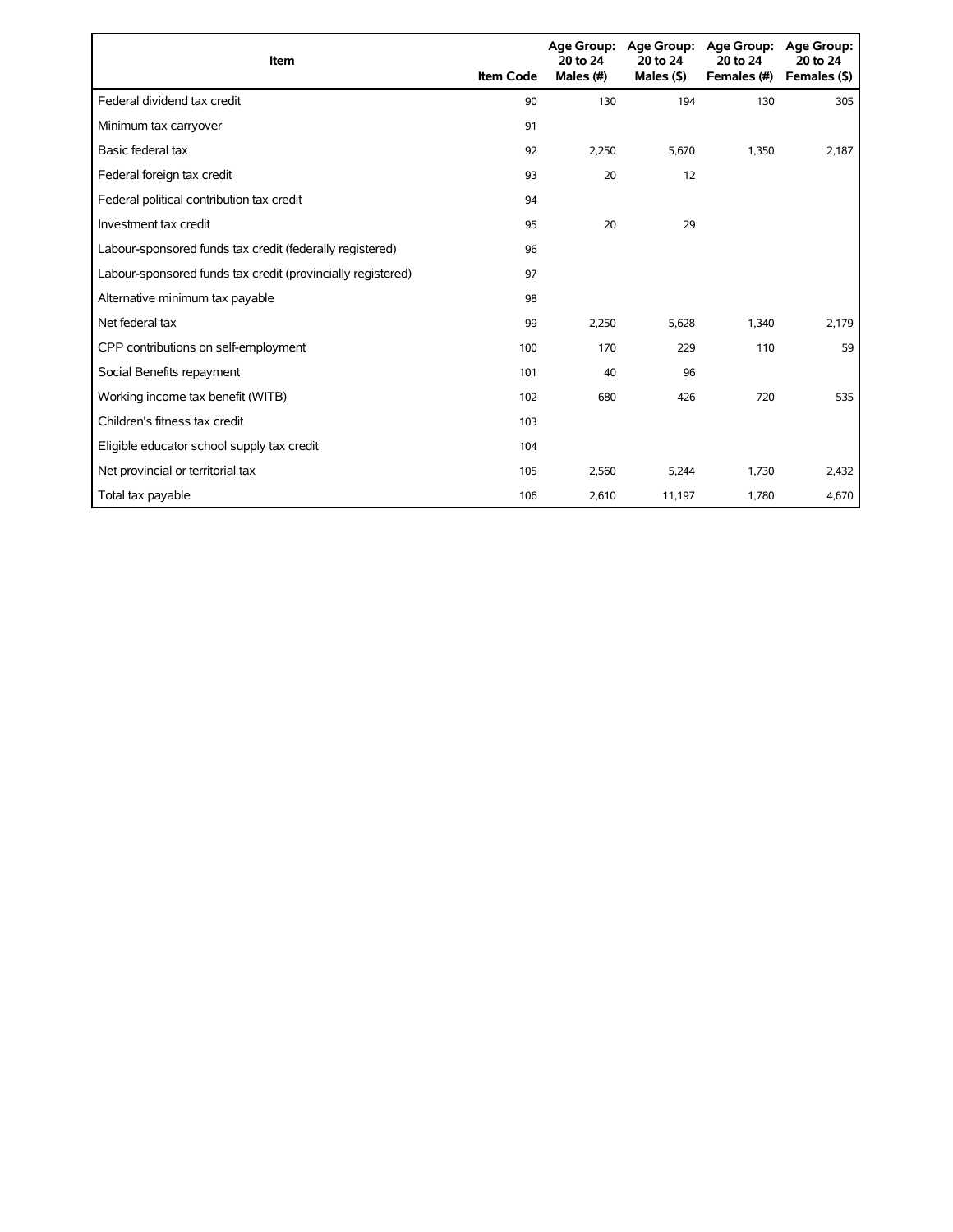| Item                                                                                          | Item<br>Code | Age<br>Group:<br>25 to 29<br>Males (#) | Age<br>Group:<br>25 to 29<br>Males (\$) | Age<br>Group:<br>25 to 29<br>Females (#) | Age<br>Group:<br>25 to 29<br>Females (\$) |
|-----------------------------------------------------------------------------------------------|--------------|----------------------------------------|-----------------------------------------|------------------------------------------|-------------------------------------------|
| Number of taxable returns                                                                     | $\mathbf{1}$ | 3,110                                  |                                         | 2,850                                    |                                           |
| Number of non-taxable returns                                                                 | 2            | 880                                    |                                         | 1,290                                    |                                           |
| Total number of returns                                                                       | 3            | 3,990                                  |                                         | 4,140                                    |                                           |
| Employment income                                                                             | 4            | 3,580                                  | 112,073                                 | 3,600                                    | 97,542                                    |
| Commissions (from employment)                                                                 | 5            | 130                                    | 1,141                                   |                                          |                                           |
| Other employment income                                                                       | 6            | 150                                    | 556                                     | 160                                      | 740                                       |
| Old age security (OAS) pension                                                                | 7            |                                        |                                         |                                          |                                           |
| CPP or QPP benefits                                                                           | 8            |                                        |                                         | 30                                       | 109                                       |
| Other pensions and superannuation                                                             | 9            |                                        |                                         |                                          |                                           |
| Elected split-pension amount                                                                  | 10           |                                        |                                         |                                          |                                           |
| Universal child care benefit (UCCB)                                                           | 11           | 140                                    | 155                                     | 1,020                                    | 1,345                                     |
| Employment insurance and other benefits                                                       | 12           | 1,360                                  | 12,374                                  | 1,350                                    | 11,893                                    |
| Taxable amount of dividends from taxable Canadian corporations                                | 13           | 160                                    | 1,756                                   | 120                                      | 1,172                                     |
| Interest and other investment income                                                          | 14           | 240                                    | 134                                     | 210                                      | 93                                        |
| Net partnership income (limited or non-active partners only)                                  | 15           |                                        |                                         |                                          |                                           |
| Net rental income                                                                             | 16           | 70                                     | 105                                     | 40                                       | 67                                        |
| Taxable capital gains                                                                         | 17           |                                        |                                         | 60                                       | 225                                       |
| <b>RRSP</b> income                                                                            | 18           | 160                                    | 453                                     | 110                                      | 202                                       |
| Other income                                                                                  | 19           | 300                                    | 772                                     | 240                                      | 734                                       |
| Net business income                                                                           | 20           | 200                                    | 2,334                                   | 180                                      | 1,366                                     |
| Net professional income                                                                       | 21           |                                        |                                         | 30                                       | 554                                       |
| Net commission income                                                                         | 22           | 10                                     | 201                                     | 40                                       | 86                                        |
| Net farming income                                                                            | 23           |                                        |                                         |                                          |                                           |
| Net fishing income                                                                            | 24           | 130                                    | 3,629                                   | 60                                       | 725                                       |
| Workers' compensation benefits                                                                | 25           | 50                                     | 186                                     | 40                                       | 143                                       |
| Social assistance payments                                                                    | 26           | 170                                    | 966                                     | 250                                      | 1,700                                     |
| Net federal supplements                                                                       | 27           |                                        |                                         |                                          |                                           |
| Total income assessed                                                                         | 28           | 3,860                                  | 137,280                                 | 4,020                                    | 119,080                                   |
| Registered pension plan (RPP) deduction                                                       | 29           | 430                                    | 1,154                                   | 840                                      | 2,346                                     |
| RRSP/PRPP deduction                                                                           | 30           | 680                                    | 2,466                                   | 580                                      | 1,315                                     |
| Deduction for elected split-pension amount                                                    | 31           |                                        |                                         |                                          |                                           |
| Annual union, professional, or like dues                                                      | 32           | 610                                    | 348                                     | 1,200                                    | 633                                       |
| Child care expenses                                                                           | 33           | 100                                    | 356                                     | 540                                      | 1,734                                     |
| Business investment loss                                                                      | 34           |                                        |                                         |                                          |                                           |
| Moving expenses                                                                               | 35           | 90                                     | 235                                     | 60                                       | 119                                       |
| Support payments made                                                                         | 36           |                                        |                                         |                                          |                                           |
| Carrying charges and interest expenses                                                        | 37           | 20                                     | 32                                      |                                          |                                           |
| Deduction for CPP/QPP contributions on self-employment and other earnings                     | 38           | 260                                    | 202                                     | 200                                      | 101                                       |
| Deduction for provincial parental insurance plan (PPIP) premiums on self-employment<br>income | 39           |                                        |                                         |                                          |                                           |
| Exploration and development expenses                                                          | 40           |                                        |                                         |                                          |                                           |
| Other employment expenses                                                                     | 41           | 120                                    | 425                                     | 60                                       | 106                                       |
| Clergy residence deduction                                                                    | 42           |                                        |                                         |                                          |                                           |
| Other deductions                                                                              | 43           | 150                                    | 98                                      |                                          |                                           |
| Total deductions before adjustments                                                           | 44           | 1,740                                  | 5,370                                   | 2,240                                    | 6,490                                     |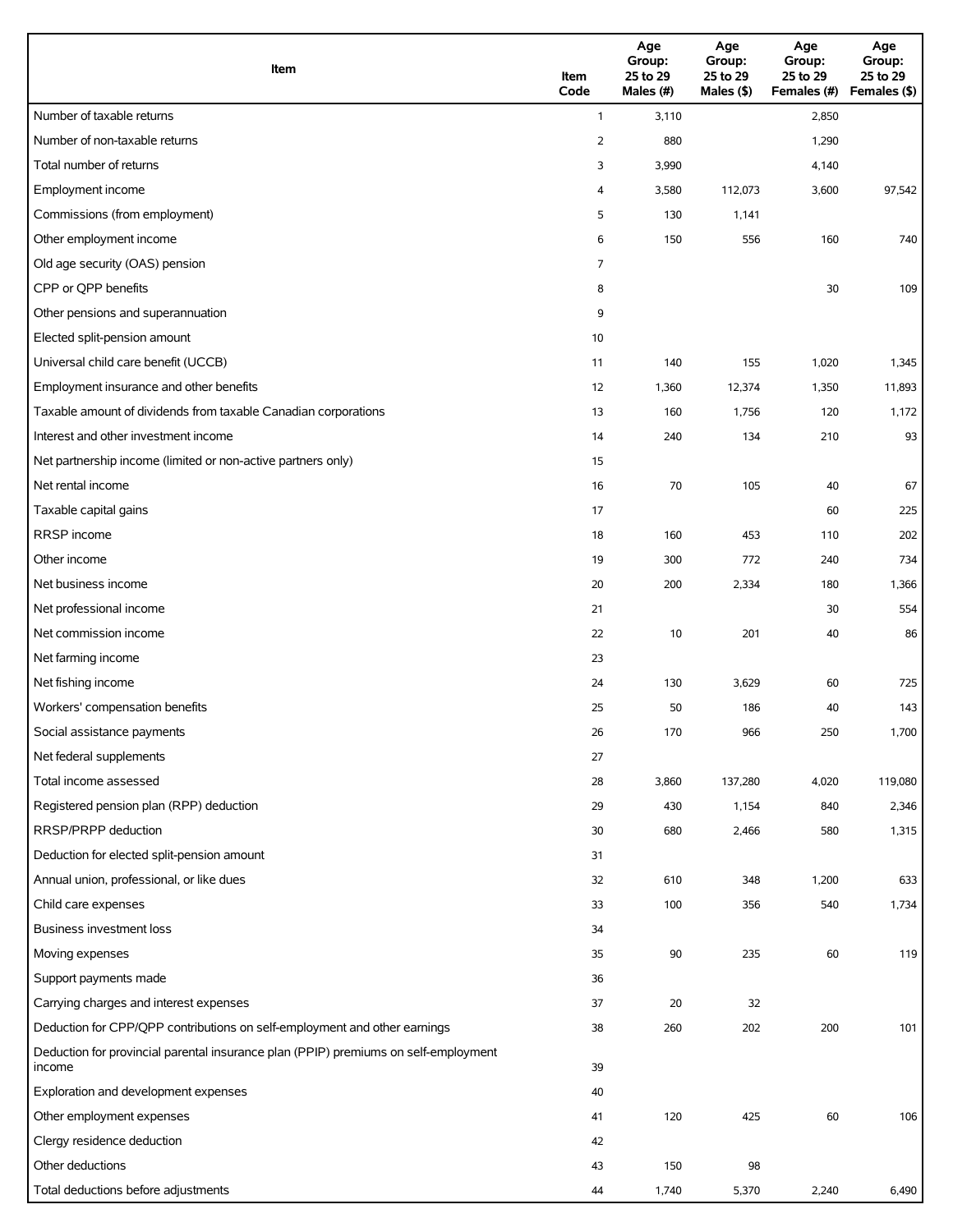| Item                                                                | <b>Item Code</b> | <b>Age Group:</b><br>25 to 29<br>Males (#) | <b>Age Group:</b><br>25 to 29<br>Males (\$) | Age Group:<br>25 to 29<br>Females (#) | <b>Age Group:</b><br>25 to 29<br>Females (\$) |
|---------------------------------------------------------------------|------------------|--------------------------------------------|---------------------------------------------|---------------------------------------|-----------------------------------------------|
| Social benefits repayment                                           | 45               | 90                                         | 214                                         |                                       |                                               |
| Net income                                                          | 46               | 3,850                                      | 131,730                                     | 4,000                                 | 112,612                                       |
| Canadian Forces personnel and police deduction                      | 47               |                                            |                                             |                                       |                                               |
| Security options deductions                                         | 48               |                                            |                                             |                                       |                                               |
| Other payments deduction                                            | 49               | 220                                        | 1,152                                       | 290                                   | 1,843                                         |
| Non-capital losses of other years                                   | 50               |                                            |                                             |                                       |                                               |
| Net capital losses of other years                                   | 51               |                                            |                                             |                                       |                                               |
| Capital gains deduction                                             | 52               |                                            |                                             |                                       |                                               |
| Northern residents deductions                                       | 53               |                                            |                                             |                                       |                                               |
| <b>Additional deductions</b>                                        | 54               | 20                                         | 167                                         | 30                                    | 224                                           |
| Farming/fishing losses of prior years                               | 55               |                                            |                                             |                                       |                                               |
| Total deductions from net income                                    | 56               | 260                                        | 1,468                                       | 330                                   | 2,249                                         |
| Taxable income assessed                                             | 57               | 3,780                                      | 130,263                                     | 3,940                                 | 110,364                                       |
| Basic personal amount                                               | 58               | 3,990                                      | 45,515                                      | 4,140                                 | 47,259                                        |
| Age amount                                                          | 59               |                                            |                                             |                                       |                                               |
| Spouse or common-law partner amount                                 | 60               | 230                                        | 1,690                                       | 90                                    | 741                                           |
| Amount for an eligible dependant                                    | 61               | 60                                         | 598                                         | 530                                   | 5,833                                         |
| Family caregiver amount for children under 18 years of age          | 62               |                                            |                                             | 30                                    | 76                                            |
| Amount for infirm dependants age 18 or older                        | 63               |                                            |                                             |                                       |                                               |
| CPP or QPP contributions through employment                         | 64               | 3,550                                      | 4,729                                       | 3,570                                 | 4,092                                         |
| CPP or QPP contributions on self-employment and other earnings      | 65               | 260                                        | 202                                         | 200                                   | 101                                           |
| Employment insurance premiums                                       | 66               | 3,500                                      | 1,936                                       | 3,490                                 | 1,715                                         |
| PPIP premiums paid                                                  | 67               |                                            |                                             |                                       |                                               |
| PPIP premiums payable on employment income                          | 68               |                                            |                                             |                                       |                                               |
| PPIP premiums payable on self-employment income                     | 69               |                                            |                                             |                                       |                                               |
| Volunteer firefighters' amount/search and rescue volunteers' amount | 70               | 50                                         | 159                                         |                                       |                                               |
| Canada employment amount                                            | 71               | 3,590                                      | 4,121                                       | 3,620                                 | 4,150                                         |
| Public transit amount                                               | 72               | 60                                         | 27                                          | 70                                    | 15                                            |
| Children's arts amount                                              | 73               |                                            |                                             | 40                                    | 7                                             |
| Home accessibility expenses                                         | 74               |                                            |                                             |                                       |                                               |
| Home buyers' amount                                                 | 75               | 160                                        | 705                                         | 120                                   | 536                                           |
| Pension income amount                                               | 76               |                                            |                                             |                                       |                                               |
| Caregiver amount                                                    | 77               |                                            |                                             |                                       |                                               |
| Disability amount                                                   | 78               | 90                                         | 704                                         | 60                                    | 464                                           |
| Disability amount transferred from a dependant                      | 79               |                                            |                                             | 30                                    | 450                                           |
| Interest paid on student loans                                      | 80               | 410                                        | 254                                         | 720                                   | 512                                           |
| Tuition, education, and textbook amounts                            | 81               | 800                                        | 5,835                                       | 930                                   | 7,336                                         |
| Tuition, education, and textbook amounts transferred from a child   | 82               |                                            |                                             |                                       |                                               |
| Amounts transferred from spouse or common-law partner               | 83               | 40                                         | 187                                         | 20                                    | 93                                            |
| Medical expenses                                                    | 84               | 340                                        | 372                                         | 730                                   | 799                                           |
| Total tax credits on personal amounts                               | 85               | 3,990                                      | 10,093                                      | 4,140                                 | 11,135                                        |
| Allowable charitable donations and government gifts                 | 86               | 320                                        | 228                                         | 390                                   | 196                                           |
| Eligible cultural and ecological gifts                              | 87               |                                            |                                             |                                       |                                               |
| Total tax credit on donations and gifts                             | 88               | 310                                        | 62                                          | 380                                   | 52                                            |
| Total federal non-refundable tax credits                            | 89               | 3,990                                      | 10,155                                      | 4,140                                 | 11,186                                        |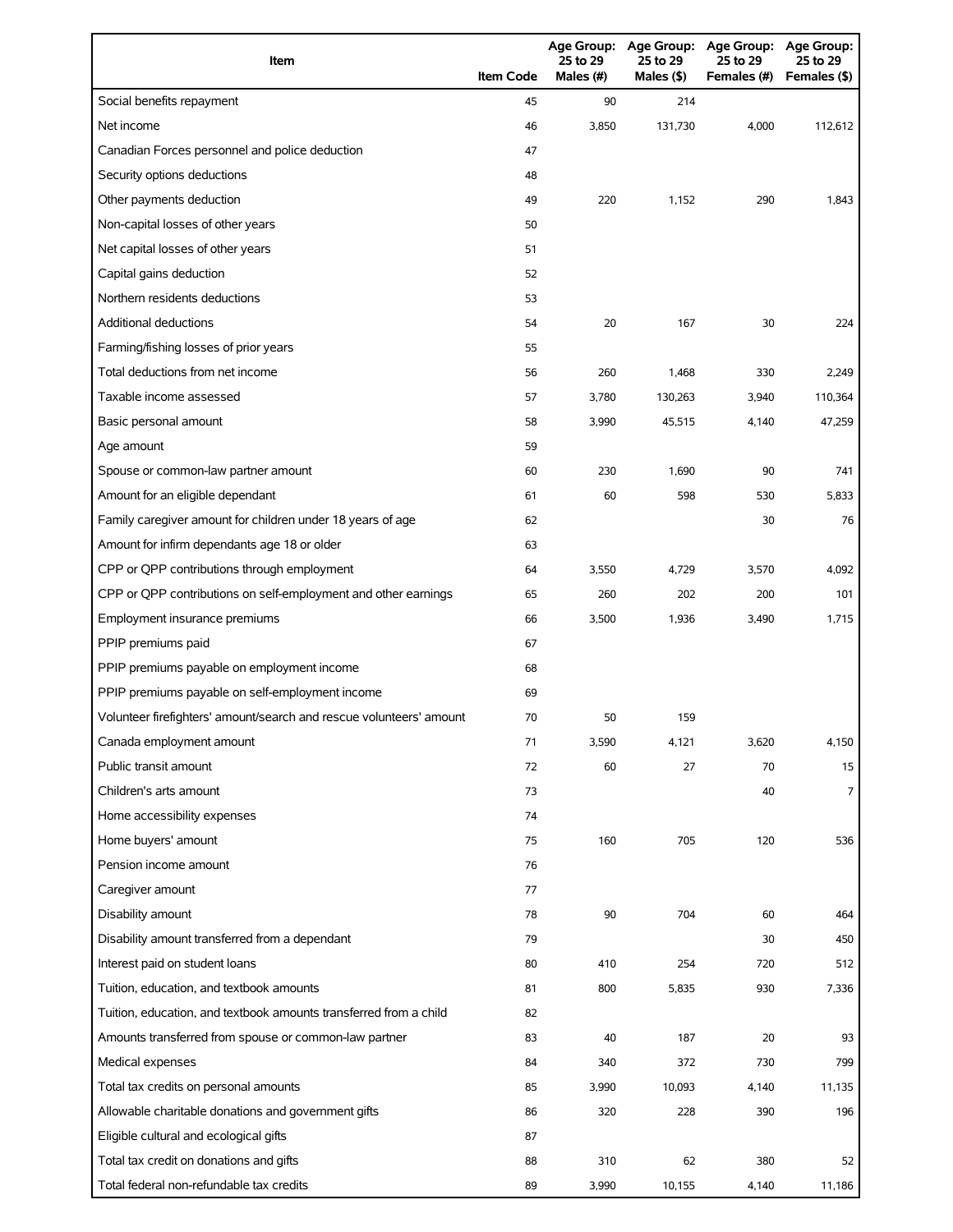| Item                                                        | <b>Item Code</b> | 25 to 29<br>Males (#) | Age Group: Age Group:<br>25 to 29<br>Males $($ \$) | <b>Age Group:</b><br>25 to 29<br>Females (#) | <b>Age Group:</b><br>25 to 29<br>Females (\$) |
|-------------------------------------------------------------|------------------|-----------------------|----------------------------------------------------|----------------------------------------------|-----------------------------------------------|
| Federal dividend tax credit                                 | 90               | 150                   | 194                                                |                                              |                                               |
| Minimum tax carryover                                       | 91               |                       |                                                    |                                              |                                               |
| Basic federal tax                                           | 92               | 2,870                 | 11,145                                             | 2.440                                        | 7,441                                         |
| Federal foreign tax credit                                  | 93               | 40                    | 19                                                 | 20                                           | 19                                            |
| Federal political contribution tax credit                   | 94               | 10                    | $\overline{2}$                                     |                                              |                                               |
| Investment tax credit                                       | 95               | 30                    | 70                                                 |                                              |                                               |
| Labour-sponsored funds tax credit (federally registered)    | 96               |                       |                                                    |                                              |                                               |
| Labour-sponsored funds tax credit (provincially registered) | 97               |                       |                                                    |                                              |                                               |
| Alternative minimum tax payable                             | 98               |                       |                                                    |                                              |                                               |
| Net federal tax                                             | 99               | 2,860                 | 11,054                                             | 2,430                                        | 7,417                                         |
| CPP contributions on self-employment                        | 100              | 260                   | 404                                                | 200                                          | 201                                           |
| Social Benefits repayment                                   | 101              | 90                    | 214                                                |                                              |                                               |
| Working income tax benefit (WITB)                           | 102              | 380                   | 252                                                | 550                                          | 471                                           |
| Children's fitness tax credit                               | 103              | 90                    | 4                                                  | 200                                          | 10                                            |
| Eligible educator school supply tax credit                  | 104              |                       |                                                    | 30                                           | 2                                             |
| Net provincial or territorial tax                           | 105              | 3,050                 | 9,643                                              | 2,790                                        | 6,833                                         |
| Total tax payable                                           | 106              | 3,110                 | 21,315                                             | 2,850                                        | 14,466                                        |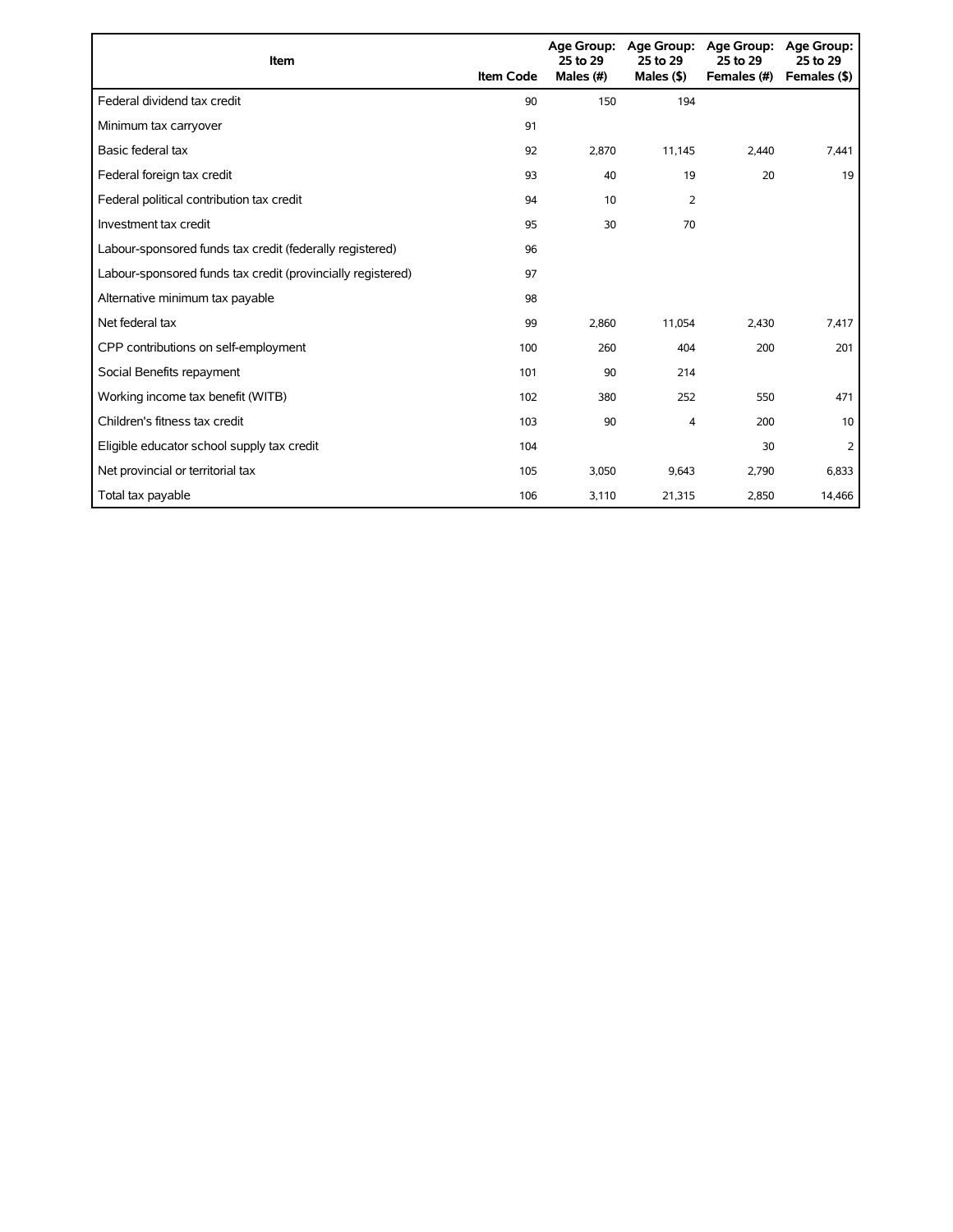| Item                                                                                          | Item<br>Code | Age<br>Group:<br>30 to 34<br>Males (#) | Age<br>Group:<br>30 to 34<br>Males (\$) | Age<br>Group:<br>30 to 34<br>Females (#) | Age<br>Group:<br>30 to 34<br>Females (\$) |
|-----------------------------------------------------------------------------------------------|--------------|----------------------------------------|-----------------------------------------|------------------------------------------|-------------------------------------------|
| Number of taxable returns                                                                     | $\mathbf{1}$ | 3,310                                  |                                         | 3,060                                    |                                           |
| Number of non-taxable returns                                                                 | 2            | 510                                    |                                         | 1,040                                    |                                           |
| Total number of returns                                                                       | 3            | 3,820                                  |                                         | 4,100                                    |                                           |
| Employment income                                                                             | 4            | 3,370                                  | 139,019                                 | 3,380                                    | 110,079                                   |
| Commissions (from employment)                                                                 | 5            | 100                                    | 2,060                                   | 90                                       | 610                                       |
| Other employment income                                                                       | 6            | 180                                    | 1,005                                   | 150                                      | 530                                       |
| Old age security (OAS) pension                                                                | 7            |                                        |                                         |                                          |                                           |
| CPP or QPP benefits                                                                           | 8            |                                        |                                         | 30                                       | 192                                       |
| Other pensions and superannuation                                                             | 9            |                                        |                                         |                                          |                                           |
| Elected split-pension amount                                                                  | 10           |                                        |                                         |                                          |                                           |
| Universal child care benefit (UCCB)                                                           | 11           | 430                                    | 566                                     | 1,750                                    | 2,348                                     |
| Employment insurance and other benefits                                                       | 12           | 1,160                                  | 11,126                                  | 1,480                                    | 14,629                                    |
| Taxable amount of dividends from taxable Canadian corporations                                | 13           | 210                                    | 3,183                                   | 140                                      | 1,789                                     |
| Interest and other investment income                                                          | 14           | 240                                    | 308                                     | 240                                      | 203                                       |
| Net partnership income (limited or non-active partners only)                                  | 15           |                                        |                                         |                                          |                                           |
| Net rental income                                                                             | 16           | 120                                    | 162                                     | 90                                       | 113                                       |
| Taxable capital gains                                                                         | 17           | 130                                    | 533                                     | 60                                       | 321                                       |
| <b>RRSP</b> income                                                                            | 18           | 300                                    | 1,078                                   | 210                                      | 539                                       |
| Other income                                                                                  | 19           | 260                                    | 1,007                                   | 200                                      | 870                                       |
| Net business income                                                                           | 20           | 240                                    | 3,551                                   | 310                                      | 2,396                                     |
| Net professional income                                                                       | 21           | 30                                     | 955                                     | 40                                       | 1,479                                     |
| Net commission income                                                                         | 22           | 20                                     | 369                                     | 50                                       | 338                                       |
| Net farming income                                                                            | 23           | 70                                     | $-123$                                  | 20                                       | $-11$                                     |
| Net fishing income                                                                            | 24           | 120                                    | 3,934                                   | 60                                       | 881                                       |
| Workers' compensation benefits                                                                | 25           | 60                                     | 344                                     | 50                                       | 360                                       |
| Social assistance payments                                                                    | 26           | 150                                    | 1,048                                   | 260                                      | 2,167                                     |
| Net federal supplements                                                                       | 27           |                                        |                                         |                                          |                                           |
| Total income assessed                                                                         | 28           | 3,740                                  | 170,376                                 | 4,020                                    | 139,866                                   |
| Registered pension plan (RPP) deduction                                                       | 29           | 670                                    | 2,328                                   | 1,210                                    | 4,083                                     |
| RRSP/PRPP deduction                                                                           | 30           | 940                                    | 4,207                                   | 810                                      | 2,180                                     |
| Deduction for elected split-pension amount                                                    | 31           |                                        |                                         |                                          |                                           |
| Annual union, professional, or like dues                                                      | 32           | 750                                    | 474                                     | 1,430                                    | 794                                       |
| Child care expenses                                                                           | 33           | 330                                    | 1,586                                   | 970                                      | 4,035                                     |
| Business investment loss                                                                      | 34           |                                        |                                         |                                          |                                           |
| Moving expenses                                                                               | 35           | 40                                     | 214                                     | 40                                       | 175                                       |
| Support payments made                                                                         | 36           |                                        |                                         |                                          |                                           |
| Carrying charges and interest expenses                                                        | 37           | 50                                     | 116                                     |                                          |                                           |
| Deduction for CPP/QPP contributions on self-employment and other earnings                     | 38           | 280                                    | 265                                     | 280                                      | 161                                       |
| Deduction for provincial parental insurance plan (PPIP) premiums on self-employment<br>income | 39           |                                        |                                         |                                          |                                           |
| Exploration and development expenses                                                          | 40           |                                        |                                         |                                          |                                           |
| Other employment expenses                                                                     | 41           | 170                                    | 761                                     | 60                                       | 92                                        |
| Clergy residence deduction                                                                    | 42           |                                        |                                         |                                          |                                           |
| Other deductions                                                                              | 43           | 160                                    | 133                                     | 230                                      | 156                                       |
| Total deductions before adjustments                                                           | 44           | 2,160                                  | 10,216                                  | 2,670                                    | 11,719                                    |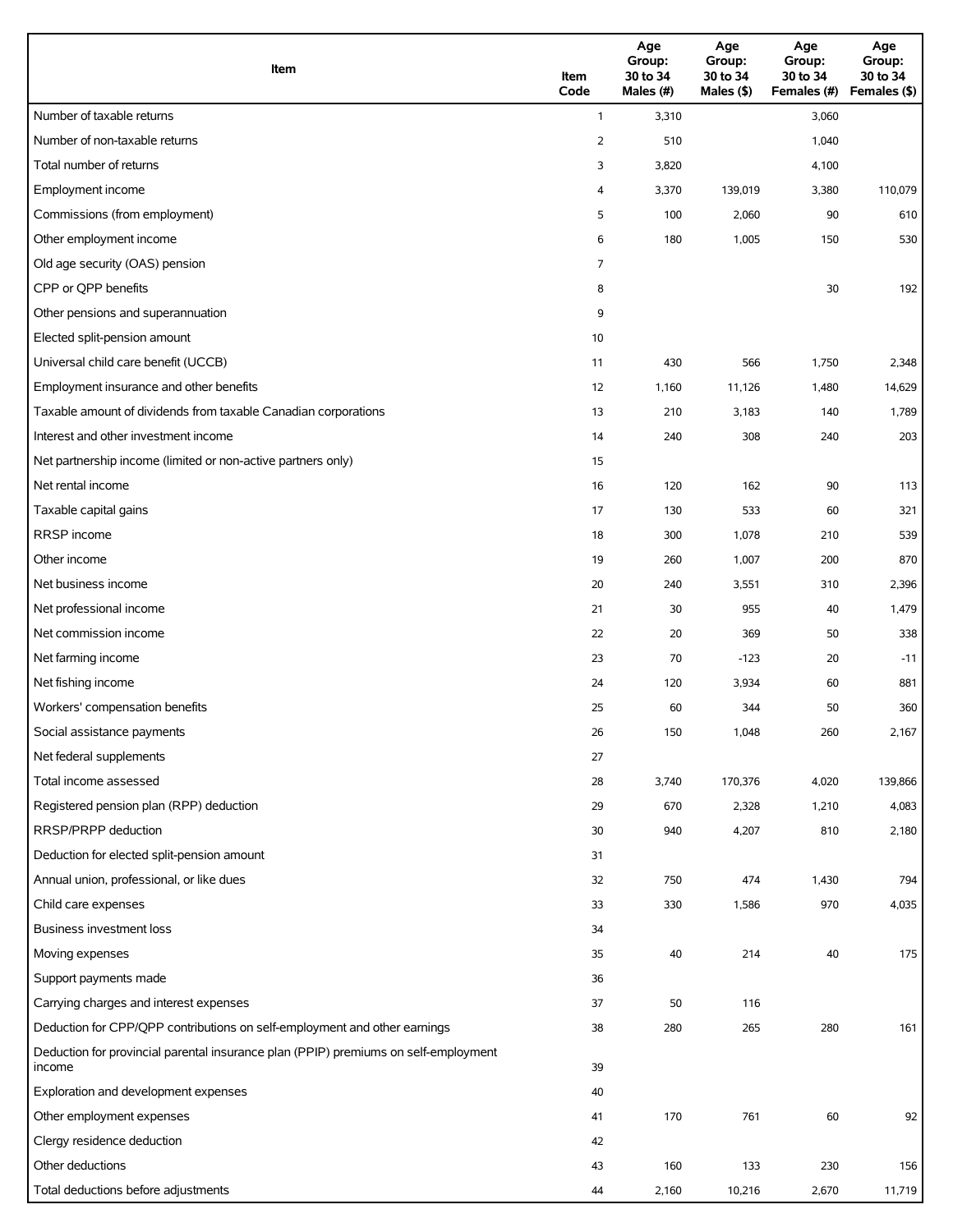| Item                                                                | <b>Item Code</b> | 30 to 34<br>Males (#) | 30 to 34<br>Males (\$) | Age Group: Age Group: Age Group: Age Group:<br>30 to 34<br>Females (#) | 30 to 34<br>Females (\$) |
|---------------------------------------------------------------------|------------------|-----------------------|------------------------|------------------------------------------------------------------------|--------------------------|
| Social benefits repayment                                           | 45               | 80                    | 204                    |                                                                        |                          |
| Net income                                                          | 46               | 3,720                 | 160,152                | 4,010                                                                  | 128,261                  |
| Canadian Forces personnel and police deduction                      | 47               |                       |                        |                                                                        |                          |
| Security options deductions                                         | 48               |                       |                        |                                                                        |                          |
| Other payments deduction                                            | 49               | 210                   | 1,391                  | 310                                                                    | 2,527                    |
| Non-capital losses of other years                                   | 50               |                       |                        |                                                                        |                          |
| Net capital losses of other years                                   | 51               |                       |                        |                                                                        |                          |
| Capital gains deduction                                             | 52               |                       |                        |                                                                        |                          |
| Northern residents deductions                                       | 53               |                       |                        |                                                                        |                          |
| Additional deductions                                               | 54               | 10                    | 72                     |                                                                        |                          |
| Farming/fishing losses of prior years                               | 55               |                       |                        |                                                                        |                          |
| Total deductions from net income                                    | 56               | 250                   | 2,361                  | 340                                                                    | 2,717                    |
| Taxable income assessed                                             | 57               | 3,670                 | 157,791                | 3,940                                                                  | 125,544                  |
| Basic personal amount                                               | 58               | 3,820                 | 43,401                 | 4,100                                                                  | 46,603                   |
| Age amount                                                          | 59               |                       |                        |                                                                        |                          |
| Spouse or common-law partner amount                                 | 60               | 400                   | 3,185                  | 170                                                                    | 1,216                    |
| Amount for an eligible dependant                                    | 61               | 120                   | 1,344                  | 570                                                                    | 6,238                    |
| Family caregiver amount for children under 18 years of age          | 62               | 40                    | 112                    | 50                                                                     | 126                      |
| Amount for infirm dependants age 18 or older                        | 63               |                       |                        |                                                                        |                          |
| CPP or QPP contributions through employment                         | 64               | 3,360                 | 5,530                  | 3,360                                                                  | 4,563                    |
| CPP or QPP contributions on self-employment and other earnings      | 65               | 280                   | 265                    | 280                                                                    | 161                      |
| Employment insurance premiums                                       | 66               | 3,260                 | 2,123                  | 3,280                                                                  | 1,822                    |
| PPIP premiums paid                                                  | 67               |                       |                        |                                                                        |                          |
| PPIP premiums payable on employment income                          | 68               |                       |                        |                                                                        |                          |
| PPIP premiums payable on self-employment income                     | 69               |                       |                        |                                                                        |                          |
| Volunteer firefighters' amount/search and rescue volunteers' amount | 70               | 90                    | 258                    |                                                                        |                          |
| Canada employment amount                                            | 71               | 3,380                 | 3,891                  | 3,400                                                                  | 3,881                    |
| Public transit amount                                               | 72               | 30                    | 9                      |                                                                        |                          |
| Children's arts amount                                              | 73               | 90                    | 22                     | 130                                                                    | 33                       |
| Home accessibility expenses                                         | 74               |                       |                        |                                                                        |                          |
| Home buyers' amount                                                 | 75               | 80                    | 392                    | 70                                                                     | 320                      |
| Pension income amount                                               | 76               |                       |                        |                                                                        |                          |
| Caregiver amount                                                    | 77               |                       |                        |                                                                        |                          |
| Disability amount                                                   | 78               | 90                    | 744                    | 60                                                                     | 485                      |
| Disability amount transferred from a dependant                      | 79               | 50                    | 613                    | 60                                                                     | 770                      |
| Interest paid on student loans                                      | 80               | 330                   | 203                    | 630                                                                    | 472                      |
| Tuition, education, and textbook amounts                            | 81               | 320                   | 2,089                  | 460                                                                    | 2,862                    |
| Tuition, education, and textbook amounts transferred from a child   | 82               |                       |                        |                                                                        |                          |
| Amounts transferred from spouse or common-law partner               | 83               | 40                    | 187                    | 20                                                                     | 109                      |
| Medical expenses                                                    | 84               | 470                   | 600                    | 940                                                                    | 1,394                    |
| Total tax credits on personal amounts                               | 85               | 3,820                 | 9,754                  | 4,100                                                                  | 10,670                   |
| Allowable charitable donations and government gifts                 | 86               | 510                   | 406                    | 540                                                                    | 186                      |
| Eligible cultural and ecological gifts                              | 87               |                       |                        |                                                                        |                          |
| Total tax credit on donations and gifts                             | 88               | 500                   | 111                    | 540                                                                    | 46                       |
| Total federal non-refundable tax credits                            | 89               | 3,820                 | 9,865                  | 4,100                                                                  | 10,716                   |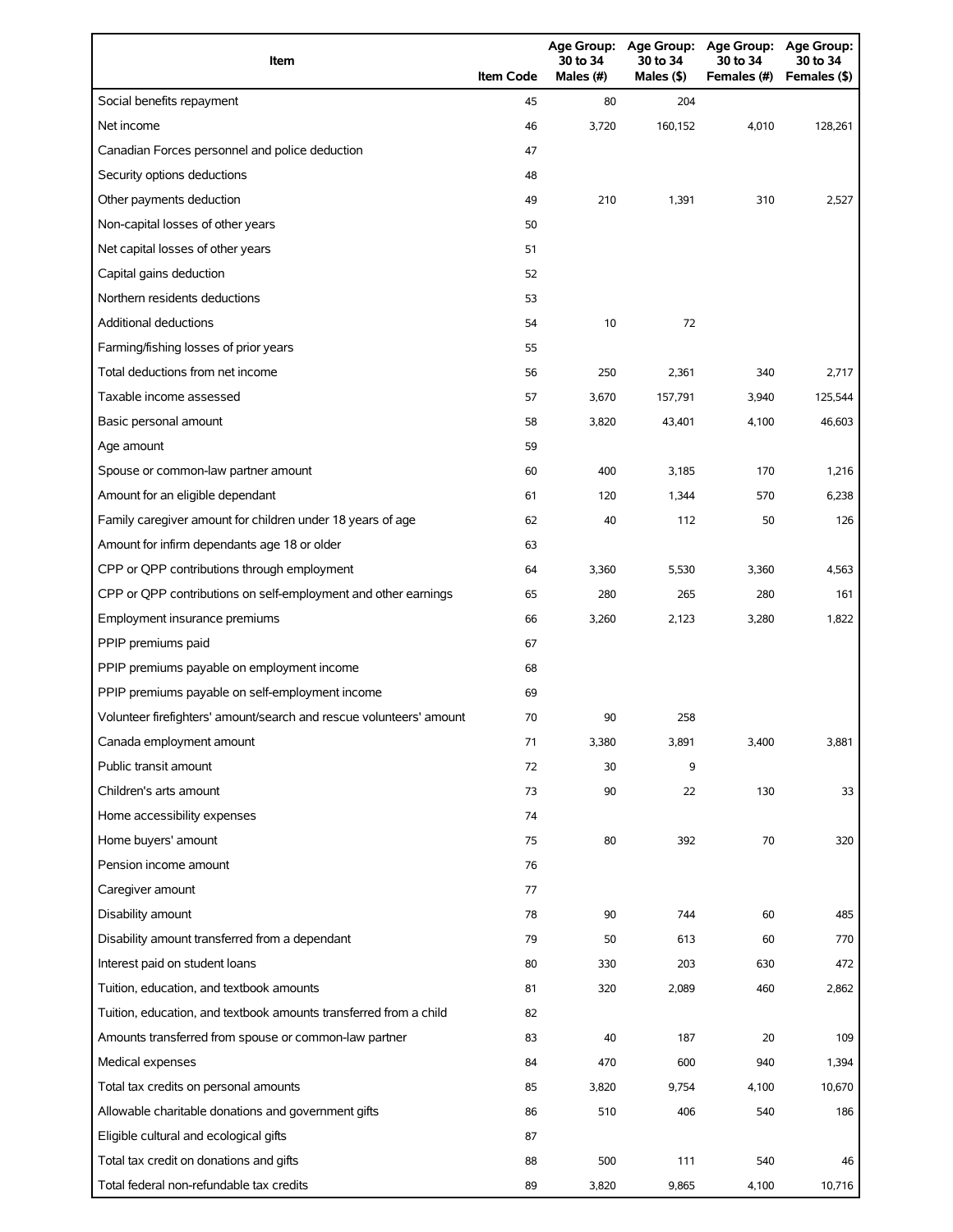| Item                                                        | <b>Item Code</b> | 30 to 34<br>Males (#) | Age Group: Age Group:<br>30 to 34<br>Males $($ \$) | <b>Age Group:</b><br>30 to 34<br>Females (#) | Age Group:<br>30 to 34<br>Females (\$) |
|-------------------------------------------------------------|------------------|-----------------------|----------------------------------------------------|----------------------------------------------|----------------------------------------|
| Federal dividend tax credit                                 | 90               | 200                   | 346                                                | 140                                          | 209                                    |
| Minimum tax carryover                                       | 91               |                       |                                                    |                                              |                                        |
| Basic federal tax                                           | 92               | 3.130                 | 16.604                                             | 2.790                                        | 10,565                                 |
| Federal foreign tax credit                                  | 93               |                       |                                                    |                                              |                                        |
| Federal political contribution tax credit                   | 94               |                       |                                                    |                                              |                                        |
| Investment tax credit                                       | 95               | 40                    | 82                                                 |                                              |                                        |
| Labour-sponsored funds tax credit (federally registered)    | 96               |                       |                                                    |                                              |                                        |
| Labour-sponsored funds tax credit (provincially registered) | 97               |                       |                                                    |                                              |                                        |
| Alternative minimum tax payable                             | 98               |                       |                                                    |                                              |                                        |
| Net federal tax                                             | 99               | 3,130                 | 16,423                                             | 2,790                                        | 10,555                                 |
| CPP contributions on self-employment                        | 100              | 280                   | 530                                                | 280                                          | 322                                    |
| Social Benefits repayment                                   | 101              | 80                    | 204                                                |                                              |                                        |
| Working income tax benefit (WITB)                           | 102              | 250                   | 168                                                | 400                                          | 349                                    |
| Children's fitness tax credit                               | 103              | 430                   | 28                                                 | 490                                          | 34                                     |
| Eligible educator school supply tax credit                  | 104              |                       |                                                    | 50                                           | $\overline{4}$                         |
| Net provincial or territorial tax                           | 105              | 3,250                 | 13,717                                             | 2,980                                        | 9,094                                  |
| Total tax payable                                           | 106              | 3,310                 | 30,875                                             | 3,060                                        | 19,990                                 |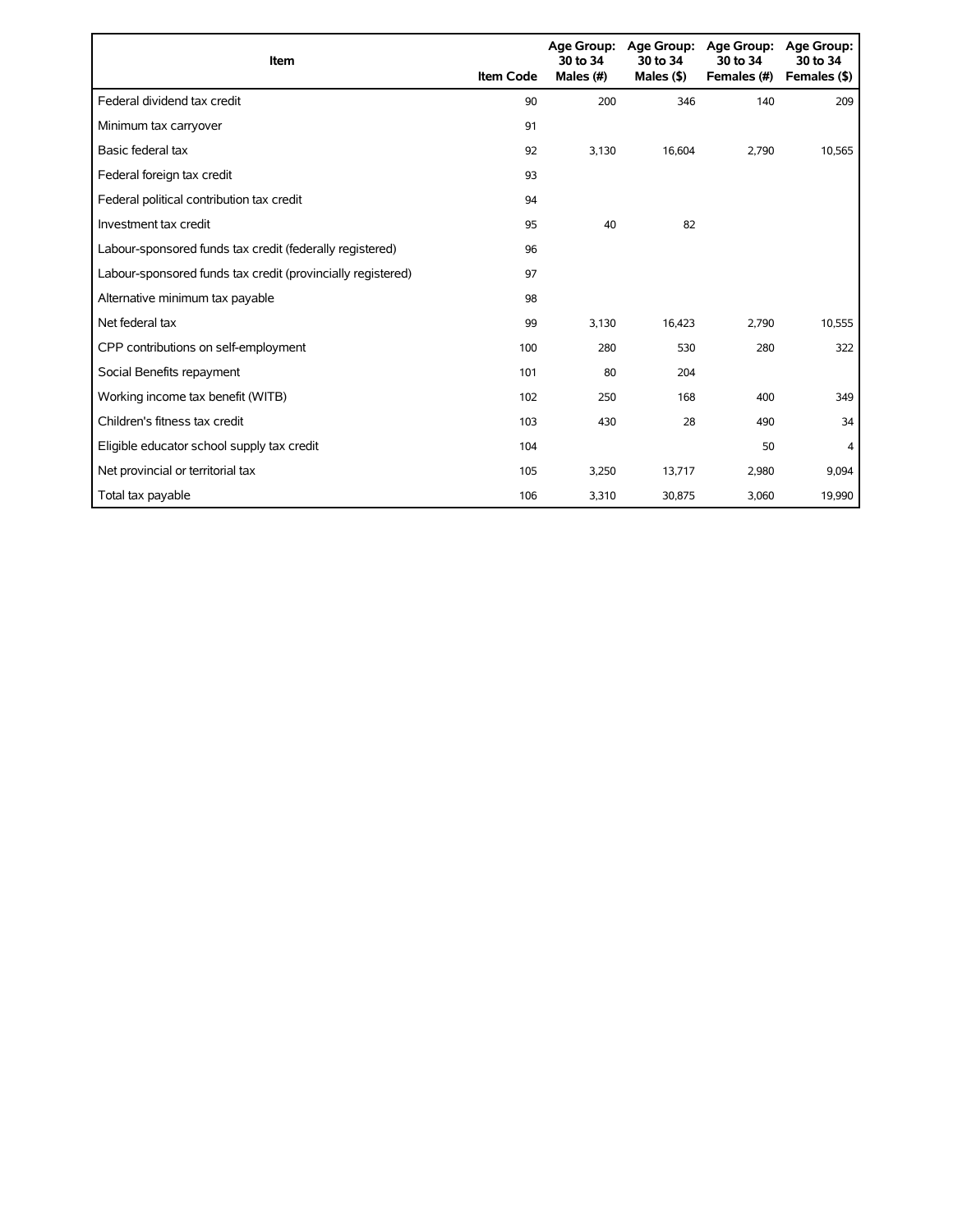| Item                                                                                          | Item<br>Code | Age<br>Group:<br>35 to 39<br>Males (#) | Age<br>Group:<br>35 to 39<br>Males (\$) | Age<br>Group:<br>35 to 39<br>Females (#) | Age<br>Group:<br>35 to 39<br>Females (\$) |
|-----------------------------------------------------------------------------------------------|--------------|----------------------------------------|-----------------------------------------|------------------------------------------|-------------------------------------------|
| Number of taxable returns                                                                     | $\mathbf{1}$ | 3,330                                  |                                         | 3,390                                    |                                           |
| Number of non-taxable returns                                                                 | 2            | 510                                    |                                         | 970                                      |                                           |
| Total number of returns                                                                       | 3            | 3,850                                  |                                         | 4,360                                    |                                           |
| Employment income                                                                             | 4            | 3,240                                  | 151,187                                 | 3,570                                    | 136,639                                   |
| Commissions (from employment)                                                                 | 5            | 90                                     | 2,391                                   |                                          |                                           |
| Other employment income                                                                       | 6            | 200                                    | 2,366                                   | 160                                      | 1,364                                     |
| Old age security (OAS) pension                                                                | 7            |                                        |                                         |                                          |                                           |
| CPP or QPP benefits                                                                           | 8            | 60                                     | 541                                     | 80                                       | 552                                       |
| Other pensions and superannuation                                                             | 9            |                                        |                                         |                                          |                                           |
| Elected split-pension amount                                                                  | 10           |                                        |                                         |                                          |                                           |
| Universal child care benefit (UCCB)                                                           | 11           | 650                                    | 802                                     | 2,150                                    | 2,581                                     |
| Employment insurance and other benefits                                                       | 12           | 1,160                                  | 11,846                                  | 1,180                                    | 10,846                                    |
| Taxable amount of dividends from taxable Canadian corporations                                | 13           | 260                                    | 5,077                                   | 240                                      | 4,114                                     |
| Interest and other investment income                                                          | 14           | 330                                    | 366                                     | 370                                      | 401                                       |
| Net partnership income (limited or non-active partners only)                                  | 15           |                                        |                                         |                                          |                                           |
| Net rental income                                                                             | 16           | 150                                    | 360                                     | 140                                      | 260                                       |
| Taxable capital gains                                                                         | 17           | 130                                    | 757                                     | 110                                      | 450                                       |
| <b>RRSP</b> income                                                                            | 18           | 390                                    | 1,410                                   | 340                                      | 1,158                                     |
| Other income                                                                                  | 19           | 240                                    | 1,063                                   | 220                                      | 1,017                                     |
| Net business income                                                                           | 20           | 320                                    | 4,443                                   | 330                                      | 3,110                                     |
| Net professional income                                                                       | 21           | 30                                     | 874                                     | 50                                       | 818                                       |
| Net commission income                                                                         | 22           | 10                                     | 59                                      | 60                                       | 94                                        |
| Net farming income                                                                            | 23           | 70                                     | 328                                     | 20                                       | 9                                         |
| Net fishing income                                                                            | 24           | 180                                    | 6,890                                   | 70                                       | 1,402                                     |
| Workers' compensation benefits                                                                | 25           | 60                                     | 672                                     | 60                                       | 255                                       |
| Social assistance payments                                                                    | 26           | 170                                    | 1,312                                   | 220                                      | 2,033                                     |
| Net federal supplements                                                                       | 27           |                                        |                                         |                                          |                                           |
| Total income assessed                                                                         | 28           | 3,790                                  | 192,809                                 | 4,290                                    | 167,862                                   |
| Registered pension plan (RPP) deduction                                                       | 29           | 820                                    | 3,172                                   | 1,460                                    | 5,984                                     |
| RRSP/PRPP deduction                                                                           | 30           | 1,020                                  | 5,439                                   | 960                                      | 3,636                                     |
| Deduction for elected split-pension amount                                                    | 31           |                                        |                                         |                                          |                                           |
| Annual union, professional, or like dues                                                      | 32           | 790                                    | 531                                     | 1,550                                    | 1,006                                     |
| Child care expenses                                                                           | 33           | 490                                    | 2,409                                   | 1,030                                    | 4,549                                     |
| Business investment loss                                                                      | 34           |                                        |                                         |                                          |                                           |
| Moving expenses                                                                               | 35           | 30                                     | 280                                     | 40                                       | 146                                       |
| Support payments made                                                                         | 36           |                                        |                                         |                                          |                                           |
| Carrying charges and interest expenses                                                        | 37           | 80                                     | 114                                     | 50                                       | 83                                        |
| Deduction for CPP/QPP contributions on self-employment and other earnings                     | 38           | 360                                    | 370                                     | 300                                      | 195                                       |
| Deduction for provincial parental insurance plan (PPIP) premiums on self-employment<br>income | 39           |                                        |                                         |                                          |                                           |
| Exploration and development expenses                                                          | 40           |                                        |                                         |                                          |                                           |
| Other employment expenses                                                                     | 41           | 170                                    | 758                                     | 70                                       | 119                                       |
| Clergy residence deduction                                                                    | 42           | 10                                     | 142                                     |                                          |                                           |
| Other deductions                                                                              | 43           | 140                                    | 89                                      | 180                                      | 126                                       |
| Total deductions before adjustments                                                           | 44           | 2,390                                  | 13,333                                  | 2,910                                    | 15,901                                    |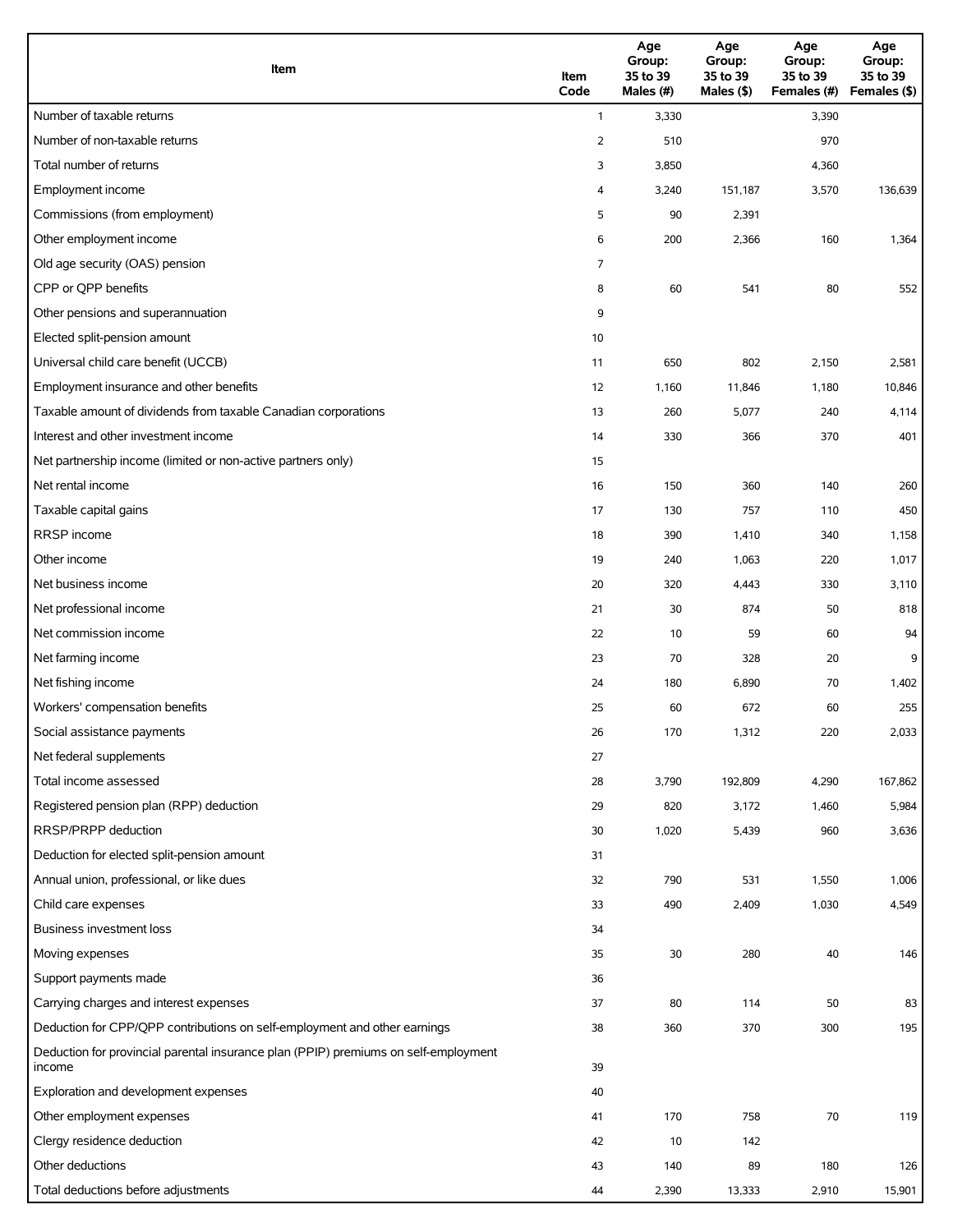| Item                                                                | <b>Item Code</b> | 35 to 39<br>Males (#) | 35 to 39<br>Males (\$) | Age Group: Age Group: Age Group:<br>35 to 39<br>Females (#) | <b>Age Group:</b><br>35 to 39<br>Females (\$) |
|---------------------------------------------------------------------|------------------|-----------------------|------------------------|-------------------------------------------------------------|-----------------------------------------------|
| Social benefits repayment                                           | 45               | 130                   | 344                    | 10                                                          | 27                                            |
| Net income                                                          | 46               | 3,780                 | 179,239                | 4,270                                                       | 152,091                                       |
| Canadian Forces personnel and police deduction                      | 47               |                       |                        |                                                             |                                               |
| Security options deductions                                         | 48               |                       |                        |                                                             |                                               |
| Other payments deduction                                            | 49               | 230                   | 1,983                  | 270                                                         | 2,289                                         |
| Non-capital losses of other years                                   | 50               |                       |                        |                                                             |                                               |
| Net capital losses of other years                                   | 51               | 20                    | 43                     |                                                             |                                               |
| Capital gains deduction                                             | 52               |                       |                        |                                                             |                                               |
| Northern residents deductions                                       | 53               |                       |                        |                                                             |                                               |
| Additional deductions                                               | 54               |                       |                        | 10                                                          | 86                                            |
| Farming/fishing losses of prior years                               | 55               |                       |                        |                                                             |                                               |
| Total deductions from net income                                    | 56               | 280                   | 2,753                  | 300                                                         | 2,494                                         |
| Taxable income assessed                                             | 57               | 3,690                 | 176,485                | 4,220                                                       | 149,599                                       |
| Basic personal amount                                               | 58               | 3,850                 | 43,593                 | 4,360                                                       | 49,454                                        |
| Age amount                                                          | 59               |                       |                        |                                                             |                                               |
| Spouse or common-law partner amount                                 | 60               | 480                   | 3,716                  | 190                                                         | 1,456                                         |
| Amount for an eligible dependant                                    | 61               | 160                   | 1,782                  | 720                                                         | 7,663                                         |
| Family caregiver amount for children under 18 years of age          | 62               | 80                    | 197                    | 100                                                         | 261                                           |
| Amount for infirm dependants age 18 or older                        | 63               |                       |                        |                                                             |                                               |
| CPP or QPP contributions through employment                         | 64               | 3,210                 | 5,689                  | 3,540                                                       | 5,360                                         |
| CPP or QPP contributions on self-employment and other earnings      | 65               | 360                   | 370                    | 300                                                         | 195                                           |
| Employment insurance premiums                                       | 66               | 3,140                 | 2,173                  | 3,430                                                       | 2,109                                         |
| PPIP premiums paid                                                  | 67               |                       |                        |                                                             |                                               |
| PPIP premiums payable on employment income                          | 68               |                       |                        |                                                             |                                               |
| PPIP premiums payable on self-employment income                     | 69               |                       |                        |                                                             |                                               |
| Volunteer firefighters' amount/search and rescue volunteers' amount | 70               | 100                   | 309                    |                                                             |                                               |
| Canada employment amount                                            | 71               | 3,270                 | 3,761                  | 3,590                                                       | 4,122                                         |
| Public transit amount                                               | 72               | 30                    | 10                     | 20                                                          | 11                                            |
| Children's arts amount                                              | 73               | 220                   | 66                     | 280                                                         | 70                                            |
| Home accessibility expenses                                         | 74               |                       |                        |                                                             |                                               |
| Home buyers' amount                                                 | 75               | 50                    | 247                    | 40                                                          | 182                                           |
| Pension income amount                                               | 76               |                       |                        | 20                                                          | 38                                            |
| Caregiver amount                                                    | 77               |                       |                        |                                                             |                                               |
| Disability amount                                                   | 78               | 110                   | 840                    | 70                                                          | 517                                           |
| Disability amount transferred from a dependant                      | 79               | 100                   | 1,312                  | 140                                                         | 1,707                                         |
| Interest paid on student loans                                      | 80               | 180                   | 95                     | 390                                                         | 220                                           |
| Tuition, education, and textbook amounts                            | 81               | 190                   | 964                    | 280                                                         | 1,322                                         |
| Tuition, education, and textbook amounts transferred from a child   | 82               |                       |                        |                                                             |                                               |
| Amounts transferred from spouse or common-law partner               | 83               | 40                    | 216                    |                                                             |                                               |
| Medical expenses                                                    | 84               | 580                   | 837                    | 1,130                                                       | 1,637                                         |
| Total tax credits on personal amounts                               | 85               | 3,850                 | 9,955                  | 4,360                                                       | 11,488                                        |
| Allowable charitable donations and government gifts                 | 86               | 620                   | 645                    | 720                                                         | 360                                           |
| Eligible cultural and ecological gifts                              | 87               |                       |                        |                                                             |                                               |
| Total tax credit on donations and gifts                             | 88               | 610                   | 177                    | 710                                                         | 93                                            |
| Total federal non-refundable tax credits                            | 89               | 3,850                 | 10,133                 | 4,360                                                       | 11,580                                        |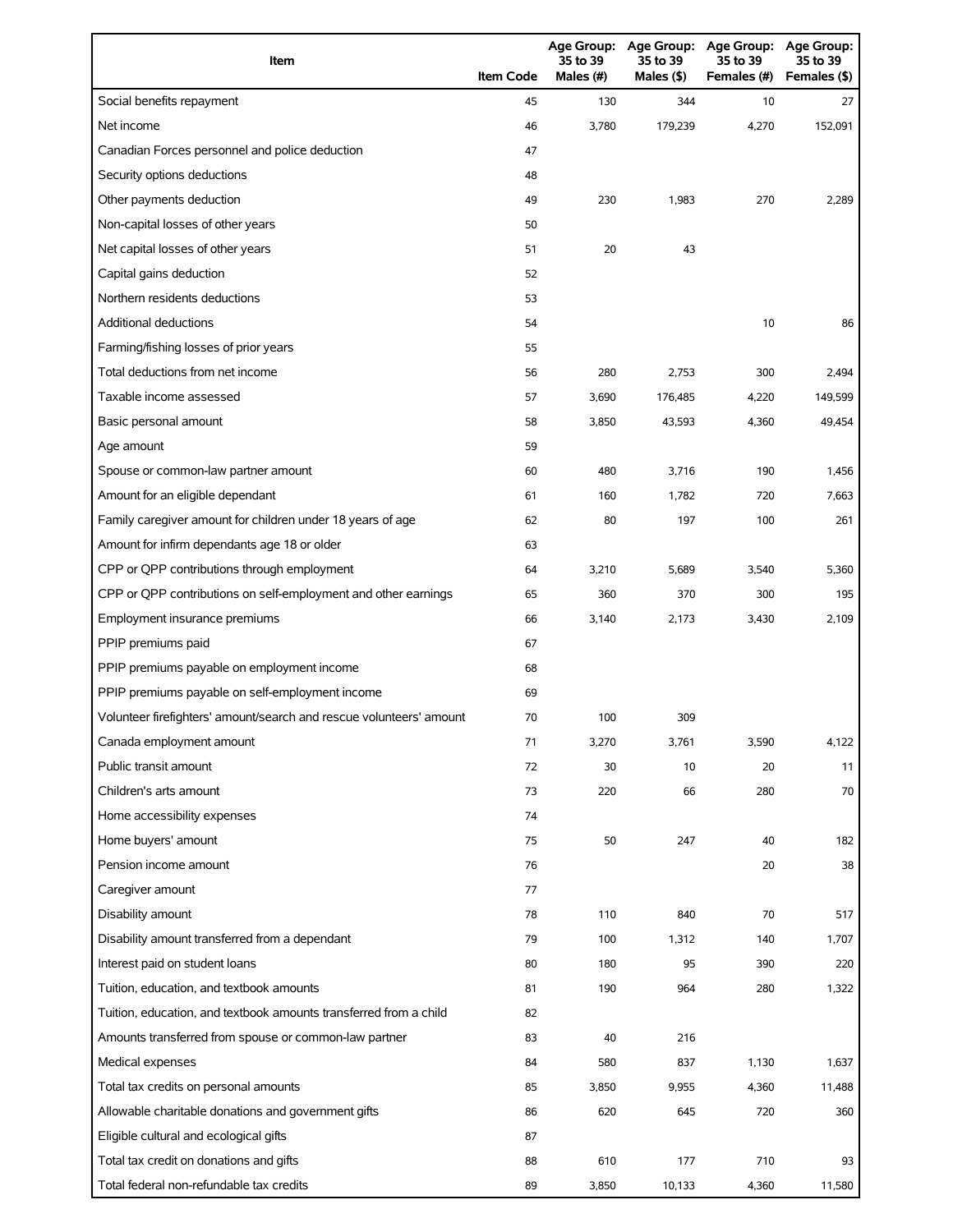| Item                                                        | <b>Item Code</b> | 35 to 39<br>Males (#) | Age Group: Age Group:<br>35 to 39<br>Males $($ \$ $)$ | <b>Age Group:</b><br>35 to 39<br>Females (#) | Age Group:<br>35 to 39<br>Females (\$) |
|-------------------------------------------------------------|------------------|-----------------------|-------------------------------------------------------|----------------------------------------------|----------------------------------------|
| Federal dividend tax credit                                 | 90               | 250                   | 557                                                   | 220                                          | 456                                    |
| Minimum tax carryover                                       | 91               |                       |                                                       |                                              |                                        |
| Basic federal tax                                           | 92               | 3,170                 | 20,253                                                | 3,080                                        | 13,740                                 |
| Federal foreign tax credit                                  | 93               | 60                    | 84                                                    | 60                                           | 53                                     |
| Federal political contribution tax credit                   | 94               | 20                    | 3                                                     | 10                                           |                                        |
| Investment tax credit                                       | 95               | 70                    | 107                                                   |                                              |                                        |
| Labour-sponsored funds tax credit (federally registered)    | 96               |                       |                                                       |                                              |                                        |
| Labour-sponsored funds tax credit (provincially registered) | 97               |                       |                                                       |                                              |                                        |
| Alternative minimum tax payable                             | 98               |                       |                                                       |                                              |                                        |
| Net federal tax                                             | 99               | 3,160                 | 20,059                                                | 3,080                                        | 13,678                                 |
| CPP contributions on self-employment                        | 100              | 360                   | 740                                                   | 300                                          | 390                                    |
| Social Benefits repayment                                   | 101              | 130                   | 344                                                   | 10                                           | 27                                     |
| Working income tax benefit (WITB)                           | 102              | 210                   | 146                                                   | 390                                          | 336                                    |
| Children's fitness tax credit                               | 103              | 730                   | 66                                                    | 1,000                                        | 89                                     |
| Eligible educator school supply tax credit                  | 104              | 10                    | 1                                                     | 70                                           | 5                                      |
| Net provincial or territorial tax                           | 105              | 3,270                 | 16,443                                                | 3,290                                        | 11,637                                 |
| Total tax payable                                           | 106              | 3,330                 | 37,587                                                | 3,390                                        | 25,733                                 |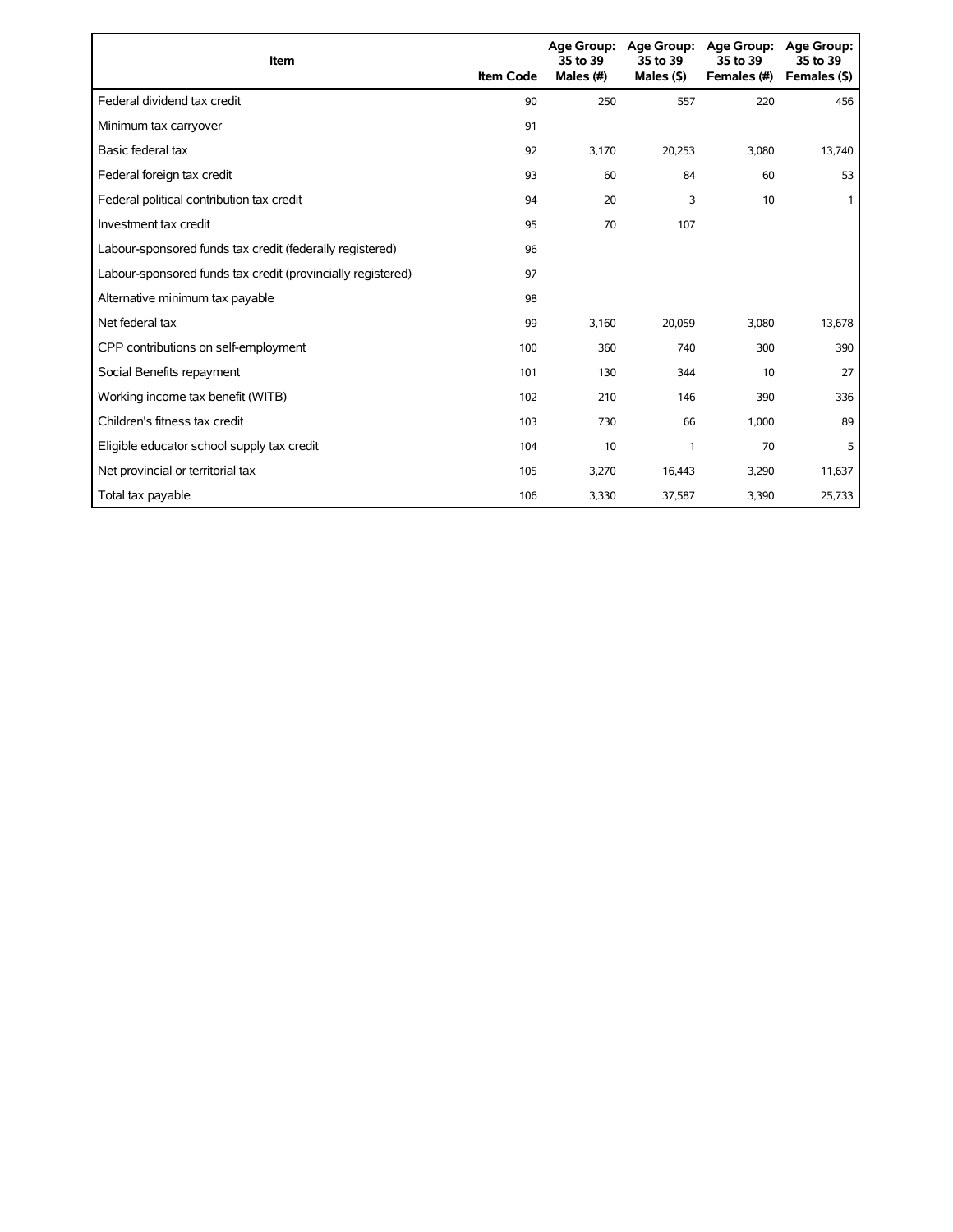| Item                                                                                          | Item<br>Code | Age<br>Group:<br>40 to 44<br>Males (#) | Age<br>Group:<br>40 to 44<br>Males (\$) | Age<br>Group:<br>40 to 44<br>Females (#) | Age<br>Group:<br>40 to 44<br>Females (\$) |
|-----------------------------------------------------------------------------------------------|--------------|----------------------------------------|-----------------------------------------|------------------------------------------|-------------------------------------------|
| Number of taxable returns                                                                     | $\mathbf{1}$ | 3,590                                  |                                         | 3,630                                    |                                           |
| Number of non-taxable returns                                                                 | 2            | 540                                    |                                         | 820                                      |                                           |
| Total number of returns                                                                       | 3            | 4,130                                  |                                         | 4,450                                    |                                           |
| Employment income                                                                             | 4            | 3,370                                  | 171,442                                 | 3,630                                    | 154,896                                   |
| Commissions (from employment)                                                                 | 5            | 100                                    | 5,288                                   | 70                                       | 803                                       |
| Other employment income                                                                       | 6            | 210                                    | 4,566                                   | 180                                      | 1,710                                     |
| Old age security (OAS) pension                                                                | 7            |                                        |                                         |                                          |                                           |
| CPP or QPP benefits                                                                           | 8            | 70                                     | 591                                     | 130                                      | 1,154                                     |
| Other pensions and superannuation                                                             | 9            | 20                                     | 313                                     | 20                                       | 199                                       |
| Elected split-pension amount                                                                  | 10           |                                        |                                         | 20                                       | 188                                       |
| Universal child care benefit (UCCB)                                                           | 11           | 850                                    | 804                                     | 2,030                                    | 1,829                                     |
| Employment insurance and other benefits                                                       | 12           | 1,070                                  | 11,664                                  | 980                                      | 8,189                                     |
| Taxable amount of dividends from taxable Canadian corporations                                | 13           | 420                                    | 8,184                                   | 340                                      | 6,293                                     |
| Interest and other investment income                                                          | 14           | 460                                    | 1,178                                   | 520                                      | 943                                       |
| Net partnership income (limited or non-active partners only)                                  | 15           |                                        |                                         |                                          |                                           |
| Net rental income                                                                             | 16           | 190                                    | 436                                     | 190                                      | 408                                       |
| Taxable capital gains                                                                         | 17           | 240                                    | 3,708                                   | 190                                      | 1,643                                     |
| <b>RRSP</b> income                                                                            | 18           | 470                                    | 2,205                                   | 430                                      | 1,498                                     |
| Other income                                                                                  | 19           | 290                                    | 1,301                                   | 270                                      | 1,189                                     |
| Net business income                                                                           | 20           | 340                                    | 4,729                                   | 340                                      | 3,327                                     |
| Net professional income                                                                       | 21           | 30                                     | 1,118                                   | 50                                       | 1,303                                     |
| Net commission income                                                                         | 22           | 20                                     | 604                                     | 40                                       | 190                                       |
| Net farming income                                                                            | 23           | 70                                     | $-38$                                   | 20                                       | $-132$                                    |
| Net fishing income                                                                            | 24           | 230                                    | 9,730                                   | 100                                      | 2,586                                     |
| Workers' compensation benefits                                                                | 25           | 80                                     | 868                                     | 90                                       | 641                                       |
| Social assistance payments                                                                    | 26           | 160                                    | 1,217                                   | 160                                      | 1,347                                     |
| Net federal supplements                                                                       | 27           |                                        |                                         |                                          |                                           |
| Total income assessed                                                                         | 28           | 4,060                                  | 229,930                                 | 4,380                                    | 190,288                                   |
| Registered pension plan (RPP) deduction                                                       | 29           | 1,050                                  | 4,795                                   | 1,640                                    | 7,372                                     |
| RRSP/PRPP deduction                                                                           | 30           | 1,160                                  | 7,140                                   | 1,090                                    | 4,574                                     |
| Deduction for elected split-pension amount                                                    | 31           |                                        |                                         |                                          |                                           |
| Annual union, professional, or like dues                                                      | 32           | 960                                    | 674                                     | 1,670                                    | 1,126                                     |
| Child care expenses                                                                           | 33           | 480                                    | 1,963                                   | 730                                      | 2,485                                     |
| Business investment loss                                                                      | 34           |                                        |                                         |                                          |                                           |
| Moving expenses                                                                               | 35           | 30                                     | 230                                     | 20                                       | 150                                       |
| Support payments made                                                                         | 36           |                                        |                                         |                                          |                                           |
| Carrying charges and interest expenses                                                        | 37           | 130                                    | 303                                     | 90                                       | 217                                       |
| Deduction for CPP/QPP contributions on self-employment and other earnings                     | 38           | 400                                    | 466                                     | 310                                      | 256                                       |
| Deduction for provincial parental insurance plan (PPIP) premiums on self-employment<br>income | 39           |                                        |                                         |                                          |                                           |
| Exploration and development expenses                                                          | 40           |                                        |                                         |                                          |                                           |
| Other employment expenses                                                                     | 41           | 200                                    | 1,202                                   | 80                                       | 182                                       |
| Clergy residence deduction                                                                    | 42           | 20                                     | 213                                     |                                          |                                           |
| Other deductions                                                                              | 43           | 140                                    | 161                                     | 150                                      | 126                                       |
| Total deductions before adjustments                                                           | 44           | 2,670                                  | 17,454                                  | 2,980                                    | 16,525                                    |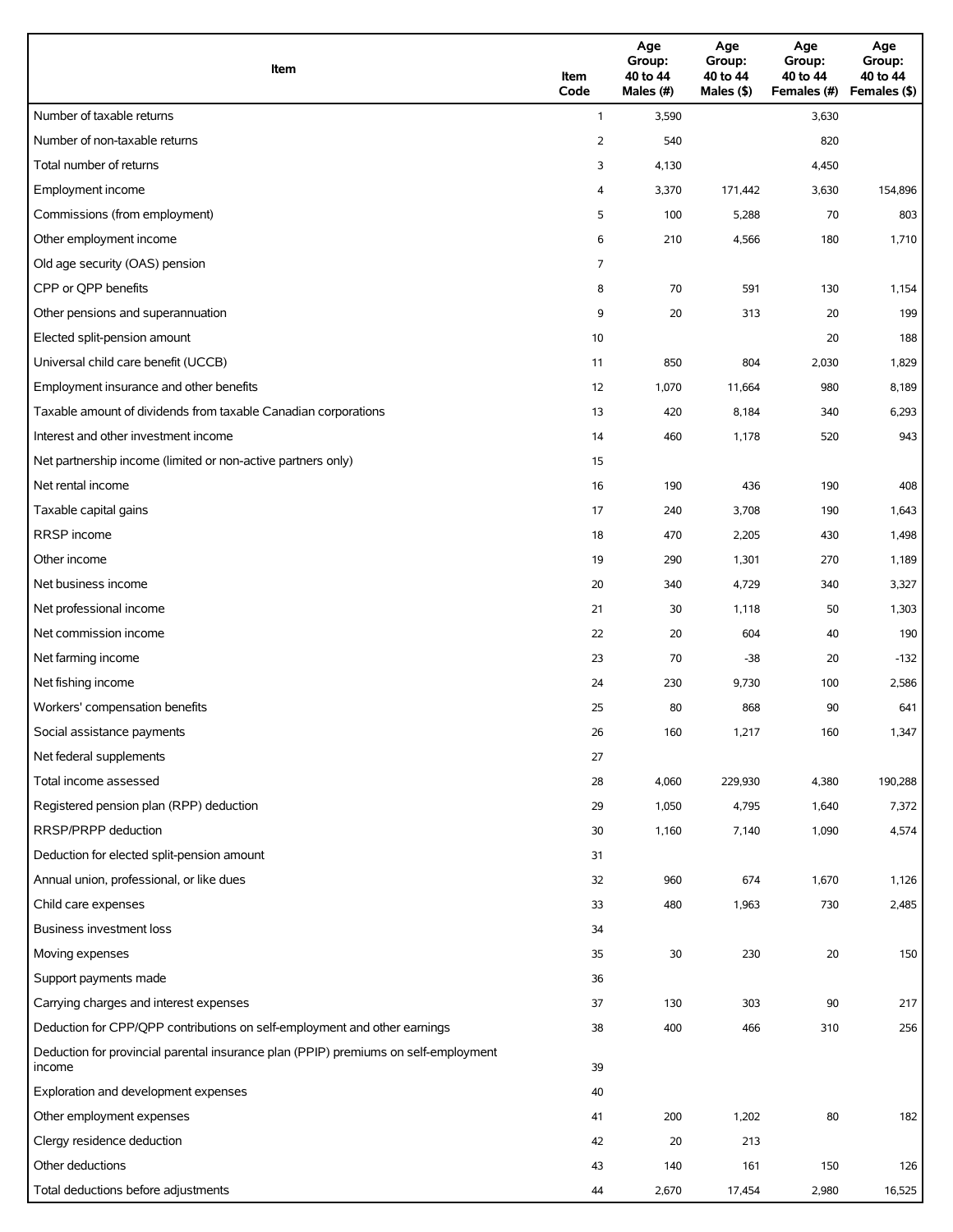| Item                                                                | <b>Item Code</b> | 40 to 44<br>Males (#) | 40 to 44<br>Males (\$) | Age Group: Age Group: Age Group:<br>40 to 44<br>Females (#) | Age Group:<br>40 to 44<br>Females (\$) |
|---------------------------------------------------------------------|------------------|-----------------------|------------------------|-------------------------------------------------------------|----------------------------------------|
| Social benefits repayment                                           | 45               | 140                   | 424                    | 20                                                          | 75                                     |
| Net income                                                          | 46               | 4,040                 | 212,532                | 4,370                                                       | 173.846                                |
| Canadian Forces personnel and police deduction                      | 47               |                       |                        |                                                             |                                        |
| Security options deductions                                         | 48               |                       |                        |                                                             |                                        |
| Other payments deduction                                            | 49               | 230                   | 2,085                  | 240                                                         | 1,988                                  |
| Non-capital losses of other years                                   | 50               |                       |                        |                                                             |                                        |
| Net capital losses of other years                                   | 51               | 40                    | 46                     | 20                                                          | 15                                     |
| Capital gains deduction                                             | 52               | 30                    | 3,344                  |                                                             |                                        |
| Northern residents deductions                                       | 53               |                       |                        |                                                             |                                        |
| Additional deductions                                               | 54               |                       |                        | 20                                                          | 90                                     |
| Farming/fishing losses of prior years                               | 55               |                       |                        |                                                             |                                        |
| Total deductions from net income                                    | 56               | 320                   | 5,637                  | 290                                                         | 3,426                                  |
| Taxable income assessed                                             | 57               | 3,950                 | 206,896                | 4,320                                                       | 170,420                                |
| Basic personal amount                                               | 58               | 4,130                 | 46.746                 | 4,450                                                       | 50,545                                 |
| Age amount                                                          | 59               |                       |                        |                                                             |                                        |
| Spouse or common-law partner amount                                 | 60               | 450                   | 3,419                  | 190                                                         | 1,392                                  |
| Amount for an eligible dependant                                    | 61               | 220                   | 2,424                  | 610                                                         | 6,472                                  |
| Family caregiver amount for children under 18 years of age          | 62               | 100                   | 267                    | 90                                                          | 221                                    |
| Amount for infirm dependants age 18 or older                        | 63               |                       |                        |                                                             |                                        |
| CPP or QPP contributions through employment                         | 64               | 3,330                 | 6,198                  | 3,610                                                       | 5,947                                  |
| CPP or QPP contributions on self-employment and other earnings      | 65               | 400                   | 466                    | 310                                                         | 256                                    |
| Employment insurance premiums                                       | 66               | 3,240                 | 2,340                  | 3,510                                                       | 2,340                                  |
| PPIP premiums paid                                                  | 67               |                       |                        |                                                             |                                        |
| PPIP premiums payable on employment income                          | 68               |                       |                        |                                                             |                                        |
| PPIP premiums payable on self-employment income                     | 69               |                       |                        |                                                             |                                        |
| Volunteer firefighters' amount/search and rescue volunteers' amount | 70               | 120                   | 363                    | 10                                                          | 33                                     |
| Canada employment amount                                            | 71               | 3,420                 | 3,931                  | 3,690                                                       | 4,234                                  |
| Public transit amount                                               | 72               |                       |                        |                                                             |                                        |
| Children's arts amount                                              | 73               | 320                   | 97                     | 310                                                         | 85                                     |
| Home accessibility expenses                                         | 74               |                       |                        |                                                             |                                        |
| Home buyers' amount                                                 | 75               | 40                    | 158                    | 20                                                          | 108                                    |
| Pension income amount                                               | 76               | 20                    | 42                     | 40                                                          | 67                                     |
| Caregiver amount                                                    | 77               | 30                    | 155                    | 30                                                          | 152                                    |
| Disability amount                                                   | 78               | 120                   | 966                    | 120                                                         | 976                                    |
| Disability amount transferred from a dependant                      | 79               | 120                   | 1,415                  | 150                                                         | 1,707                                  |
| Interest paid on student loans                                      | 80               | 70                    | 24                     | 150                                                         | 70                                     |
| Tuition, education, and textbook amounts                            | 81               | 120                   | 620                    | 230                                                         | 1,026                                  |
| Tuition, education, and textbook amounts transferred from a child   | 82               | 80                    | 410                    | 130                                                         | 608                                    |
| Amounts transferred from spouse or common-law partner               | 83               | 40                    | 180                    | 40                                                          | 231                                    |
| Medical expenses                                                    | 84               | 760                   | 1,347                  | 1,240                                                       | 2,013                                  |
| Total tax credits on personal amounts                               | 85               | 4,130                 | 10,740                 | 4,450                                                       | 11,779                                 |
| Allowable charitable donations and government gifts                 | 86               | 850                   | 870                    | 870                                                         | 599                                    |
| Eligible cultural and ecological gifts                              | 87               |                       |                        |                                                             |                                        |
| Total tax credit on donations and gifts                             | 88               | 840                   | 242                    | 860                                                         | 161                                    |
| Total federal non-refundable tax credits                            | 89               | 4,130                 | 10,982                 | 4,450                                                       | 11,940                                 |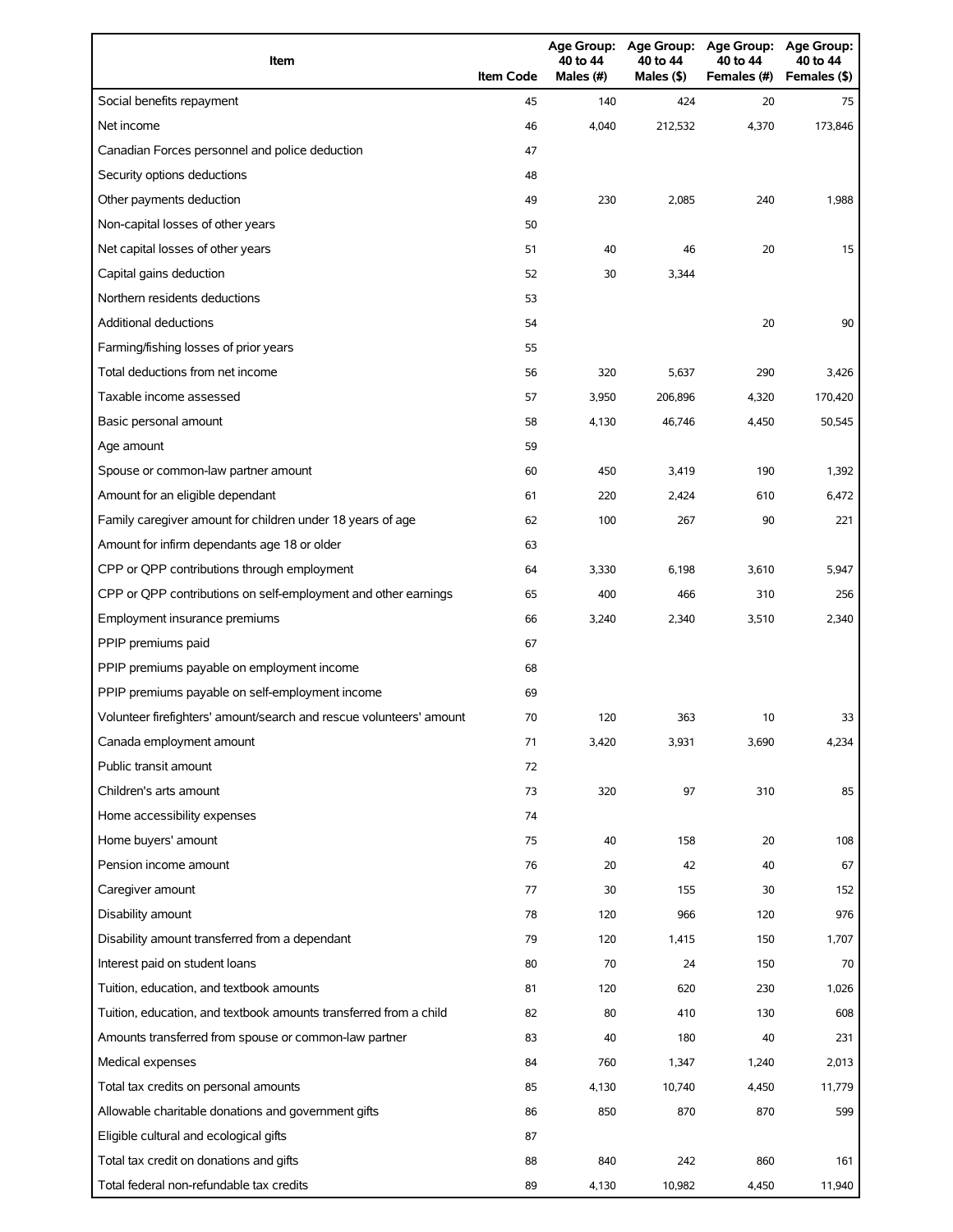| Item                                                        | <b>Item Code</b> | 40 to 44<br>Males (#) | Age Group: Age Group:<br>40 to 44<br>Males $($ \$ $)$ | <b>Age Group:</b><br>40 to 44<br>Females (#) | <b>Age Group:</b><br>40 to 44<br>Females (\$) |
|-------------------------------------------------------------|------------------|-----------------------|-------------------------------------------------------|----------------------------------------------|-----------------------------------------------|
| Federal dividend tax credit                                 | 90               | 390                   | 908                                                   | 320                                          | 689                                           |
| Minimum tax carryover                                       | 91               |                       |                                                       |                                              |                                               |
| Basic federal tax                                           | 92               | 3,450                 | 25,706                                                | 3,350                                        | 16,784                                        |
| Federal foreign tax credit                                  | 93               | 110                   | 254                                                   | 90                                           | 54                                            |
| Federal political contribution tax credit                   | 94               | 30                    | 4                                                     |                                              |                                               |
| Investment tax credit                                       | 95               | 90                    | 233                                                   | 10                                           | 19                                            |
| Labour-sponsored funds tax credit (federally registered)    | 96               |                       |                                                       |                                              |                                               |
| Labour-sponsored funds tax credit (provincially registered) | 97               |                       |                                                       |                                              |                                               |
| Alternative minimum tax payable                             | 98               | 10                    | 159                                                   |                                              |                                               |
| Net federal tax                                             | 99               | 3,440                 | 25,218                                                | 3,340                                        | 16,710                                        |
| CPP contributions on self-employment                        | 100              | 400                   | 933                                                   | 310                                          | 512                                           |
| Social Benefits repayment                                   | 101              | 140                   | 424                                                   | 20                                           | 75                                            |
| Working income tax benefit (WITB)                           | 102              | 180                   | 140                                                   | 290                                          | 264                                           |
| Children's fitness tax credit                               | 103              | 980                   | 100                                                   | 940                                          | 91                                            |
| Eligible educator school supply tax credit                  | 104              | 20                    | 1                                                     | 70                                           | 6                                             |
| Net provincial or territorial tax                           | 105              | 3,510                 | 20,222                                                | 3,550                                        | 14,221                                        |
| Total tax payable                                           | 106              | 3,590                 | 46,796                                                | 3,630                                        | 31,521                                        |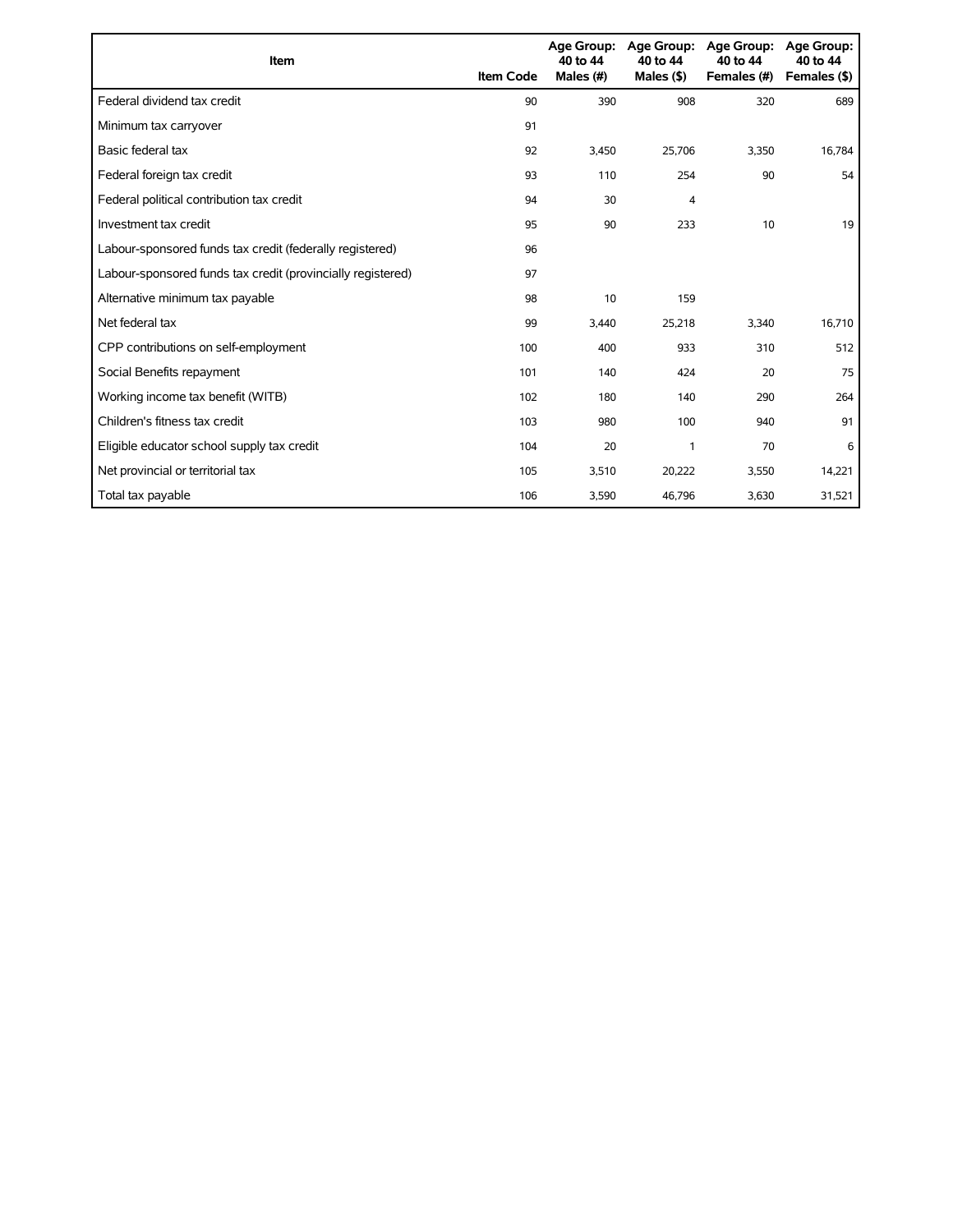| Item                                                                                          | Item<br>Code | Age<br>Group:<br>45 to 49<br>Males (#) | Age<br>Group:<br>45 to 49<br>Males (\$) | Age<br>Group:<br>45 to 49<br>Females (#) | Age<br>Group:<br>45 to 49<br>Females (\$) |
|-----------------------------------------------------------------------------------------------|--------------|----------------------------------------|-----------------------------------------|------------------------------------------|-------------------------------------------|
| Number of taxable returns                                                                     | $\mathbf{1}$ | 4,010                                  |                                         | 4,090                                    |                                           |
| Number of non-taxable returns                                                                 | 2            | 540                                    |                                         | 740                                      |                                           |
| Total number of returns                                                                       | 3            | 4,550                                  |                                         | 4,840                                    |                                           |
| Employment income                                                                             | 4            | 3,630                                  | 194,790                                 | 4,010                                    | 174,519                                   |
| Commissions (from employment)                                                                 | 5            | 90                                     | 3,717                                   | 50                                       | 795                                       |
| Other employment income                                                                       | 6            | 280                                    | 2,588                                   | 210                                      | 2,286                                     |
| Old age security (OAS) pension                                                                | 7            |                                        |                                         |                                          |                                           |
| CPP or QPP benefits                                                                           | 8            | 150                                    | 1,222                                   | 230                                      | 1,778                                     |
| Other pensions and superannuation                                                             | 9            | 50                                     | 1,013                                   | 40                                       | 582                                       |
| Elected split-pension amount                                                                  | 10           |                                        |                                         | 80                                       | 739                                       |
| Universal child care benefit (UCCB)                                                           | 11           | 780                                    | 599                                     | 1,630                                    | 1,041                                     |
| Employment insurance and other benefits                                                       | 12           | 1,220                                  | 13,302                                  | 1,050                                    | 8,369                                     |
| Taxable amount of dividends from taxable Canadian corporations                                | 13           | 530                                    | 10,146                                  | 480                                      | 6,147                                     |
| Interest and other investment income                                                          | 14           | 600                                    | 1,309                                   | 620                                      | 1,008                                     |
| Net partnership income (limited or non-active partners only)                                  | 15           |                                        |                                         |                                          |                                           |
| Net rental income                                                                             | 16           | 220                                    | 524                                     | 200                                      | 526                                       |
| Taxable capital gains                                                                         | 17           | 260                                    | 5,321                                   | 270                                      | 1,910                                     |
| <b>RRSP</b> income                                                                            | 18           | 440                                    | 2,718                                   | 420                                      | 2,360                                     |
| Other income                                                                                  | 19           | 340                                    | 1,598                                   | 310                                      | 1,312                                     |
| Net business income                                                                           | 20           | 440                                    | 7,273                                   | 360                                      | 3,524                                     |
| Net professional income                                                                       | 21           | 40                                     | 2,121                                   | 60                                       | 1,401                                     |
| Net commission income                                                                         | 22           | 30                                     | 954                                     | 30                                       | 565                                       |
| Net farming income                                                                            | 23           | 100                                    | 1,137                                   | 30                                       | 193                                       |
| Net fishing income                                                                            | 24           | 250                                    | 11,937                                  | 90                                       | 2,122                                     |
| Workers' compensation benefits                                                                | 25           | 110                                    | 1,036                                   | 120                                      | 906                                       |
| Social assistance payments                                                                    | 26           | 170                                    | 1,410                                   | 190                                      | 1,646                                     |
| Net federal supplements                                                                       | 27           |                                        |                                         |                                          |                                           |
| Total income assessed                                                                         | 28           | 4,490                                  | 264,749                                 | 4,750                                    | 214,137                                   |
| Registered pension plan (RPP) deduction                                                       | 29           | 1,110                                  | 5,300                                   | 1,940                                    | 8,727                                     |
| RRSP/PRPP deduction                                                                           | 30           | 1,320                                  | 9,594                                   | 1,260                                    | 6,243                                     |
| Deduction for elected split-pension amount                                                    | 31           | 30                                     | 165                                     |                                          |                                           |
| Annual union, professional, or like dues                                                      | 32           | 1,110                                  | 771                                     | 1,940                                    | 1,299                                     |
| Child care expenses                                                                           | 33           | 260                                    | 799                                     | 330                                      | 728                                       |
| Business investment loss                                                                      | 34           |                                        |                                         |                                          |                                           |
| Moving expenses                                                                               | 35           | 20                                     | 178                                     | 30                                       | 278                                       |
| Support payments made                                                                         | 36           | 10                                     | 150                                     |                                          |                                           |
| Carrying charges and interest expenses                                                        | 37           | 180                                    | 424                                     | 120                                      | 362                                       |
| Deduction for CPP/QPP contributions on self-employment and other earnings                     | 38           | 520                                    | 676                                     | 340                                      | 276                                       |
| Deduction for provincial parental insurance plan (PPIP) premiums on self-employment<br>income | 39           |                                        |                                         |                                          |                                           |
| Exploration and development expenses                                                          | 40           |                                        |                                         |                                          |                                           |
| Other employment expenses                                                                     | 41           | 260                                    | 1,333                                   | 90                                       | 237                                       |
| Clergy residence deduction                                                                    | 42           | 10                                     | 126                                     |                                          |                                           |
| Other deductions                                                                              | 43           | 160                                    | 147                                     | 170                                      | 107                                       |
| Total deductions before adjustments                                                           | 44           | 2,970                                  | 19,991                                  | 3,260                                    | 18,327                                    |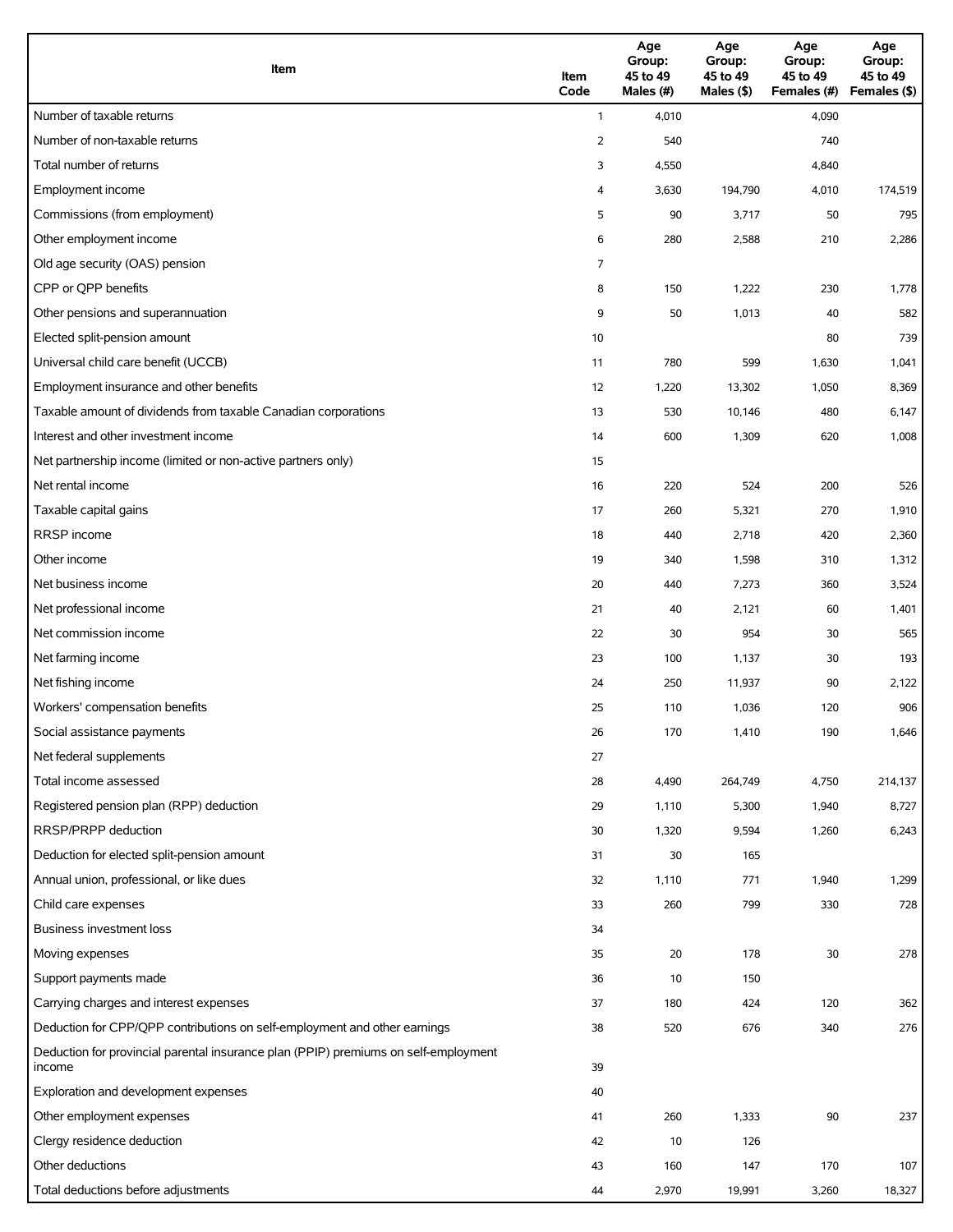| Item                                                                | <b>Item Code</b> | 45 to 49<br>Males (#) | Age Group: Age Group:<br>45 to 49<br>Males (\$) | <b>Age Group:</b><br>45 to 49<br>Females (#) | <b>Age Group:</b><br>45 to 49<br>Females (\$) |
|---------------------------------------------------------------------|------------------|-----------------------|-------------------------------------------------|----------------------------------------------|-----------------------------------------------|
| Social benefits repayment                                           | 45               | 170                   | 499                                             | 20                                           | 53                                            |
| Net income                                                          | 46               | 4,450                 | 244,714                                         | 4,740                                        | 195.831                                       |
| Canadian Forces personnel and police deduction                      | 47               |                       |                                                 |                                              |                                               |
| Security options deductions                                         | 48               |                       |                                                 |                                              |                                               |
| Other payments deduction                                            | 49               | 270                   | 2,446                                           | 300                                          | 2,552                                         |
| Non-capital losses of other years                                   | 50               |                       |                                                 |                                              |                                               |
| Net capital losses of other years                                   | 51               | 30                    | 61                                              | 30                                           | 39                                            |
| Capital gains deduction                                             | 52               | 40                    | 5,102                                           |                                              |                                               |
| Northern residents deductions                                       | 53               |                       |                                                 |                                              |                                               |
| <b>Additional deductions</b>                                        | 54               |                       |                                                 | 20                                           | 61                                            |
| Farming/fishing losses of prior years                               | 55               |                       |                                                 |                                              |                                               |
| Total deductions from net income                                    | 56               | 370                   | 7,893                                           | 370                                          | 3,606                                         |
| Taxable income assessed                                             | 57               | 4,370                 | 236,874                                         | 4,660                                        | 192,225                                       |
| Basic personal amount                                               | 58               | 4,550                 | 51,586                                          | 4,840                                        | 55,075                                        |
| Age amount                                                          | 59               |                       |                                                 |                                              |                                               |
| Spouse or common-law partner amount                                 | 60               | 460                   | 3,340                                           | 210                                          | 1,534                                         |
| Amount for an eligible dependant                                    | 61               | 160                   | 1,637                                           | 550                                          | 5,499                                         |
| Family caregiver amount for children under 18 years of age          | 62               | 70                    | 187                                             | 80                                           | 195                                           |
| Amount for infirm dependants age 18 or older                        | 63               |                       |                                                 |                                              |                                               |
| CPP or QPP contributions through employment                         | 64               | 3,590                 | 6,640                                           | 3,970                                        | 6,650                                         |
| CPP or QPP contributions on self-employment and other earnings      | 65               | 520                   | 676                                             | 340                                          | 276                                           |
| Employment insurance premiums                                       | 66               | 3,480                 | 2,500                                           | 3,870                                        | 2,594                                         |
| PPIP premiums paid                                                  | 67               |                       |                                                 |                                              |                                               |
| PPIP premiums payable on employment income                          | 68               |                       |                                                 |                                              |                                               |
| PPIP premiums payable on self-employment income                     | 69               |                       |                                                 |                                              |                                               |
| Volunteer firefighters' amount/search and rescue volunteers' amount | 70               | 130                   | 384                                             |                                              |                                               |
| Canada employment amount                                            | 71               | 3,690                 | 4,226                                           | 4,060                                        | 4,688                                         |
| Public transit amount                                               | 72               | 10                    | 5                                               | 20                                           | 9                                             |
| Children's arts amount                                              | 73               | 280                   | 88                                              | 230                                          | 73                                            |
| Home accessibility expenses                                         | 74               |                       |                                                 |                                              |                                               |
| Home buyers' amount                                                 | 75               | 40                    | 170                                             | 10                                           | 56                                            |
| Pension income amount                                               | 76               | 60                    | 103                                             | 120                                          | 228                                           |
| Caregiver amount                                                    | 77               | 50                    | 284                                             | 50                                           | 280                                           |
| Disability amount                                                   | 78               | 150                   | 1,200                                           | 160                                          | 1,247                                         |
| Disability amount transferred from a dependant                      | 79               | 120                   | 1,522                                           | 140                                          | 1,523                                         |
| Interest paid on student loans                                      | 80               | 40                    | 15                                              | 90                                           | 39                                            |
| Tuition, education, and textbook amounts                            | 81               | 90                    | 439                                             | 190                                          | 795                                           |
| Tuition, education, and textbook amounts transferred from a child   | 82               | 290                   | 1,591                                           | 360                                          | 1,847                                         |
| Amounts transferred from spouse or common-law partner               | 83               | 70                    | 368                                             | 60                                           | 354                                           |
| Medical expenses                                                    | 84               | 830                   | 1,455                                           | 1,430                                        | 2,411                                         |
| Total tax credits on personal amounts                               | 85               | 4,550                 | 11,767                                          | 4,840                                        | 12,820                                        |
| Allowable charitable donations and government gifts                 | 86               | 970                   | 950                                             | 1,060                                        | 958                                           |
| Eligible cultural and ecological gifts                              | 87               |                       |                                                 |                                              |                                               |
| Total tax credit on donations and gifts                             | 88               | 970                   | 260                                             | 1,050                                        | 260                                           |
| Total federal non-refundable tax credits                            | 89               | 4,550                 | 12,028                                          | 4,840                                        | 13,080                                        |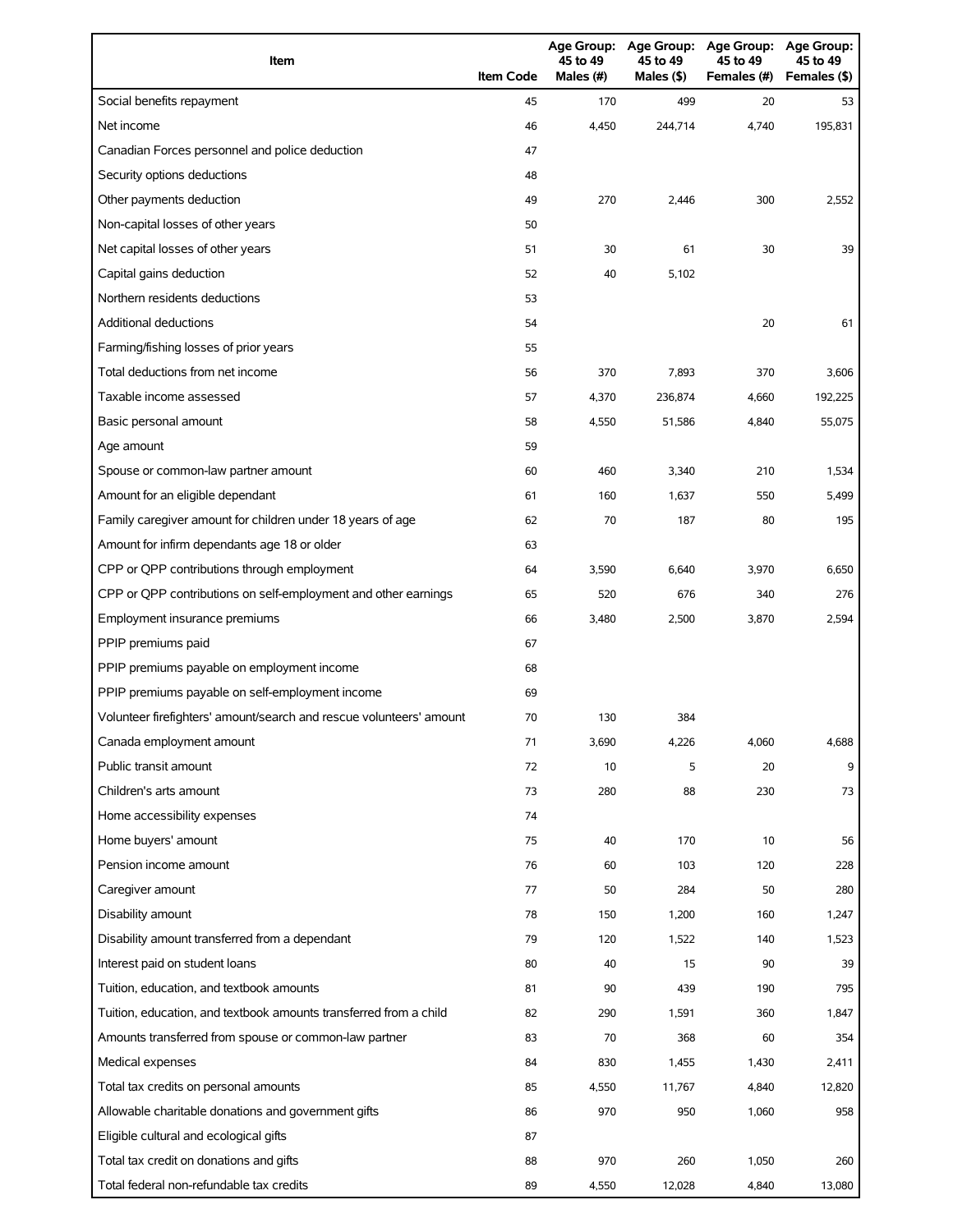| Item                                                        | <b>Item Code</b> | 45 to 49<br>Males (#) | Age Group: Age Group:<br>45 to 49<br>Males $($ \$ $)$ | <b>Age Group:</b><br>45 to 49<br>Females (#) | Age Group:<br>45 to 49<br>Females (\$) |
|-------------------------------------------------------------|------------------|-----------------------|-------------------------------------------------------|----------------------------------------------|----------------------------------------|
| Federal dividend tax credit                                 | 90               | 510                   | 1,143                                                 | 440                                          | 667                                    |
| Minimum tax carryover                                       | 91               |                       |                                                       |                                              |                                        |
| Basic federal tax                                           | 92               | 3,830                 | 30,536                                                | 3,810                                        | 19,203                                 |
| Federal foreign tax credit                                  | 93               | 150                   | 215                                                   | 100                                          | 54                                     |
| Federal political contribution tax credit                   | 94               | 30                    | 5                                                     | 20                                           | 3                                      |
| Investment tax credit                                       | 95               | 120                   | 250                                                   | 20                                           | 31                                     |
| Labour-sponsored funds tax credit (federally registered)    | 96               |                       |                                                       |                                              |                                        |
| Labour-sponsored funds tax credit (provincially registered) | 97               |                       |                                                       |                                              |                                        |
| Alternative minimum tax payable                             | 98               | 10                    | 187                                                   |                                              |                                        |
| Net federal tax                                             | 99               | 3,820                 | 30,061                                                | 3,800                                        | 19,115                                 |
| CPP contributions on self-employment                        | 100              | 520                   | 1,351                                                 | 340                                          | 552                                    |
| Social Benefits repayment                                   | 101              | 170                   | 499                                                   | 20                                           | 53                                     |
| Working income tax benefit (WITB)                           | 102              | 170                   | 130                                                   | 270                                          | 216                                    |
| Children's fitness tax credit                               | 103              | 750                   | 73                                                    | 670                                          | 61                                     |
| Eligible educator school supply tax credit                  | 104              |                       |                                                       | 60                                           | 5                                      |
| Net provincial or territorial tax                           | 105              | 3,940                 | 23,739                                                | 4,030                                        | 16,290                                 |
| Total tax payable                                           | 106              | 4,010                 | 55,651                                                | 4,090                                        | 36,011                                 |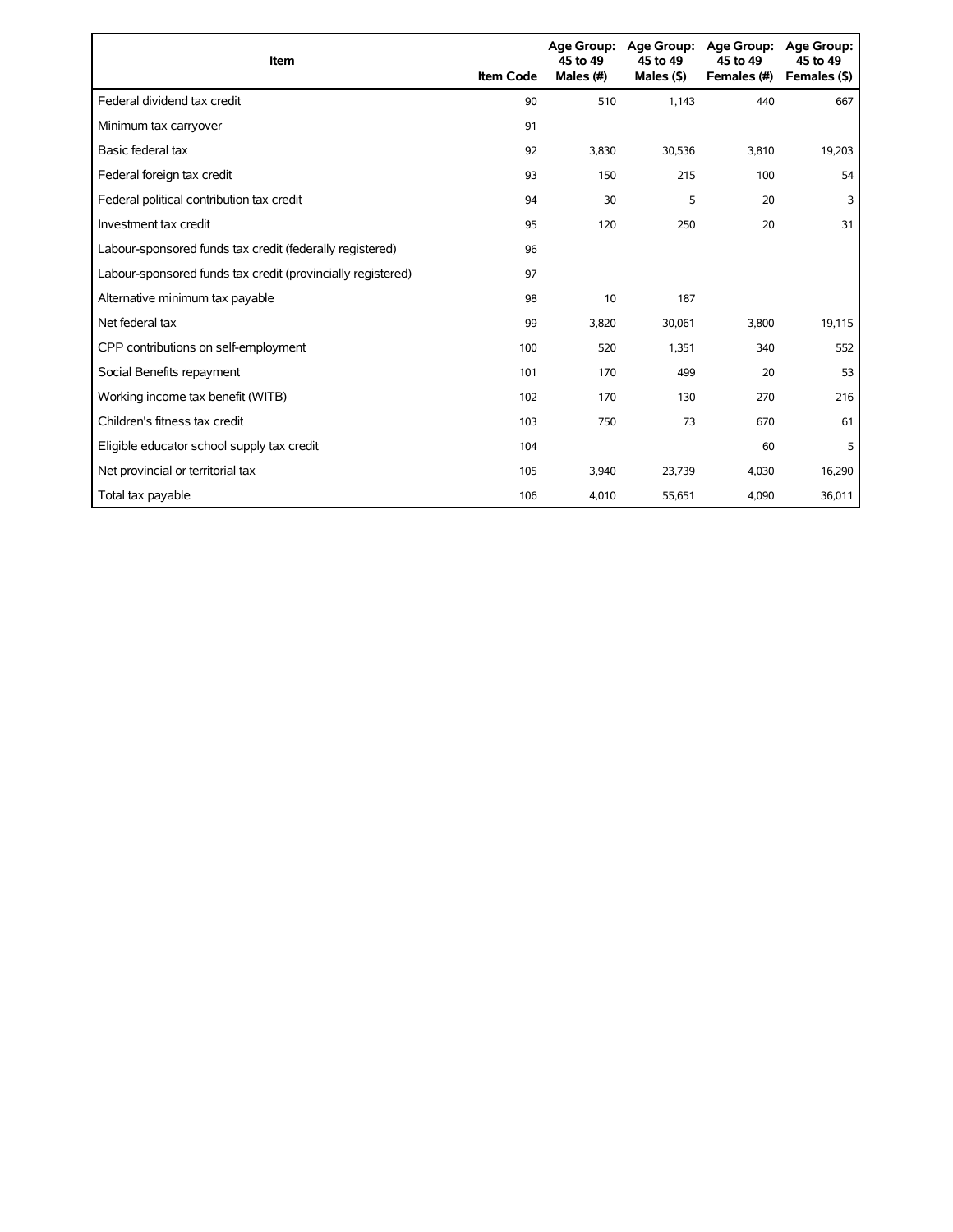| Item                                                                                          | Item<br>Code | Age<br>Group:<br>50 to 54<br>Males (#) | Age<br>Group:<br>50 to 54<br>Males (\$) | Age<br>Group:<br>50 to 54<br>Females (#) | Age<br>Group:<br>50 to 54<br>Females (\$) |
|-----------------------------------------------------------------------------------------------|--------------|----------------------------------------|-----------------------------------------|------------------------------------------|-------------------------------------------|
| Number of taxable returns                                                                     | $\mathbf{1}$ | 4,590                                  |                                         | 4,690                                    |                                           |
| Number of non-taxable returns                                                                 | 2            | 620                                    |                                         | 790                                      |                                           |
| Total number of returns                                                                       | 3            | 5,210                                  |                                         | 5,470                                    |                                           |
| Employment income                                                                             | 4            | 4,050                                  | 208,179                                 | 4,430                                    | 184,116                                   |
| Commissions (from employment)                                                                 | 5            | 100                                    | 4,189                                   | 60                                       | 736                                       |
| Other employment income                                                                       | 6            | 360                                    | 3,545                                   | 230                                      | 2,015                                     |
| Old age security (OAS) pension                                                                | 7            |                                        |                                         |                                          |                                           |
| CPP or QPP benefits                                                                           | 8            | 290                                    | 2,494                                   | 440                                      | 3,371                                     |
| Other pensions and superannuation                                                             | 9            | 130                                    | 3,703                                   | 80                                       | 1,444                                     |
| Elected split-pension amount                                                                  | 10           | 40                                     | 237                                     | 190                                      | 2,072                                     |
| Universal child care benefit (UCCB)                                                           | 11           | 480                                    | 288                                     | 760                                      | 372                                       |
| Employment insurance and other benefits                                                       | 12           | 1,480                                  | 15,850                                  | 1,250                                    | 10,077                                    |
| Taxable amount of dividends from taxable Canadian corporations                                | 13           | 750                                    | 10,466                                  | 730                                      | 7,113                                     |
| Interest and other investment income                                                          | 14           | 770                                    | 1,232                                   | 920                                      | 1,126                                     |
| Net partnership income (limited or non-active partners only)                                  | 15           |                                        |                                         |                                          |                                           |
| Net rental income                                                                             | 16           | 280                                    | 905                                     | 220                                      | 650                                       |
| Taxable capital gains                                                                         | 17           | 380                                    | 5,062                                   | 410                                      | 1,860                                     |
| <b>RRSP</b> income                                                                            | 18           | 420                                    | 3,214                                   | 400                                      | 2,325                                     |
| Other income                                                                                  | 19           | 430                                    | 3,168                                   | 410                                      | 2,085                                     |
| Net business income                                                                           | 20           | 500                                    | 8,803                                   | 440                                      | 4,174                                     |
| Net professional income                                                                       | 21           | 40                                     | 3,026                                   | 60                                       | 1,086                                     |
| Net commission income                                                                         | 22           |                                        |                                         |                                          |                                           |
| Net farming income                                                                            | 23           | 180                                    | 3,124                                   | 50                                       | 353                                       |
| Net fishing income                                                                            | 24           | 310                                    | 16,775                                  | 120                                      | 3,455                                     |
| Workers' compensation benefits                                                                | 25           | 190                                    | 1,992                                   | 180                                      | 1,570                                     |
| Social assistance payments                                                                    | 26           | 220                                    | 1,808                                   | 220                                      | 1,832                                     |
| Net federal supplements                                                                       | 27           |                                        |                                         |                                          |                                           |
| Total income assessed                                                                         | 28           | 5,120                                  | 298,852                                 | 5,350                                    | 232,434                                   |
| Registered pension plan (RPP) deduction                                                       | 29           | 1,300                                  | 6,210                                   | 2,130                                    | 9,285                                     |
| RRSP/PRPP deduction                                                                           | 30           | 1,580                                  | 12,560                                  | 1,440                                    | 6,728                                     |
| Deduction for elected split-pension amount                                                    | 31           | 60                                     | 688                                     | 20                                       | 87                                        |
| Annual union, professional, or like dues                                                      | 32           | 1,270                                  | 903                                     | 2,170                                    | 1,397                                     |
| Child care expenses                                                                           | 33           | 120                                    | 295                                     | 80                                       | 125                                       |
| Business investment loss                                                                      | 34           |                                        |                                         |                                          |                                           |
| Moving expenses                                                                               | 35           | 30                                     | 265                                     | 20                                       | 151                                       |
| Support payments made                                                                         | 36           | 30                                     | 527                                     |                                          |                                           |
| Carrying charges and interest expenses                                                        | 37           | 210                                    | 531                                     | 210                                      | 520                                       |
| Deduction for CPP/QPP contributions on self-employment and other earnings                     | 38           | 670                                    | 868                                     | 410                                      | 343                                       |
| Deduction for provincial parental insurance plan (PPIP) premiums on self-employment<br>income | 39           |                                        |                                         |                                          |                                           |
| Exploration and development expenses                                                          | 40           |                                        |                                         |                                          |                                           |
| Other employment expenses                                                                     | 41           | 260                                    | 1,389                                   | 100                                      | 271                                       |
| Clergy residence deduction                                                                    | 42           | 20                                     | 160                                     |                                          |                                           |
| Other deductions                                                                              | 43           |                                        |                                         | 180                                      | 166                                       |
| Total deductions before adjustments                                                           | 44           | 3,450                                  | 24,651                                  | 3,620                                    | 19,200                                    |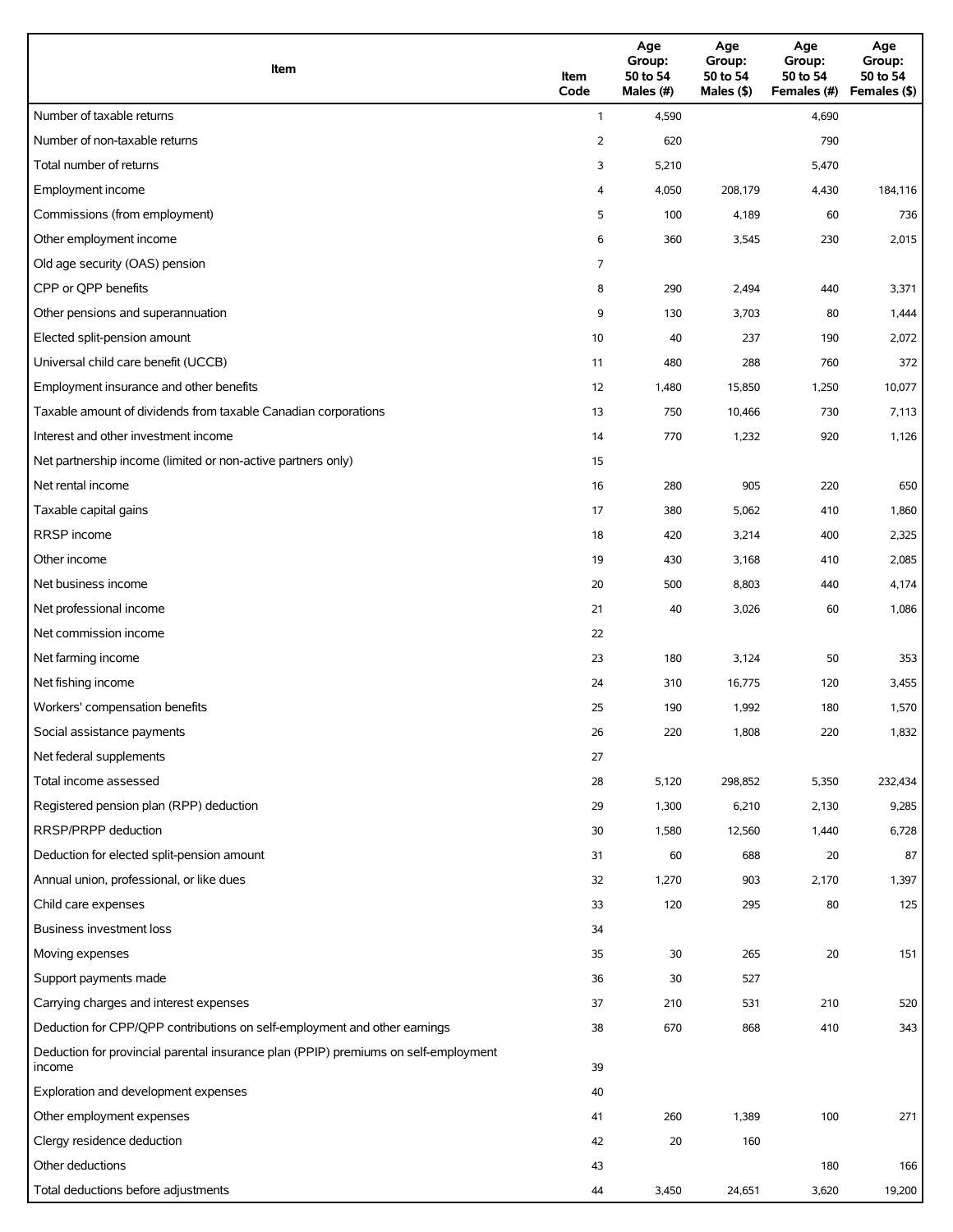| Item                                                                | <b>Item Code</b> | 50 to 54<br>Males (#) | 50 to 54<br>Males $(§)$ | Age Group: Age Group: Age Group:<br>50 to 54<br>Females (#) | Age Group:<br>50 to 54<br>Females (\$) |
|---------------------------------------------------------------------|------------------|-----------------------|-------------------------|-------------------------------------------------------------|----------------------------------------|
| Social benefits repayment                                           | 45               | 180                   | 562                     | 30                                                          | 66                                     |
| Net income                                                          | 46               | 5,100                 | 273,821                 | 5,330                                                       | 213.283                                |
| Canadian Forces personnel and police deduction                      | 47               |                       |                         |                                                             |                                        |
| Security options deductions                                         | 48               |                       |                         |                                                             |                                        |
| Other payments deduction                                            | 49               | 400                   | 3,800                   | 390                                                         | 3,402                                  |
| Non-capital losses of other years                                   | 50               |                       |                         | 20                                                          | 107                                    |
| Net capital losses of other years                                   | 51               | 80                    | 98                      | 60                                                          | 74                                     |
| Capital gains deduction                                             | 52               | 50                    | 5,901                   |                                                             |                                        |
| Northern residents deductions                                       | 53               |                       |                         |                                                             |                                        |
| Additional deductions                                               | 54               |                       |                         |                                                             |                                        |
| Farming/fishing losses of prior years                               | 55               |                       |                         |                                                             |                                        |
| Total deductions from net income                                    | 56               | 550                   | 10,074                  | 500                                                         | 4,908                                  |
| Taxable income assessed                                             | 57               | 4,980                 | 263,748                 | 5,210                                                       | 208,376                                |
| Basic personal amount                                               | 58               | 5,210                 | 59,499                  | 5,470                                                       | 62,587                                 |
| Age amount                                                          | 59               |                       |                         |                                                             |                                        |
| Spouse or common-law partner amount                                 | 60               | 480                   | 3,705                   | 240                                                         | 1,610                                  |
| Amount for an eligible dependant                                    | 61               | 100                   | 933                     | 260                                                         | 2,508                                  |
| Family caregiver amount for children under 18 years of age          | 62               | 50                    | 110                     | 30                                                          | 81                                     |
| Amount for infirm dependants age 18 or older                        | 63               |                       |                         |                                                             |                                        |
| CPP or QPP contributions through employment                         | 64               | 4,000                 | 7,280                   | 4,400                                                       | 7,109                                  |
| CPP or QPP contributions on self-employment and other earnings      | 65               | 670                   | 868                     | 410                                                         | 343                                    |
| Employment insurance premiums                                       | 66               | 3,850                 | 2,748                   | 4,260                                                       | 2,760                                  |
| PPIP premiums paid                                                  | 67               |                       |                         |                                                             |                                        |
| PPIP premiums payable on employment income                          | 68               |                       |                         |                                                             |                                        |
| PPIP premiums payable on self-employment income                     | 69               |                       |                         |                                                             |                                        |
| Volunteer firefighters' amount/search and rescue volunteers' amount | 70               | 120                   | 360                     | 10                                                          | 33                                     |
| Canada employment amount                                            | 71               | 4,150                 | 4,755                   | 4,500                                                       | 5,178                                  |
| Public transit amount                                               | 72               | 10                    | 7                       | 30                                                          | 15                                     |
| Children's arts amount                                              | 73               | 110                   | 28                      | 70                                                          | 19                                     |
| Home accessibility expenses                                         | 74               |                       |                         |                                                             |                                        |
| Home buyers' amount                                                 | 75               | 20                    | 73                      | 20                                                          | 80                                     |
| Pension income amount                                               | 76               | 160                   | 308                     | 260                                                         | 493                                    |
| Caregiver amount                                                    | 77               | 90                    | 525                     | 60                                                          | 310                                    |
| Disability amount                                                   | 78               | 230                   | 1,831                   | 230                                                         | 1,814                                  |
| Disability amount transferred from a dependant                      | 79               | 120                   | 1,292                   | 120                                                         | 1,063                                  |
| Interest paid on student loans                                      | 80               | 20                    | 10                      | 40                                                          | 11                                     |
| Tuition, education, and textbook amounts                            | 81               | 70                    | 300                     | 110                                                         | 509                                    |
| Tuition, education, and textbook amounts transferred from a child   | 82               | 480                   | 2,688                   | 410                                                         | 2,347                                  |
| Amounts transferred from spouse or common-law partner               | 83               | 110                   | 704                     | 120                                                         | 773                                    |
| Medical expenses                                                    | 84               | 990                   | 1,638                   | 1,730                                                       | 3,020                                  |
| Total tax credits on personal amounts                               | 85               | 5,210                 | 13,459                  | 5,470                                                       | 13,907                                 |
| Allowable charitable donations and government gifts                 | 86               | 1,330                 | 2,014                   | 1,340                                                       | 1,097                                  |
| Eligible cultural and ecological gifts                              | 87               |                       |                         |                                                             |                                        |
| Total tax credit on donations and gifts                             | 88               | 1,320                 | 570                     | 1,330                                                       | 292                                    |
| Total federal non-refundable tax credits                            | 89               | 5,210                 | 14,029                  | 5,470                                                       | 14,199                                 |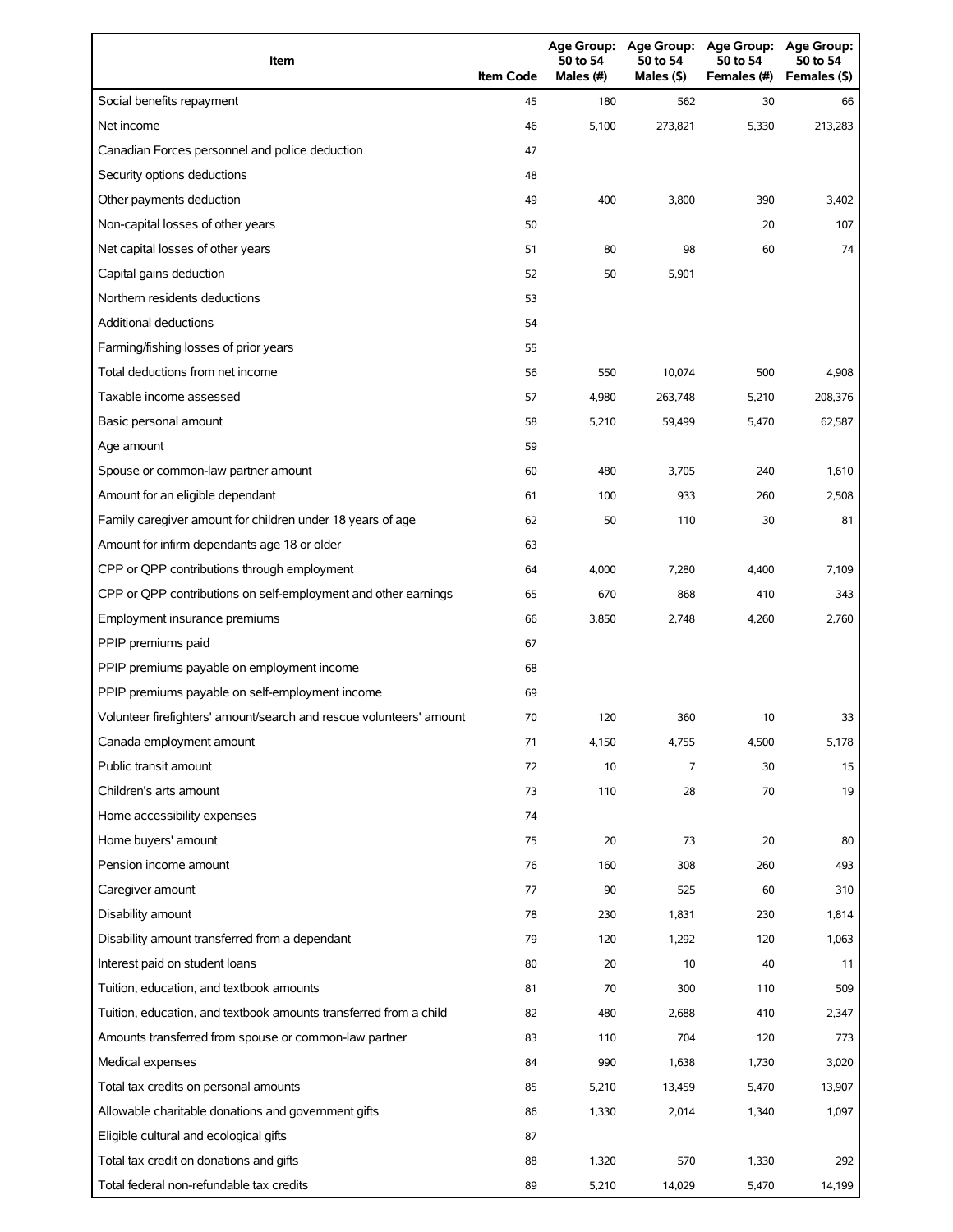| Item                                                        | <b>Item Code</b> | 50 to 54<br>Males (#) | Age Group: Age Group:<br>50 to 54<br>Males $($ \$) | <b>Age Group:</b><br>50 to 54<br>Females (#) | <b>Age Group:</b><br>50 to 54<br>Females (\$) |
|-------------------------------------------------------------|------------------|-----------------------|----------------------------------------------------|----------------------------------------------|-----------------------------------------------|
| Federal dividend tax credit                                 | 90               | 710                   | 1,171                                              | 690                                          | 770                                           |
| Minimum tax carryover                                       | 91               |                       |                                                    |                                              |                                               |
| Basic federal tax                                           | 92               | 4,370                 | 32,555                                             | 4,350                                        | 20,246                                        |
| Federal foreign tax credit                                  | 93               | 170                   | 206                                                | 170                                          | 60                                            |
| Federal political contribution tax credit                   | 94               | 50                    | 7                                                  | 30                                           | 5                                             |
| Investment tax credit                                       | 95               | 190                   | 427                                                | 30                                           | 37                                            |
| Labour-sponsored funds tax credit (federally registered)    | 96               |                       |                                                    |                                              |                                               |
| Labour-sponsored funds tax credit (provincially registered) | 97               |                       |                                                    |                                              |                                               |
| Alternative minimum tax payable                             | 98               | 20                    | 187                                                |                                              |                                               |
| Net federal tax                                             | 99               | 4,360                 | 31,915                                             | 4,350                                        | 20,147                                        |
| CPP contributions on self-employment                        | 100              | 670                   | 1,737                                              | 410                                          | 686                                           |
| Social Benefits repayment                                   | 101              | 180                   | 562                                                | 30                                           | 66                                            |
| Working income tax benefit (WITB)                           | 102              | 180                   | 129                                                | 210                                          | 153                                           |
| Children's fitness tax credit                               | 103              | 320                   | 28                                                 | 220                                          | 18                                            |
| Eligible educator school supply tax credit                  | 104              |                       |                                                    | 40                                           | 3                                             |
| Net provincial or territorial tax                           | 105              | 4,520                 | 25,843                                             | 4,610                                        | 17,283                                        |
| Total tax payable                                           | 106              | 4,590                 | 60,058                                             | 4,690                                        | 38,183                                        |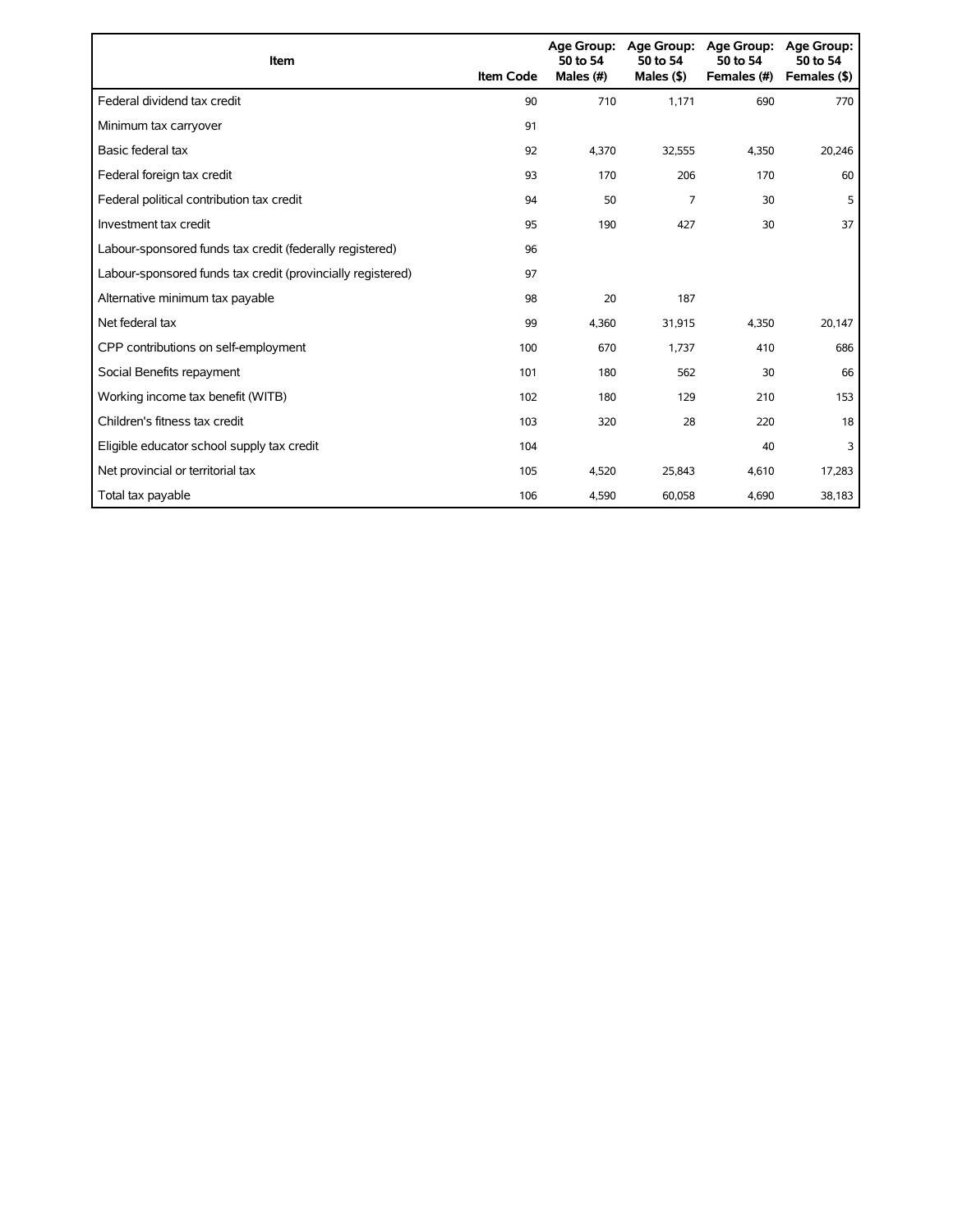| Item                                                                                          | Item<br>Code | Age<br>Group:<br>55 to 59<br>Males (#) | Age<br>Group:<br>55 to 59<br>Males (\$) | Age<br>Group:<br>55 to 59<br>Females (#) | Age<br>Group:<br>55 to 59<br>Females (\$) |
|-----------------------------------------------------------------------------------------------|--------------|----------------------------------------|-----------------------------------------|------------------------------------------|-------------------------------------------|
| Number of taxable returns                                                                     | $\mathbf{1}$ | 4,550                                  |                                         | 4,670                                    |                                           |
| Number of non-taxable returns                                                                 | 2            | 710                                    |                                         | 910                                      |                                           |
| Total number of returns                                                                       | 3            | 5,260                                  |                                         | 5,580                                    |                                           |
| Employment income                                                                             | 4            | 3,850                                  | 188,033                                 | 4,150                                    | 165,810                                   |
| Commissions (from employment)                                                                 | 5            | 70                                     | 3,646                                   | 40                                       | 927                                       |
| Other employment income                                                                       | 6            | 340                                    | 3,462                                   | 300                                      | 3,156                                     |
| Old age security (OAS) pension                                                                | 7            |                                        |                                         |                                          |                                           |
| CPP or OPP benefits                                                                           | 8            | 500                                    | 4,652                                   | 740                                      | 5,732                                     |
| Other pensions and superannuation                                                             | 9            | 450                                    | 14,043                                  | 550                                      | 13,899                                    |
| Elected split-pension amount                                                                  | 10           | 130                                    | 1,043                                   | 440                                      | 5,501                                     |
| Universal child care benefit (UCCB)                                                           | 11           | 220                                    | 112                                     | 220                                      | 93                                        |
| Employment insurance and other benefits                                                       | 12           | 1,490                                  | 15,927                                  | 1,250                                    | 10,178                                    |
| Taxable amount of dividends from taxable Canadian corporations                                | 13           | 900                                    | 10,442                                  | 840                                      | 8,356                                     |
| Interest and other investment income                                                          | 14           | 1,050                                  | 2,150                                   | 1,090                                    | 1,656                                     |
| Net partnership income (limited or non-active partners only)                                  | 15           |                                        |                                         |                                          |                                           |
| Net rental income                                                                             | 16           | 280                                    | 1,061                                   | 220                                      | 526                                       |
| Taxable capital gains                                                                         | 17           | 480                                    | 6,987                                   | 510                                      | 2,663                                     |
| <b>RRSP</b> income                                                                            | 18           | 450                                    | 4,297                                   | 500                                      | 4,368                                     |
| Other income                                                                                  | 19           | 640                                    | 6,975                                   | 690                                      | 5,154                                     |
| Net business income                                                                           | 20           | 500                                    | 7,878                                   | 400                                      | 3,176                                     |
| Net professional income                                                                       | 21           | 60                                     | 2,087                                   | 50                                       | 1,390                                     |
| Net commission income                                                                         | 22           | 30                                     | 1,133                                   |                                          |                                           |
| Net farming income                                                                            | 23           | 230                                    | 1,755                                   | 60                                       | 557                                       |
| Net fishing income                                                                            | 24           | 280                                    | 13,642                                  | 120                                      | 3,746                                     |
| Workers' compensation benefits                                                                | 25           | 220                                    | 2,317                                   | 160                                      | 1,439                                     |
| Social assistance payments                                                                    | 26           | 240                                    | 1,722                                   | 220                                      | 1,602                                     |
| Net federal supplements                                                                       | 27           |                                        |                                         |                                          |                                           |
| Total income assessed                                                                         | 28           | 5,190                                  | 293,412                                 | 5,420                                    | 240,333                                   |
| Registered pension plan (RPP) deduction                                                       | 29           | 1,210                                  | 5,428                                   | 1,890                                    | 7,908                                     |
| RRSP/PRPP deduction                                                                           | 30           | 1,560                                  | 14,407                                  | 1,370                                    | 8,603                                     |
| Deduction for elected split-pension amount                                                    | 31           | 250                                    | 3,202                                   | 170                                      | 1,248                                     |
| Annual union, professional, or like dues                                                      | 32           | 1,280                                  | 832                                     | 1,860                                    | 1,129                                     |
| Child care expenses                                                                           | 33           | 30                                     | 62                                      |                                          |                                           |
| Business investment loss                                                                      | 34           |                                        |                                         |                                          |                                           |
| Moving expenses                                                                               | 35           | 20                                     | 165                                     | 20                                       | 130                                       |
| Support payments made                                                                         | 36           | 30                                     | 325                                     |                                          |                                           |
| Carrying charges and interest expenses                                                        | 37           | 300                                    | 982                                     | 280                                      | 685                                       |
| Deduction for CPP/QPP contributions on self-employment and other earnings                     | 38           | 670                                    | 799                                     | 390                                      | 319                                       |
| Deduction for provincial parental insurance plan (PPIP) premiums on self-employment<br>income | 39           |                                        |                                         |                                          |                                           |
| Exploration and development expenses                                                          | 40           |                                        |                                         |                                          |                                           |
| Other employment expenses                                                                     | 41           | 220                                    | 1,202                                   | 80                                       | 261                                       |
| Clergy residence deduction                                                                    | 42           |                                        |                                         |                                          |                                           |
| Other deductions                                                                              | 43           | 190                                    | 202                                     | 220                                      | 152                                       |
| Total deductions before adjustments                                                           | 44           | 3,410                                  | 28,020                                  | 3,420                                    | 20,822                                    |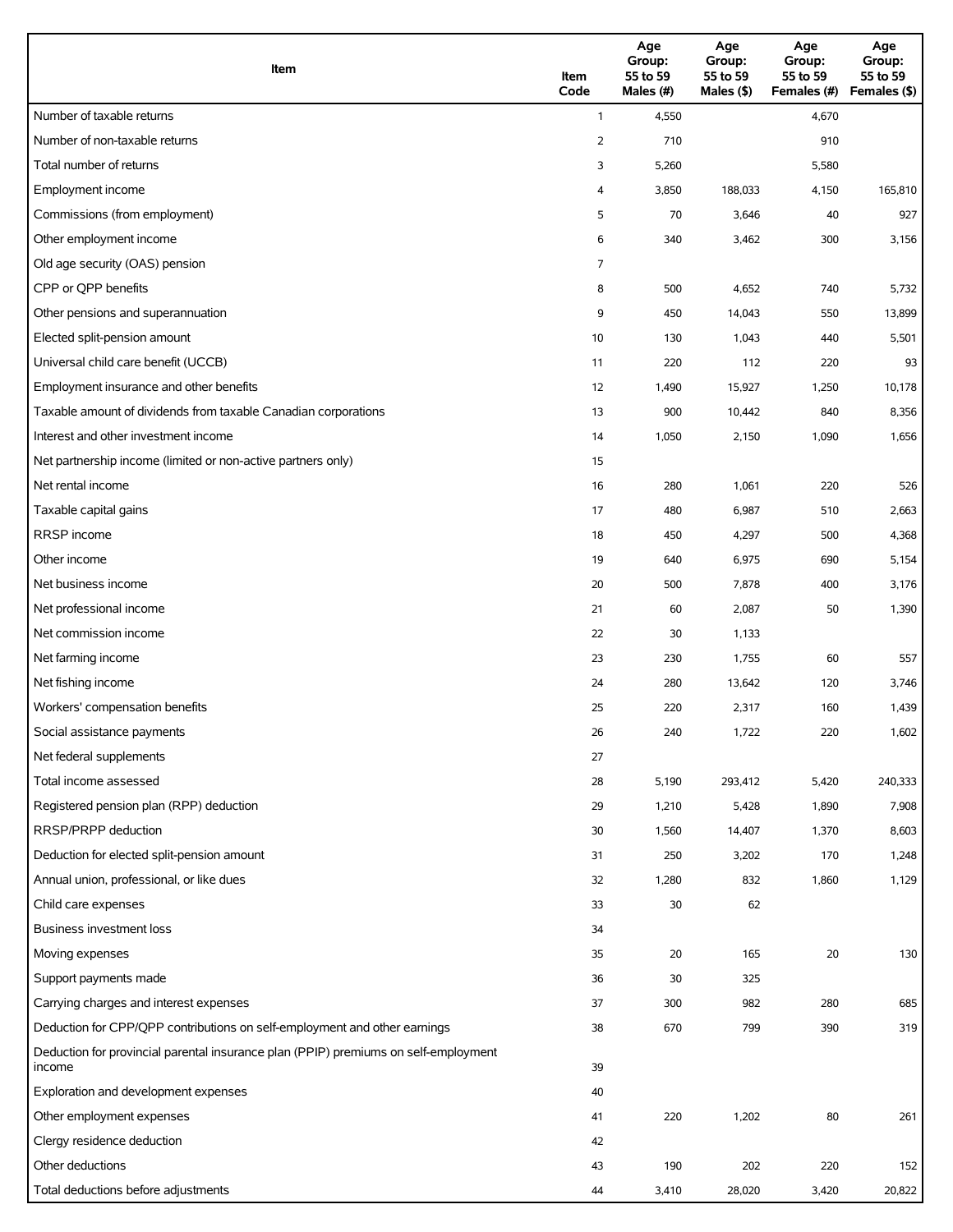| Item                                                                | <b>Item Code</b> | 55 to 59<br>Males (#) | 55 to 59<br>Males $(§)$ | Age Group: Age Group: Age Group:<br>55 to 59<br>Females (#) | <b>Age Group:</b><br>55 to 59<br>Females (\$) |
|---------------------------------------------------------------------|------------------|-----------------------|-------------------------|-------------------------------------------------------------|-----------------------------------------------|
| Social benefits repayment                                           | 45               | 170                   | 572                     | 50                                                          | 115                                           |
| Net income                                                          | 46               | 5,170                 | 264,976                 | 5,400                                                       | 219,507                                       |
| Canadian Forces personnel and police deduction                      | 47               |                       |                         |                                                             |                                               |
| Security options deductions                                         | 48               |                       |                         |                                                             |                                               |
| Other payments deduction                                            | 49               | 450                   | 4,039                   | 370                                                         | 3,041                                         |
| Non-capital losses of other years                                   | 50               | 10                    | 55                      |                                                             |                                               |
| Net capital losses of other years                                   | 51               | 100                   | 177                     | 90                                                          | 117                                           |
| Capital gains deduction                                             | 52               |                       |                         | 20                                                          | 1,608                                         |
| Northern residents deductions                                       | 53               |                       |                         |                                                             |                                               |
| Additional deductions                                               | 54               |                       |                         | 10                                                          | 37                                            |
| Farming/fishing losses of prior years                               | 55               |                       |                         |                                                             |                                               |
| Total deductions from net income                                    | 56               | 630                   | 10,544                  | 500                                                         | 4,899                                         |
| Taxable income assessed                                             | 57               | 5,040                 | 254,445                 | 5,290                                                       | 214,613                                       |
| Basic personal amount                                               | 58               | 5,260                 | 60,178                  | 5,580                                                       | 63,933                                        |
| Age amount                                                          | 59               |                       |                         |                                                             |                                               |
| Spouse or common-law partner amount                                 | 60               | 500                   | 3,673                   | 230                                                         | 1,449                                         |
| Amount for an eligible dependant                                    | 61               | 40                    | 384                     | 100                                                         | 927                                           |
| Family caregiver amount for children under 18 years of age          | 62               | 20                    | 42                      | 20                                                          | 51                                            |
| Amount for infirm dependants age 18 or older                        | 63               |                       |                         |                                                             |                                               |
| CPP or QPP contributions through employment                         | 64               | 3,790                 | 6,609                   | 4,100                                                       | 6,181                                         |
| CPP or QPP contributions on self-employment and other earnings      | 65               | 670                   | 799                     | 390                                                         | 319                                           |
| Employment insurance premiums                                       | 66               | 3,630                 | 2,467                   | 3,940                                                       | 2,411                                         |
| PPIP premiums paid                                                  | 67               |                       |                         |                                                             |                                               |
| PPIP premiums payable on employment income                          | 68               |                       |                         |                                                             |                                               |
| PPIP premiums payable on self-employment income                     | 69               |                       |                         |                                                             |                                               |
| Volunteer firefighters' amount/search and rescue volunteers' amount | 70               | 100                   | 300                     |                                                             |                                               |
| Canada employment amount                                            | 71               | 3,950                 | 4,509                   | 4,260                                                       | 4,876                                         |
| Public transit amount                                               | 72               | 10                    | 6                       | 20                                                          | 10                                            |
| Children's arts amount                                              | 73               | 30                    | 6                       |                                                             |                                               |
| Home accessibility expenses                                         | 74               |                       |                         |                                                             |                                               |
| Home buyers' amount                                                 | 75               |                       |                         |                                                             |                                               |
| Pension income amount                                               | 76               | 560                   | 1,100                   | 890                                                         | 1,730                                         |
| Caregiver amount                                                    | 77               | 70                    | 345                     | 80                                                          | 345                                           |
| Disability amount                                                   | 78               | 350                   | 2,787                   | 330                                                         | 2,651                                         |
| Disability amount transferred from a dependant                      | 79               | 90                    | 782                     | 110                                                         | 978                                           |
| Interest paid on student loans                                      | 80               |                       |                         |                                                             |                                               |
| Tuition, education, and textbook amounts                            | 81               | 60                    | 191                     | 90                                                          | 299                                           |
| Tuition, education, and textbook amounts transferred from a child   | 82               | 300                   | 1,590                   | 230                                                         | 1,300                                         |
| Amounts transferred from spouse or common-law partner               | 83               | 150                   | 855                     | 210                                                         | 1,306                                         |
| Medical expenses                                                    | 84               | 1,110                 | 1,971                   | 1,910                                                       | 3,478                                         |
| Total tax credits on personal amounts                               | 85               | 5,260                 | 13,310                  | 5,580                                                       | 13,856                                        |
| Allowable charitable donations and government gifts                 | 86               | 1,490                 | 2,085                   | 1,480                                                       | 1,511                                         |
| Eligible cultural and ecological gifts                              | 87               |                       |                         |                                                             |                                               |
| Total tax credit on donations and gifts                             | 88               | 1,480                 | 585                     | 1,470                                                       | 423                                           |
| Total federal non-refundable tax credits                            | 89               | 5,260                 | 13,894                  | 5,580                                                       | 14,279                                        |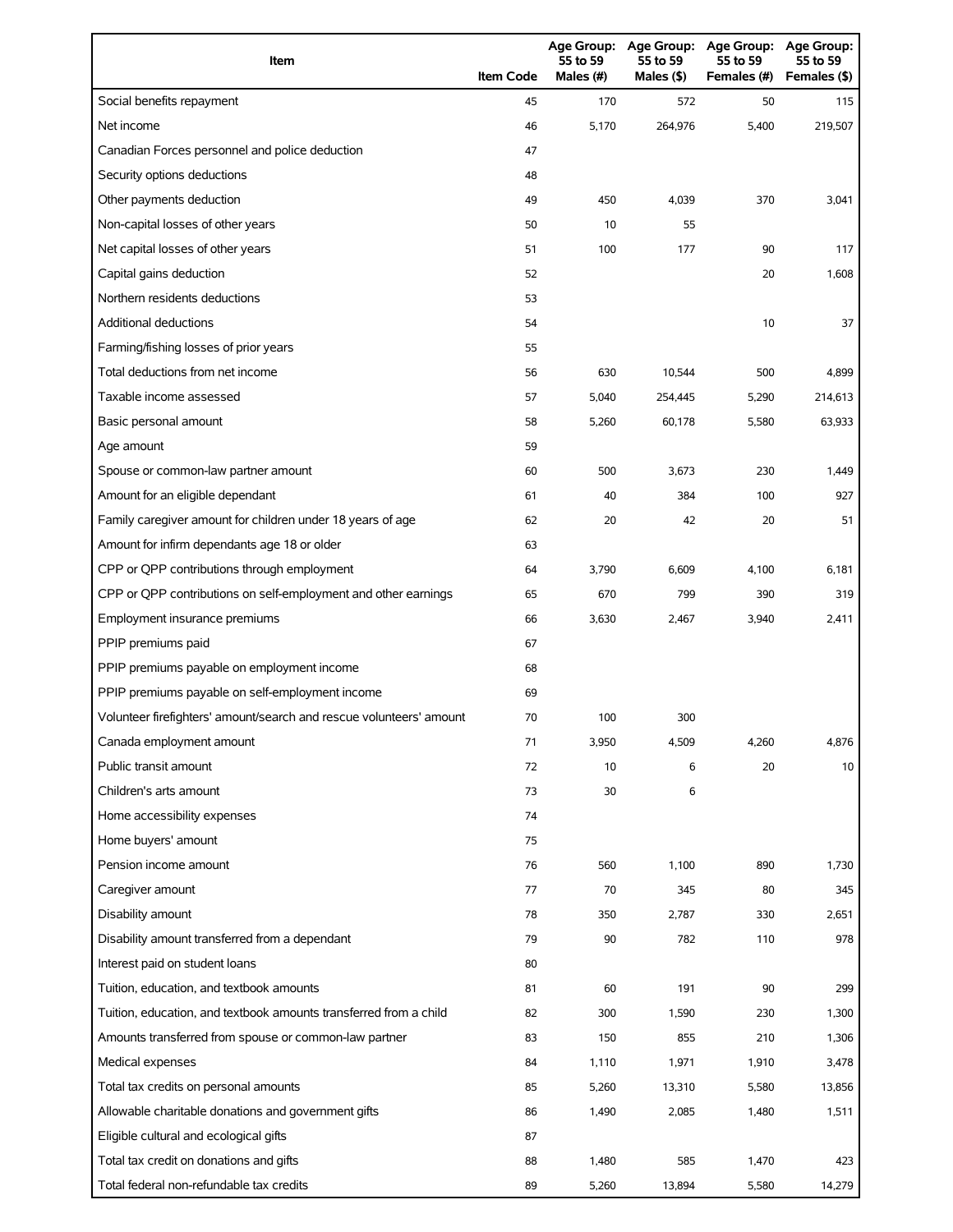| Item                                                        | <b>Item Code</b> | 55 to 59<br>Males (#) | Age Group: Age Group:<br>55 to 59<br>Males $($ \$) | <b>Age Group:</b><br>55 to 59<br>Females (#) | Age Group:<br>55 to 59<br>Females (\$) |
|-------------------------------------------------------------|------------------|-----------------------|----------------------------------------------------|----------------------------------------------|----------------------------------------|
| Federal dividend tax credit                                 | 90               | 850                   | 1,221                                              | 770                                          | 1,021                                  |
| Minimum tax carryover                                       | 91               |                       |                                                    |                                              |                                        |
| Basic federal tax                                           | 92               | 4.310                 | 31,212                                             | 4.340                                        | 22,615                                 |
| Federal foreign tax credit                                  | 93               | 240                   | 273                                                | 220                                          | 32                                     |
| Federal political contribution tax credit                   | 94               | 70                    | 11                                                 | 30                                           | 7                                      |
| Investment tax credit                                       | 95               | 160                   | 305                                                | 40                                           | 43                                     |
| Labour-sponsored funds tax credit (federally registered)    | 96               |                       |                                                    |                                              |                                        |
| Labour-sponsored funds tax credit (provincially registered) | 97               |                       |                                                    |                                              |                                        |
| Alternative minimum tax payable                             | 98               | 20                    | 206                                                | 10                                           | 76                                     |
| Net federal tax                                             | 99               | 4,300                 | 30,623                                             | 4,330                                        | 22,534                                 |
| CPP contributions on self-employment                        | 100              | 670                   | 1,597                                              | 390                                          | 638                                    |
| Social Benefits repayment                                   | 101              | 170                   | 572                                                | 50                                           | 115                                    |
| Working income tax benefit (WITB)                           | 102              | 170                   | 118                                                | 170                                          | 103                                    |
| Children's fitness tax credit                               | 103              | 100                   | 7                                                  | 40                                           | 3                                      |
| Eligible educator school supply tax credit                  | 104              |                       |                                                    | 20                                           |                                        |
| Net provincial or territorial tax                           | 105              | 4,470                 | 24,529                                             | 4,610                                        | 18,362                                 |
| Total tax payable                                           | 106              | 4,550                 | 57,322                                             | 4,670                                        | 41,649                                 |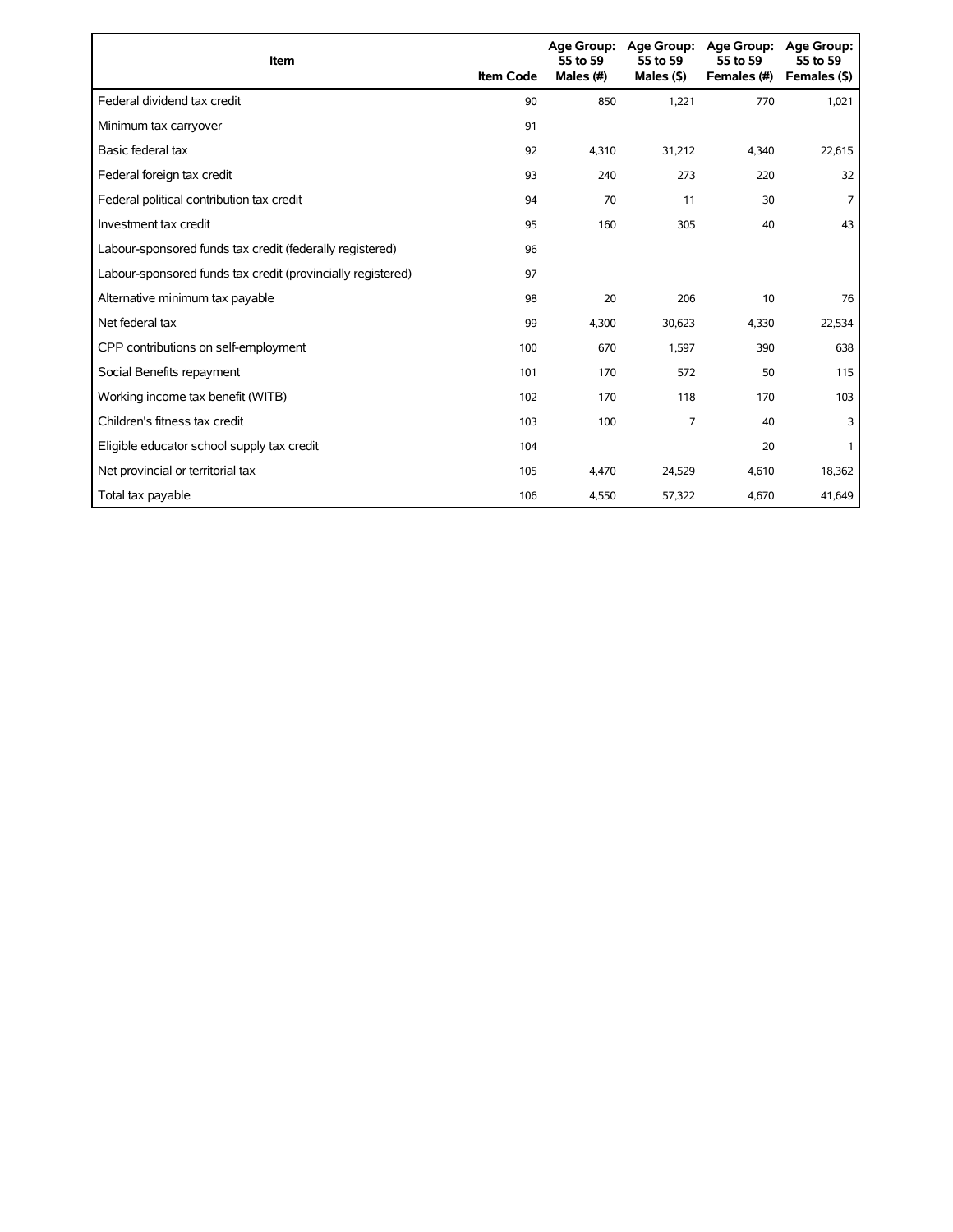| Item                                                                                          | Item<br>Code | Age<br>Group:<br>60 to 64<br>Males (#) | Age<br>Group:<br>60 to 64<br>Males (\$) | Age<br>Group:<br>60 to 64<br>Females (#) | Age<br>Group:<br>60 to 64<br>Females (\$) |
|-----------------------------------------------------------------------------------------------|--------------|----------------------------------------|-----------------------------------------|------------------------------------------|-------------------------------------------|
| Number of taxable returns                                                                     | $\mathbf{1}$ | 4,330                                  |                                         | 4,470                                    |                                           |
| Number of non-taxable returns                                                                 | 2            | 700                                    |                                         | 980                                      |                                           |
| Total number of returns                                                                       | 3            | 5,030                                  |                                         | 5,450                                    |                                           |
| Employment income                                                                             | 4            | 3,080                                  | 133,826                                 | 3,080                                    | 94,716                                    |
| Commissions (from employment)                                                                 | 5            | 50                                     | 2,109                                   |                                          |                                           |
| Other employment income                                                                       | 6            | 390                                    | 2,044                                   | 300                                      | 1,713                                     |
| Old age security (OAS) pension                                                                | 7            |                                        |                                         |                                          |                                           |
| CPP or QPP benefits                                                                           | 8            | 3,830                                  | 24,747                                  | 4,300                                    | 25,247                                    |
| Other pensions and superannuation                                                             | 9            | 1,080                                  | 35,235                                  | 1,520                                    | 38,690                                    |
| Elected split-pension amount                                                                  | 10           | 360                                    | 2,758                                   | 810                                      | 10,523                                    |
| Universal child care benefit (UCCB)                                                           | 11           | 60                                     | 29                                      | 50                                       | 18                                        |
| Employment insurance and other benefits                                                       | 12           | 1,400                                  | 14,562                                  | 1,030                                    | 8,390                                     |
| Taxable amount of dividends from taxable Canadian corporations                                | 13           | 1,040                                  | 14,613                                  | 970                                      | 6,955                                     |
| Interest and other investment income                                                          | 14           | 1,250                                  | 2,250                                   | 1,370                                    | 1,662                                     |
| Net partnership income (limited or non-active partners only)                                  | 15           |                                        |                                         |                                          |                                           |
| Net rental income                                                                             | 16           | 310                                    | 1,137                                   | 200                                      | 681                                       |
| Taxable capital gains                                                                         | 17           | 560                                    | 6,327                                   | 610                                      | 3,291                                     |
| <b>RRSP</b> income                                                                            | 18           | 480                                    | 5,268                                   | 680                                      | 7,244                                     |
| Other income                                                                                  | 19           | 870                                    | 8,865                                   | 1,010                                    | 8,776                                     |
| Net business income                                                                           | 20           | 470                                    | 7,171                                   | 340                                      | 2,304                                     |
| Net professional income                                                                       | 21           | 70                                     | 2,635                                   | 70                                       | 1,664                                     |
| Net commission income                                                                         | 22           | 30                                     | 781                                     |                                          |                                           |
| Net farming income                                                                            | 23           | 200                                    | $-218$                                  | 50                                       | 952                                       |
| Net fishing income                                                                            | 24           | 240                                    | 11,569                                  | 90                                       | 2,478                                     |
| Workers' compensation benefits                                                                | 25           | 230                                    | 2,620                                   | 150                                      | 1,565                                     |
| Social assistance payments                                                                    | 26           | 190                                    | 1,474                                   | 180                                      | 1,595                                     |
| Net federal supplements                                                                       | 27           | 50                                     | 296                                     | 390                                      | 1,829                                     |
| Total income assessed                                                                         | 28           | 5,000                                  | 280,097                                 | 5,400                                    | 221,335                                   |
| Registered pension plan (RPP) deduction                                                       | 29           | 820                                    | 3,483                                   | 1,110                                    | 3,909                                     |
| RRSP/PRPP deduction                                                                           | 30           | 1,300                                  | 12,117                                  | 1,100                                    | 8,697                                     |
| Deduction for elected split-pension amount                                                    | 31           | 590                                    | 7,949                                   | 460                                      | 3,502                                     |
| Annual union, professional, or like dues                                                      | 32           | 1,010                                  | 575                                     | 1,270                                    | 682                                       |
| Child care expenses                                                                           | 33           |                                        |                                         |                                          |                                           |
| Business investment loss                                                                      | 34           |                                        |                                         |                                          |                                           |
| Moving expenses                                                                               | 35           |                                        |                                         |                                          |                                           |
| Support payments made                                                                         | 36           | 30                                     | 653                                     |                                          |                                           |
| Carrying charges and interest expenses                                                        | 37           | 400                                    | 1,138                                   | 310                                      | 613                                       |
| Deduction for CPP/QPP contributions on self-employment and other earnings                     | 38           | 590                                    | 719                                     | 320                                      | 238                                       |
| Deduction for provincial parental insurance plan (PPIP) premiums on self-employment<br>income | 39           |                                        |                                         |                                          |                                           |
| Exploration and development expenses                                                          | 40           |                                        |                                         |                                          |                                           |
| Other employment expenses                                                                     | 41           | 180                                    | 806                                     |                                          |                                           |
| Clergy residence deduction                                                                    | 42           | 20                                     | 278                                     |                                          |                                           |
| Other deductions                                                                              | 43           | 290                                    | 261                                     | 230                                      | 237                                       |
| Total deductions before adjustments                                                           | 44           | 3,110                                  | 28,444                                  | 2,840                                    | 18,251                                    |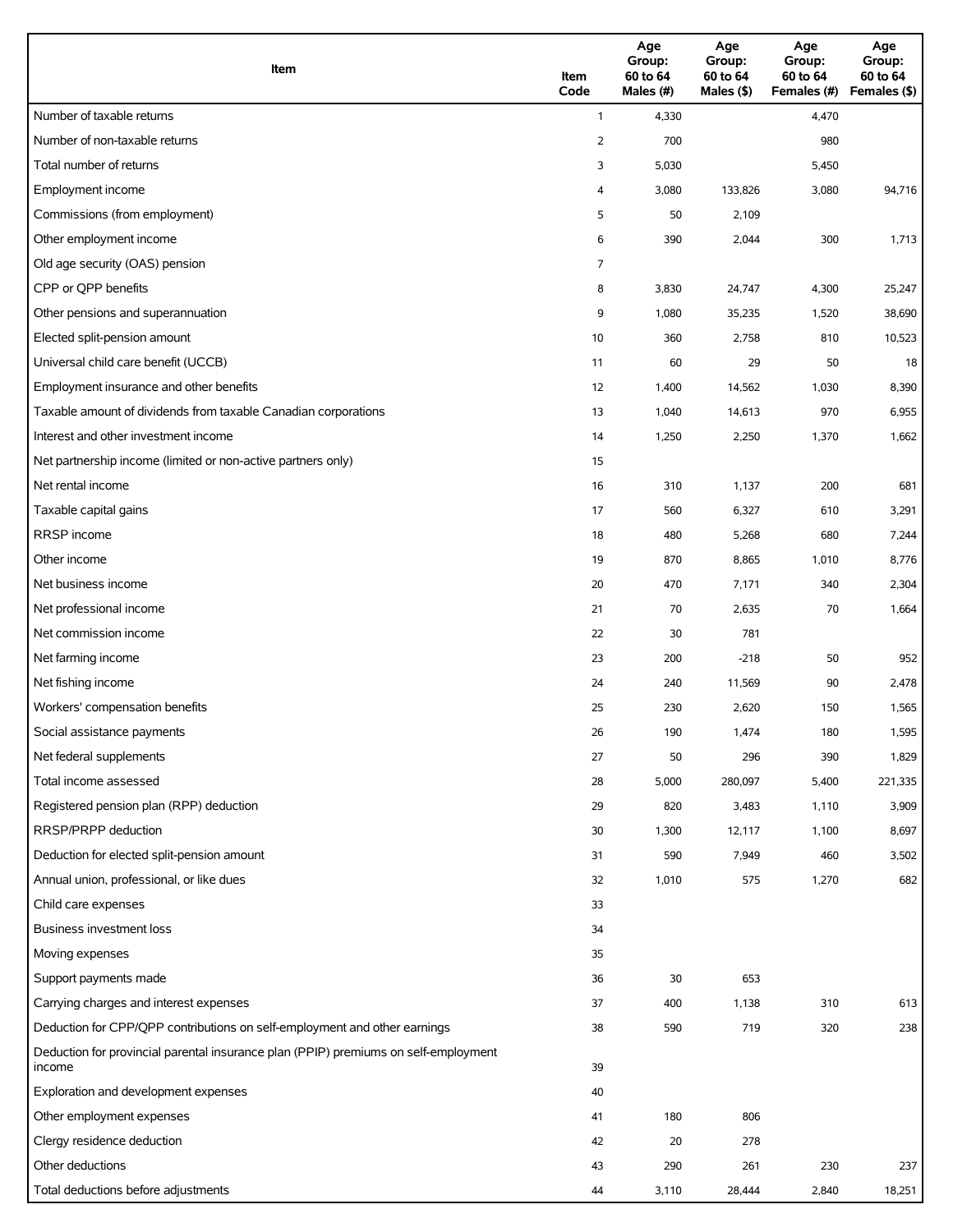| Item                                                                | <b>Item Code</b> | 60 to 64<br>Males (#) | Age Group: Age Group:<br>60 to 64<br>Males (\$) | <b>Age Group:</b><br>60 to 64<br>Females (#) | Age Group:<br>60 to 64<br>Females (\$) |
|---------------------------------------------------------------------|------------------|-----------------------|-------------------------------------------------|----------------------------------------------|----------------------------------------|
| Social benefits repayment                                           | 45               | 180                   | 549                                             | 50                                           | 133                                    |
| Net income                                                          | 46               | 4,970                 | 251,456                                         | 5,380                                        | 203,125                                |
| Canadian Forces personnel and police deduction                      | 47               |                       |                                                 |                                              |                                        |
| Security options deductions                                         | 48               |                       |                                                 |                                              |                                        |
| Other payments deduction                                            | 49               | 470                   | 4,390                                           | 700                                          | 4,990                                  |
| Non-capital losses of other years                                   | 50               | 10                    | 181                                             |                                              |                                        |
| Net capital losses of other years                                   | 51               | 130                   | 548                                             | 120                                          | 266                                    |
| Capital gains deduction                                             | 52               |                       |                                                 | 20                                           | 2,035                                  |
| Northern residents deductions                                       | 53               |                       |                                                 |                                              |                                        |
| <b>Additional deductions</b>                                        | 54               |                       |                                                 |                                              |                                        |
| Farming/fishing losses of prior years                               | 55               |                       |                                                 |                                              |                                        |
| Total deductions from net income                                    | 56               | 670                   | 9,528                                           | 880                                          | 7,478                                  |
| Taxable income assessed                                             | 57               | 4,920                 | 241,936                                         | 5,320                                        | 195,690                                |
| Basic personal amount                                               | 58               | 5,030                 | 57,635                                          | 5,450                                        | 62,390                                 |
| Age amount                                                          | 59               |                       |                                                 |                                              |                                        |
| Spouse or common-law partner amount                                 | 60               | 500                   | 3,486                                           | 160                                          | 874                                    |
| Amount for an eligible dependant                                    | 61               | 20                    | 168                                             | 30                                           | 254                                    |
| Family caregiver amount for children under 18 years of age          | 62               | 10                    | 28                                              |                                              |                                        |
| Amount for infirm dependants age 18 or older                        | 63               |                       |                                                 |                                              |                                        |
| CPP or QPP contributions through employment                         | 64               | 3,010                 | 4,635                                           | 3,000                                        | 3,726                                  |
| CPP or QPP contributions on self-employment and other earnings      | 65               | 590                   | 719                                             | 320                                          | 238                                    |
| Employment insurance premiums                                       | 66               | 2,890                 | 1,783                                           | 2,820                                        | 1,472                                  |
| PPIP premiums paid                                                  | 67               |                       |                                                 |                                              |                                        |
| PPIP premiums payable on employment income                          | 68               |                       |                                                 |                                              |                                        |
| PPIP premiums payable on self-employment income                     | 69               |                       |                                                 |                                              |                                        |
| Volunteer firefighters' amount/search and rescue volunteers' amount | 70               | 50                    | 162                                             |                                              |                                        |
| Canada employment amount                                            | 71               | 3,230                 | 3,626                                           | 3,240                                        | 3,622                                  |
| Public transit amount                                               | 72               | 10                    | 6                                               | 20                                           | 16                                     |
| Children's arts amount                                              | 73               |                       |                                                 |                                              |                                        |
| Home accessibility expenses                                         | 74               |                       |                                                 |                                              |                                        |
| Home buyers' amount                                                 | 75               |                       |                                                 |                                              |                                        |
| Pension income amount                                               | 76               | 1,360                 | 2,644                                           | 2,020                                        | 3,958                                  |
| Caregiver amount                                                    | 77               | 60                    | 305                                             | 50                                           | 245                                    |
| Disability amount                                                   | 78               | 410                   | 3,276                                           | 420                                          | 3,342                                  |
| Disability amount transferred from a dependant                      | 79               | 80                    | 667                                             | 60                                           | 475                                    |
| Interest paid on student loans                                      | 80               |                       |                                                 | 10                                           | 10                                     |
| Tuition, education, and textbook amounts                            | 81               | 30                    | 59                                              | 30                                           | 91                                     |
| Tuition, education, and textbook amounts transferred from a child   | 82               | 130                   | 686                                             | 60                                           | 305                                    |
| Amounts transferred from spouse or common-law partner               | 83               | 240                   | 1,376                                           | 340                                          | 2,141                                  |
| Medical expenses                                                    | 84               | 1,240                 | 2,638                                           | 2,070                                        | 4,396                                  |
| Total tax credits on personal amounts                               | 85               | 5,030                 | 12,603                                          | 5,450                                        | 13,148                                 |
| Allowable charitable donations and government gifts                 | 86               | 1,690                 | 2,842                                           | 1,590                                        | 1,730                                  |
| Eligible cultural and ecological gifts                              | 87               |                       |                                                 |                                              |                                        |
| Total tax credit on donations and gifts                             | 88               | 1,690                 | 807                                             | 1,580                                        | 469                                    |
| Total federal non-refundable tax credits                            | 89               | 5,030                 | 13,409                                          | 5,450                                        | 13,617                                 |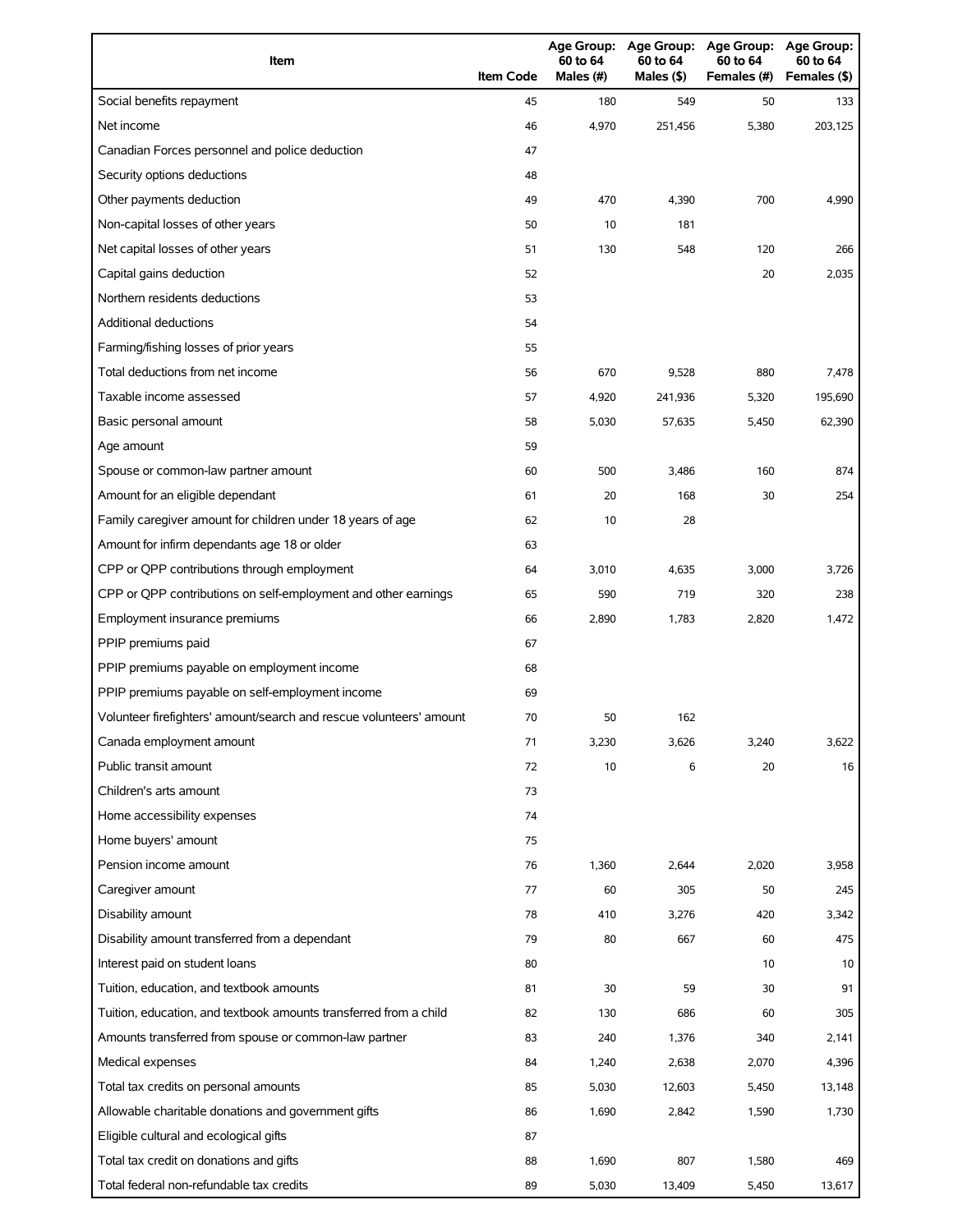| Item                                                        | <b>Item Code</b> | 60 to 64<br>Males (#) | Age Group: Age Group:<br>60 to 64<br>Males $($ \$ $)$ | Age Group:<br>60 to 64<br>Females (#) | <b>Age Group:</b><br>60 to 64<br>Females (\$) |
|-------------------------------------------------------------|------------------|-----------------------|-------------------------------------------------------|---------------------------------------|-----------------------------------------------|
| Federal dividend tax credit                                 | 90               | 960                   | 1,834                                                 | 870                                   | 841                                           |
| Minimum tax carryover                                       | 91               |                       |                                                       |                                       |                                               |
| Basic federal tax                                           | 92               | 4,080                 | 28,634                                                | 4,110                                 | 19,008                                        |
| Federal foreign tax credit                                  | 93               | 290                   | 107                                                   | 290                                   | 80                                            |
| Federal political contribution tax credit                   | 94               | 100                   | 16                                                    | 70                                    | 9                                             |
| Investment tax credit                                       | 95               | 120                   | 205                                                   | 20                                    | 27                                            |
| Labour-sponsored funds tax credit (federally registered)    | 96               |                       |                                                       |                                       |                                               |
| Labour-sponsored funds tax credit (provincially registered) | 97               |                       |                                                       |                                       |                                               |
| Alternative minimum tax payable                             | 98               | 20                    | 178                                                   |                                       |                                               |
| Net federal tax                                             | 99               | 4,060                 | 28,315                                                | 4,100                                 | 18,895                                        |
| CPP contributions on self-employment                        | 100              | 590                   | 1,438                                                 | 320                                   | 476                                           |
| Social Benefits repayment                                   | 101              | 180                   | 549                                                   | 50                                    | 133                                           |
| Working income tax benefit (WITB)                           | 102              | 100                   | 73                                                    | 110                                   | 61                                            |
| Children's fitness tax credit                               | 103              | 40                    | 3                                                     |                                       |                                               |
| Eligible educator school supply tax credit                  | 104              |                       |                                                       |                                       |                                               |
| Net provincial or territorial tax                           | 105              | 4,290                 | 22,766                                                | 4,420                                 | 16,073                                        |
| Total tax payable                                           | 106              | 4,330                 | 53,068                                                | 4,470                                 | 35,577                                        |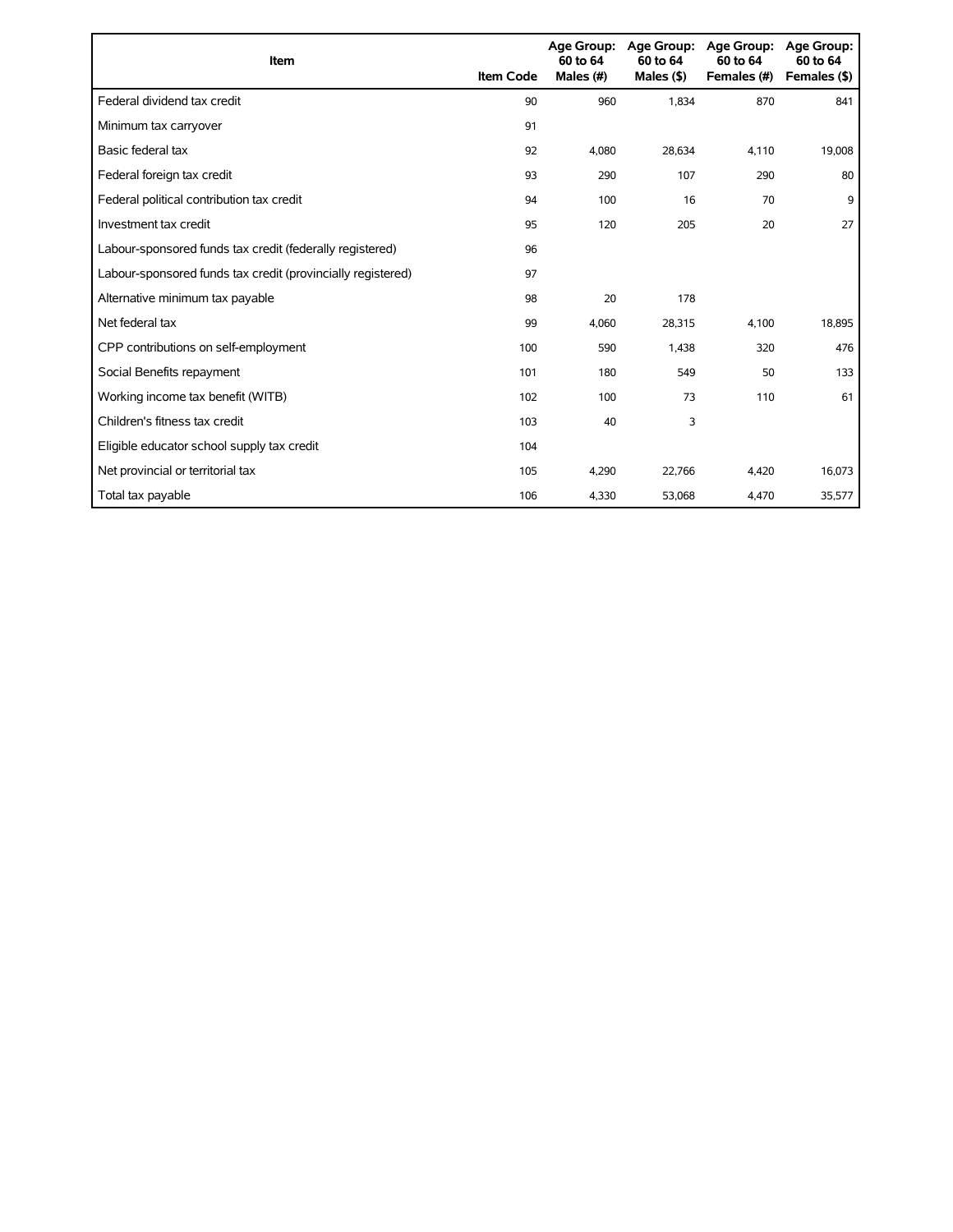| Item                                                                                          | Item<br>Code | Age<br>Group:<br>65 to 69<br>Males (#) | Age<br>Group:<br>65 to 69<br>Males (\$) | Age<br>Group:<br>65 to 69<br>Females (#) | Age<br>Group:<br>65 to 69<br>Females (\$) |
|-----------------------------------------------------------------------------------------------|--------------|----------------------------------------|-----------------------------------------|------------------------------------------|-------------------------------------------|
| Number of taxable returns                                                                     | $\mathbf{1}$ | 3,750                                  |                                         | 3,600                                    |                                           |
| Number of non-taxable returns                                                                 | 2            | 990                                    |                                         | 1,360                                    |                                           |
| Total number of returns                                                                       | 3            | 4,740                                  |                                         | 4,960                                    |                                           |
| Employment income                                                                             | 4            | 1,790                                  | 51,517                                  | 1,420                                    | 31,837                                    |
| Commissions (from employment)                                                                 | 5            |                                        |                                         |                                          |                                           |
| Other employment income                                                                       | 6            | 270                                    | 722                                     | 160                                      | 243                                       |
| Old age security (OAS) pension                                                                | 7            | 4,530                                  | 27,898                                  | 4,780                                    | 29,954                                    |
| CPP or QPP benefits                                                                           | 8            | 4,600                                  | 32,355                                  | 4,810                                    | 28,911                                    |
| Other pensions and superannuation                                                             | 9            | 2,130                                  | 50,713                                  | 2,310                                    | 41,087                                    |
| Elected split-pension amount                                                                  | 10           | 500                                    | 3,121                                   | 1,090                                    | 12,395                                    |
| Universal child care benefit (UCCB)                                                           | 11           | 40                                     | 25                                      |                                          |                                           |
| Employment insurance and other benefits                                                       | 12           | 1,000                                  | 10,852                                  | 510                                      | 4,041                                     |
| Taxable amount of dividends from taxable Canadian corporations                                | 13           | 1,030                                  | 9,603                                   | 940                                      | 6,130                                     |
| Interest and other investment income                                                          | 14           | 1,380                                  | 2,156                                   | 1,450                                    | 1,834                                     |
| Net partnership income (limited or non-active partners only)                                  | 15           |                                        |                                         |                                          |                                           |
| Net rental income                                                                             | 16           | 290                                    | 1,229                                   | 200                                      | 837                                       |
| Taxable capital gains                                                                         | 17           | 580                                    | 4,267                                   | 620                                      | 2,768                                     |
| <b>RRSP</b> income                                                                            | 18           | 570                                    | 5,998                                   | 590                                      | 6,540                                     |
| Other income                                                                                  | 19           | 610                                    | 3,123                                   | 580                                      | 2,275                                     |
| Net business income                                                                           | 20           | 380                                    | 3,556                                   | 210                                      | 984                                       |
| Net professional income                                                                       | 21           | 70                                     | 2,210                                   | 30                                       | 552                                       |
| Net commission income                                                                         | 22           | 40                                     | 837                                     |                                          |                                           |
| Net farming income                                                                            | 23           | 190                                    | $-562$                                  | 50                                       | $-95$                                     |
| Net fishing income                                                                            | 24           | 170                                    | 8,173                                   | 50                                       | 1,456                                     |
| Workers' compensation benefits                                                                | 25           | 130                                    | 999                                     | 70                                       | 467                                       |
| Social assistance payments                                                                    | 26           | 80                                     | 425                                     | 60                                       | 253                                       |
| Net federal supplements                                                                       | 27           | 1,190                                  | 5,222                                   | 1,410                                    | 6,191                                     |
| Total income assessed                                                                         | 28           | 4,730                                  | 225,181                                 | 4,950                                    | 179,121                                   |
| Registered pension plan (RPP) deduction                                                       | 29           | 310                                    | 1,037                                   | 380                                      | 1,064                                     |
| RRSP/PRPP deduction                                                                           | 30           | 690                                    | 6,720                                   | 510                                      | 6,126                                     |
| Deduction for elected split-pension amount                                                    | 31           | 1,100                                  | 12,972                                  | 580                                      | 3,762                                     |
| Annual union, professional, or like dues                                                      | 32           | 560                                    | 215                                     | 550                                      | 248                                       |
| Child care expenses                                                                           | 33           |                                        |                                         |                                          |                                           |
| Business investment loss                                                                      | 34           |                                        |                                         |                                          |                                           |
| Moving expenses                                                                               | 35           |                                        |                                         |                                          |                                           |
| Support payments made                                                                         | 36           | 30                                     | 287                                     |                                          |                                           |
| Carrying charges and interest expenses                                                        | 37           | 410                                    | 790                                     | 360                                      | 770                                       |
| Deduction for CPP/QPP contributions on self-employment and other earnings                     | 38           | 260                                    | 215                                     | 110                                      | 59                                        |
| Deduction for provincial parental insurance plan (PPIP) premiums on self-employment<br>income | 39           |                                        |                                         |                                          |                                           |
| Exploration and development expenses                                                          | 40           |                                        |                                         |                                          |                                           |
| Other employment expenses                                                                     | 41           | 100                                    | 400                                     | $20\,$                                   | 39                                        |
| Clergy residence deduction                                                                    | 42           |                                        |                                         |                                          |                                           |
| Other deductions                                                                              | 43           | 180                                    | 194                                     | 140                                      | 287                                       |
| Total deductions before adjustments                                                           | 44           | 2,430                                  | 22,936                                  | 1,740                                    | 12,424                                    |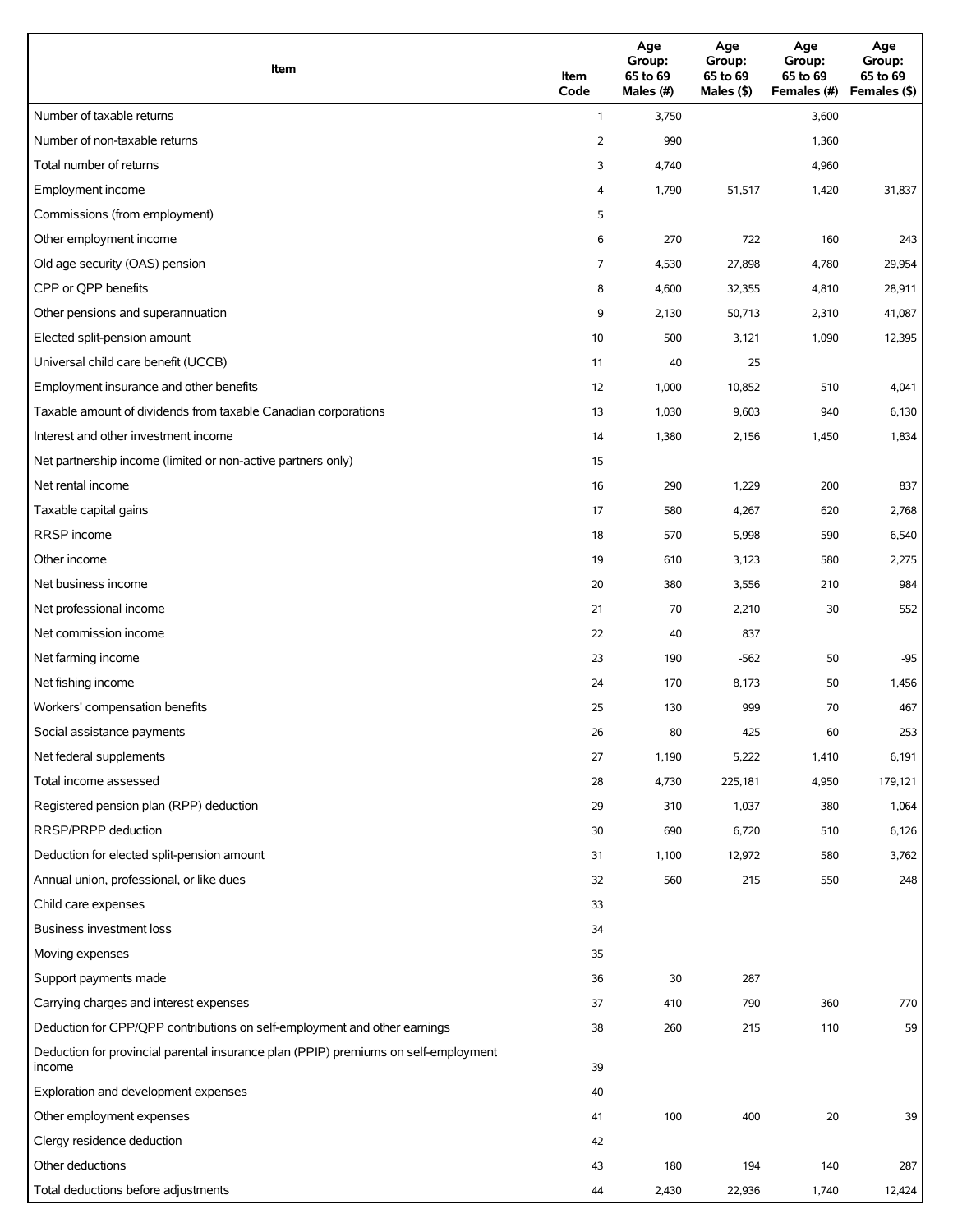| Item                                                                | <b>Item Code</b> | 65 to 69<br>Males (#) | 65 to 69<br>Males (\$) | Age Group: Age Group: Age Group:<br>65 to 69<br>Females (#) | <b>Age Group:</b><br>65 to 69<br>Females (\$) |
|---------------------------------------------------------------------|------------------|-----------------------|------------------------|-------------------------------------------------------------|-----------------------------------------------|
| Social benefits repayment                                           | 45               | 390                   | 1,426                  | 190                                                         | 499                                           |
| Net income                                                          | 46               | 4,720                 | 201,053                | 4,950                                                       | 166,204                                       |
| Canadian Forces personnel and police deduction                      | 47               |                       |                        |                                                             |                                               |
| Security options deductions                                         | 48               |                       |                        |                                                             |                                               |
| Other payments deduction                                            | 49               | 1,290                 | 6,637                  | 1,460                                                       | 6,898                                         |
| Non-capital losses of other years                                   | 50               |                       |                        |                                                             |                                               |
| Net capital losses of other years                                   | 51               | 130                   | 307                    | 110                                                         | 191                                           |
| Capital gains deduction                                             | 52               | 40                    | 3,895                  |                                                             |                                               |
| Northern residents deductions                                       | 53               |                       |                        |                                                             |                                               |
| Additional deductions                                               | 54               | 60                    | 105                    | 50                                                          | 130                                           |
| Farming/fishing losses of prior years                               | 55               |                       |                        |                                                             |                                               |
| Total deductions from net income                                    | 56               | 1,490                 | 11,091                 | 1,610                                                       | 7,975                                         |
| Taxable income assessed                                             | 57               | 4,720                 | 190,175                | 4,950                                                       | 158,233                                       |
| Basic personal amount                                               | 58               | 4,740                 | 54,216                 | 4,960                                                       | 56,738                                        |
| Age amount                                                          | 59               | 4,460                 | 26,747                 | 4,840                                                       | 30,733                                        |
| Spouse or common-law partner amount                                 | 60               | 400                   | 1,876                  | 100                                                         | 466                                           |
| Amount for an eligible dependant                                    | 61               |                       |                        | 20                                                          | 162                                           |
| Family caregiver amount for children under 18 years of age          | 62               |                       |                        |                                                             |                                               |
| Amount for infirm dependants age 18 or older                        | 63               |                       |                        |                                                             |                                               |
| CPP or QPP contributions through employment                         | 64               | 1,340                 | 1,392                  | 1,100                                                       | 989                                           |
| CPP or QPP contributions on self-employment and other earnings      | 65               | 260                   | 215                    | 110                                                         | 59                                            |
| Employment insurance premiums                                       | 66               | 1,640                 | 766                    | 1,230                                                       | 514                                           |
| PPIP premiums paid                                                  | 67               |                       |                        |                                                             |                                               |
| PPIP premiums payable on employment income                          | 68               |                       |                        |                                                             |                                               |
| PPIP premiums payable on self-employment income                     | 69               |                       |                        |                                                             |                                               |
| Volunteer firefighters' amount/search and rescue volunteers' amount | 70               | 40                    | 129                    |                                                             |                                               |
| Canada employment amount                                            | 71               | 1,960                 | 2,097                  | 1,540                                                       | 1,629                                         |
| Public transit amount                                               | 72               |                       |                        |                                                             |                                               |
| Children's arts amount                                              | 73               |                       |                        |                                                             |                                               |
| Home accessibility expenses                                         | 74               |                       |                        |                                                             |                                               |
| Home buyers' amount                                                 | 75               |                       |                        |                                                             |                                               |
| Pension income amount                                               | 76               | 2,450                 | 4,703                  | 2,920                                                       | 5,668                                         |
| Caregiver amount                                                    | 77               | 50                    | 299                    | 30                                                          | 118                                           |
| Disability amount                                                   | 78               | 410                   | 3,279                  | 340                                                         | 2,704                                         |
| Disability amount transferred from a dependant                      | 79               | 50                    | 459                    | 40                                                          | 292                                           |
| Interest paid on student loans                                      | 80               |                       |                        |                                                             |                                               |
| Tuition, education, and textbook amounts                            | 81               |                       |                        |                                                             |                                               |
| Tuition, education, and textbook amounts transferred from a child   | 82               | 50                    | 263                    |                                                             |                                               |
| Amounts transferred from spouse or common-law partner               | 83               | 590                   | 3,600                  | 490                                                         | 2,721                                         |
| Medical expenses                                                    | 84               | 1,410                 | 3,681                  | 2,040                                                       | 4,680                                         |
| Total tax credits on personal amounts                               | 85               | 4,740                 | 15,593                 | 4,960                                                       | 16,153                                        |
| Allowable charitable donations and government gifts                 | 86               | 1,610                 | 2,416                  | 1,390                                                       | 1,697                                         |
| Eligible cultural and ecological gifts                              | 87               |                       |                        |                                                             |                                               |
| Total tax credit on donations and gifts                             | 88               | 1,610                 | 672                    | 1,390                                                       | 475                                           |
| Total federal non-refundable tax credits                            | 89               | 4,740                 | 16,266                 | 4,960                                                       | 16,628                                        |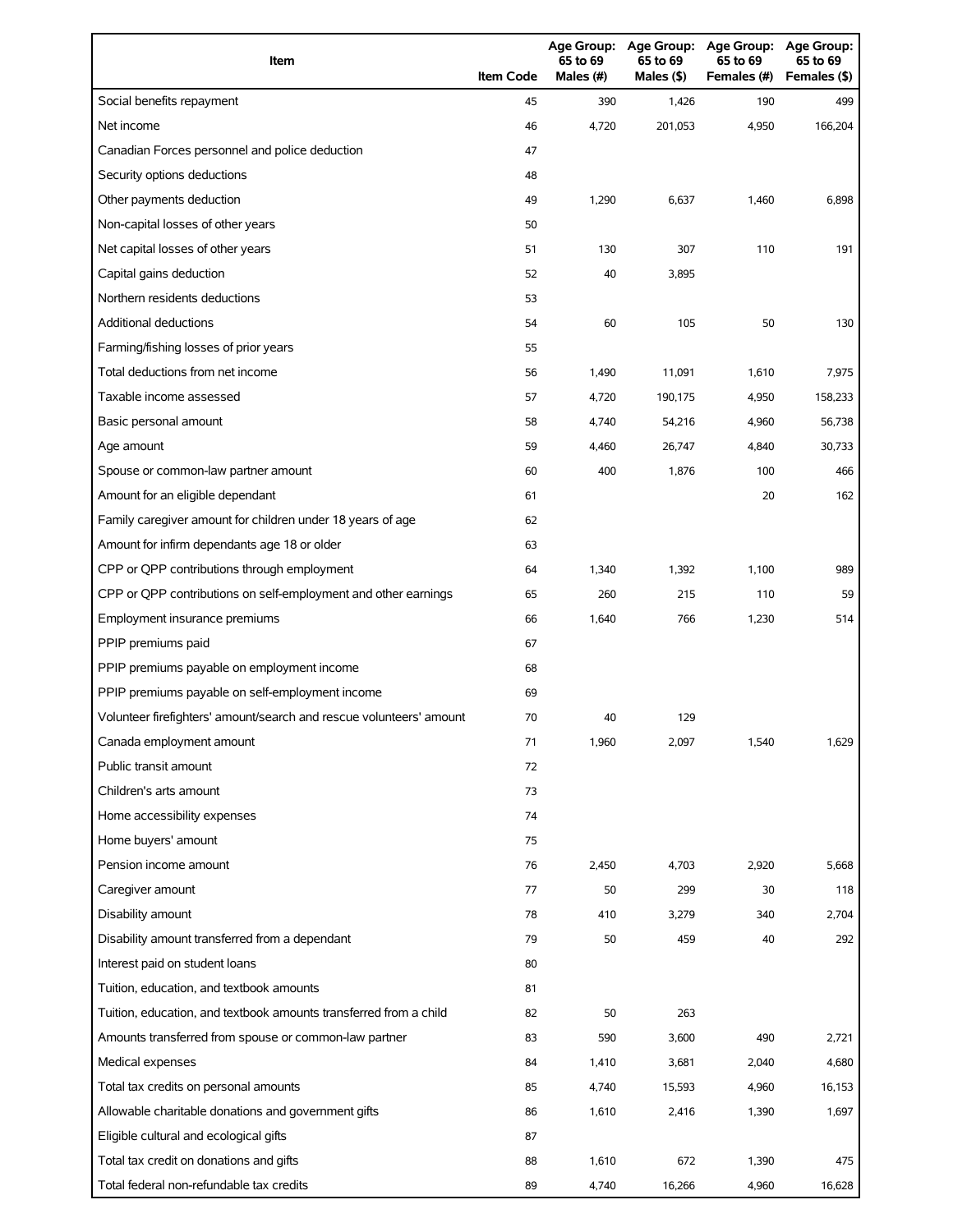| Item                                                        | <b>Item Code</b> | 65 to 69<br>Males (#) | Age Group: Age Group:<br>65 to 69<br>Males $($ \$) | <b>Age Group:</b><br>65 to 69<br>Females (#) | <b>Age Group:</b><br>65 to 69<br>Females (\$) |
|-------------------------------------------------------------|------------------|-----------------------|----------------------------------------------------|----------------------------------------------|-----------------------------------------------|
| Federal dividend tax credit                                 | 90               | 880                   | 1,132                                              | 790                                          | 749                                           |
| Minimum tax carryover                                       | 91               |                       |                                                    |                                              |                                               |
| Basic federal tax                                           | 92               | 3,190                 | 16,191                                             | 2,890                                        | 10,213                                        |
| Federal foreign tax credit                                  | 93               | 290                   | 181                                                | 330                                          | 59                                            |
| Federal political contribution tax credit                   | 94               | 80                    | 12                                                 | 70                                           | 9                                             |
| Investment tax credit                                       | 95               | 90                    | 121                                                | 10                                           | 7                                             |
| Labour-sponsored funds tax credit (federally registered)    | 96               |                       |                                                    |                                              |                                               |
| Labour-sponsored funds tax credit (provincially registered) | 97               |                       |                                                    |                                              |                                               |
| Alternative minimum tax payable                             | 98               |                       |                                                    |                                              |                                               |
| Net federal tax                                             | 99               | 3,180                 | 15,877                                             | 2,880                                        | 10,138                                        |
| CPP contributions on self-employment                        | 100              | 260                   | 431                                                | 110                                          | 119                                           |
| Social Benefits repayment                                   | 101              | 390                   | 1,426                                              | 190                                          | 499                                           |
| Working income tax benefit (WITB)                           | 102              |                       |                                                    |                                              |                                               |
| Children's fitness tax credit                               | 103              |                       |                                                    |                                              |                                               |
| Eligible educator school supply tax credit                  | 104              |                       |                                                    |                                              |                                               |
| Net provincial or territorial tax                           | 105              | 3,740                 | 15,156                                             | 3,590                                        | 10,509                                        |
| Total tax payable                                           | 106              | 3,750                 | 32,889                                             | 3,600                                        | 21,265                                        |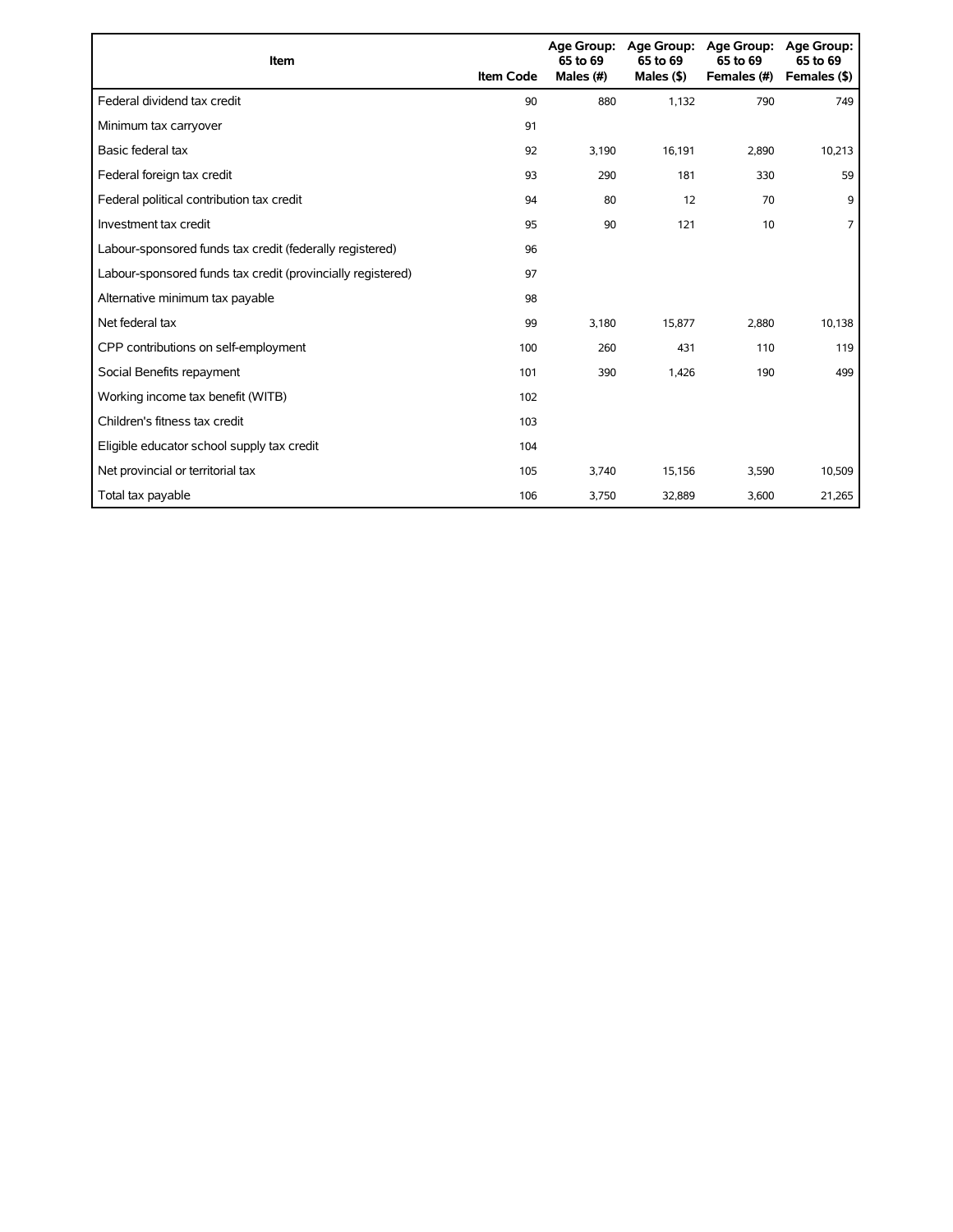| Item                                                                                          | Item<br>Code | Age<br>Group:<br>70 to 74<br>Males (#) | Age<br>Group:<br>70 to 74<br>Males (\$) | Age<br>Group:<br>70 to 74<br>Females (#) | Age<br>Group:<br>70 to 74<br>Females (\$) |
|-----------------------------------------------------------------------------------------------|--------------|----------------------------------------|-----------------------------------------|------------------------------------------|-------------------------------------------|
| Number of taxable returns                                                                     | $\mathbf{1}$ | 2,530                                  |                                         | 2,310                                    |                                           |
| Number of non-taxable returns                                                                 | 2            | 890                                    |                                         | 1,280                                    |                                           |
| Total number of returns                                                                       | 3            | 3,420                                  |                                         | 3,590                                    |                                           |
| Employment income                                                                             | 4            | 770                                    | 16,449                                  | 440                                      | 7,483                                     |
| Commissions (from employment)                                                                 | 5            |                                        |                                         |                                          |                                           |
| Other employment income                                                                       | 6            | 220                                    | 308                                     | 140                                      | 125                                       |
| Old age security (OAS) pension                                                                | 7            | 3,380                                  | 22,834                                  | 3,560                                    | 24,212                                    |
| CPP or QPP benefits                                                                           | 8            | 3,380                                  | 24,032                                  | 3,480                                    | 20,975                                    |
| Other pensions and superannuation                                                             | 9            | 2,060                                  | 47,022                                  | 2,080                                    | 31,919                                    |
| Elected split-pension amount                                                                  | 10           | 390                                    | 2,606                                   | 880                                      | 9,953                                     |
| Universal child care benefit (UCCB)                                                           | 11           |                                        |                                         |                                          |                                           |
| Employment insurance and other benefits                                                       | 12           | 400                                    | 4,347                                   | 130                                      | 1,093                                     |
| Taxable amount of dividends from taxable Canadian corporations                                | 13           | 770                                    | 9,034                                   | 720                                      | 3,791                                     |
| Interest and other investment income                                                          | 14           | 1,100                                  | 1,745                                   | 1,200                                    | 1,484                                     |
| Net partnership income (limited or non-active partners only)                                  | 15           |                                        |                                         |                                          |                                           |
| Net rental income                                                                             | 16           | 200                                    | 723                                     | 160                                      | 491                                       |
| Taxable capital gains                                                                         | 17           | 480                                    | 4,272                                   | 500                                      | 1,816                                     |
| <b>RRSP</b> income                                                                            | 18           | 250                                    | 2,771                                   | 220                                      | 1,624                                     |
| Other income                                                                                  | 19           | 490                                    | 2,091                                   | 460                                      | 1,252                                     |
| Net business income                                                                           | 20           | 210                                    | 1,164                                   | 140                                      | 588                                       |
| Net professional income                                                                       | 21           | 40                                     | 1,639                                   |                                          |                                           |
| Net commission income                                                                         | 22           |                                        |                                         |                                          |                                           |
| Net farming income                                                                            | 23           | 150                                    | -99                                     | 30                                       | $-197$                                    |
| Net fishing income                                                                            | 24           | 80                                     | 3,546                                   | 20                                       | 373                                       |
| Workers' compensation benefits                                                                | 25           | 100                                    | 552                                     | 50                                       | 278                                       |
| Social assistance payments                                                                    | 26           | 40                                     | 257                                     | 50                                       | 267                                       |
| Net federal supplements                                                                       | 27           | 1,110                                  | 4,431                                   | 1,430                                    | 6,192                                     |
| Total income assessed                                                                         | 28           | 3,420                                  | 150,324                                 | 3,580                                    | 113,876                                   |
| Registered pension plan (RPP) deduction                                                       | 29           | 70                                     | 287                                     | 60                                       | 139                                       |
| RRSP/PRPP deduction                                                                           | 30           | 160                                    | 1,327                                   |                                          |                                           |
| Deduction for elected split-pension amount                                                    | 31           | 1,060                                  | 12,284                                  | 350                                      | 2,025                                     |
| Annual union, professional, or like dues                                                      | 32           | 220                                    | 68                                      | 130                                      | 45                                        |
| Child care expenses                                                                           | 33           |                                        |                                         |                                          |                                           |
| Business investment loss                                                                      | 34           |                                        |                                         |                                          |                                           |
| Moving expenses                                                                               | 35           |                                        |                                         |                                          |                                           |
| Support payments made                                                                         | 36           | 20                                     | 275                                     |                                          |                                           |
| Carrying charges and interest expenses                                                        | 37           | 330                                    | 749                                     | 250                                      | 407                                       |
| Deduction for CPP/QPP contributions on self-employment and other earnings                     | 38           |                                        |                                         |                                          |                                           |
| Deduction for provincial parental insurance plan (PPIP) premiums on self-employment<br>income | 39           |                                        |                                         |                                          |                                           |
| Exploration and development expenses                                                          | 40           |                                        |                                         |                                          |                                           |
| Other employment expenses                                                                     | 41           | 40                                     | 253                                     |                                          |                                           |
| Clergy residence deduction                                                                    | 42           |                                        |                                         |                                          |                                           |
| Other deductions                                                                              | 43           |                                        |                                         | 90                                       | 553                                       |
| Total deductions before adjustments                                                           | 44           | 1,490                                  | 15,548                                  | 800                                      | 3,947                                     |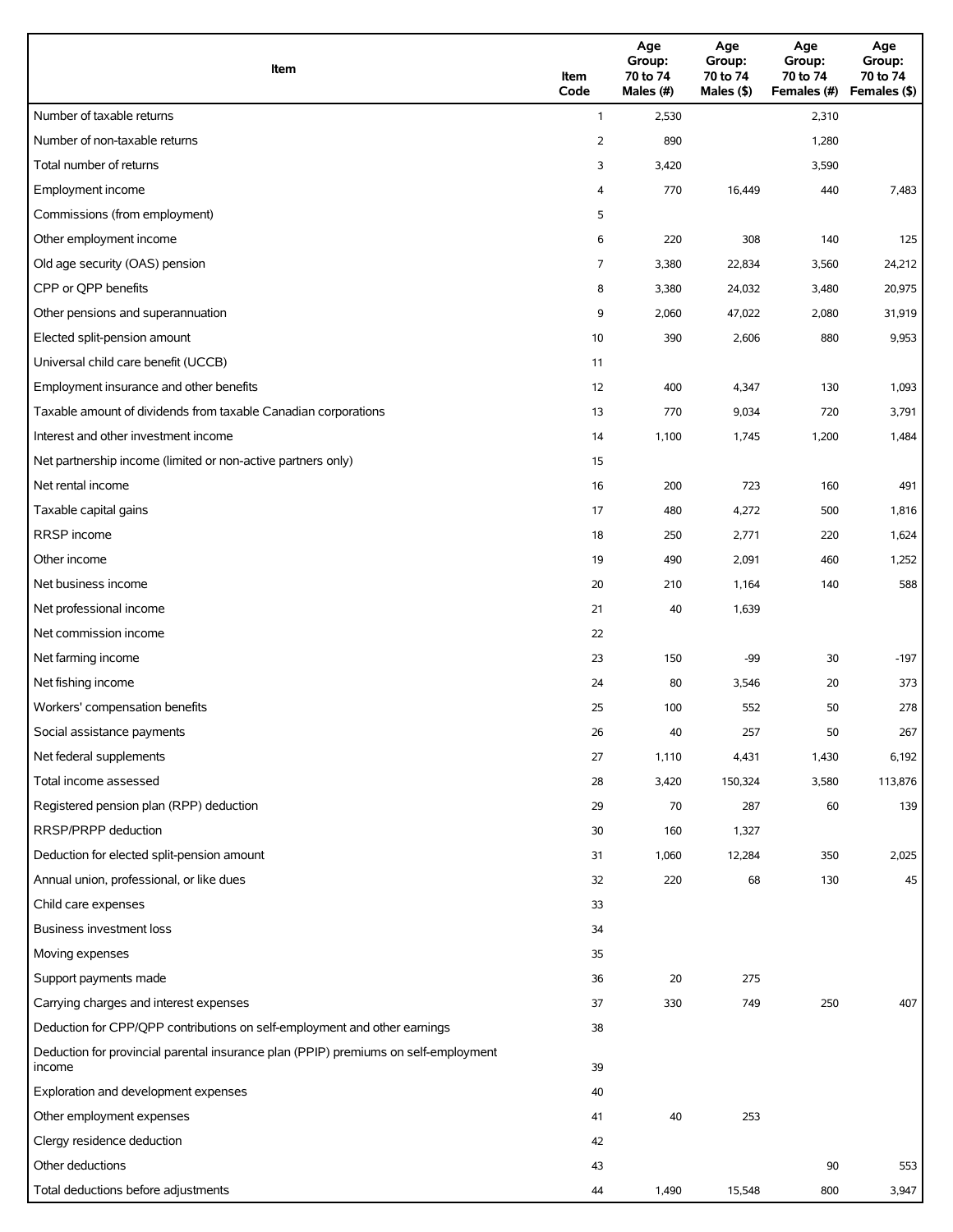| Item                                                                | <b>Item Code</b> | 70 to 74<br>Males (#) | 70 to 74<br>Males $(§)$ | Age Group: Age Group: Age Group:<br>70 to 74<br>Females (#) | <b>Age Group:</b><br>70 to 74<br>Females (\$) |
|---------------------------------------------------------------------|------------------|-----------------------|-------------------------|-------------------------------------------------------------|-----------------------------------------------|
| Social benefits repayment                                           | 45               | 240                   | 1,040                   | 110                                                         | 347                                           |
| Net income                                                          | 46               | 3,410                 | 133,835                 | 3,580                                                       | 109,640                                       |
| Canadian Forces personnel and police deduction                      | 47               |                       |                         |                                                             |                                               |
| Security options deductions                                         | 48               |                       |                         |                                                             |                                               |
| Other payments deduction                                            | 49               | 1,170                 | 5,223                   | 1,470                                                       | 6,736                                         |
| Non-capital losses of other years                                   | 50               |                       |                         |                                                             |                                               |
| Net capital losses of other years                                   | 51               | 110                   | 305                     | 100                                                         | 162                                           |
| Capital gains deduction                                             | 52               |                       |                         |                                                             |                                               |
| Northern residents deductions                                       | 53               |                       |                         |                                                             |                                               |
| Additional deductions                                               | 54               | 70                    | 217                     |                                                             |                                               |
| Farming/fishing losses of prior years                               | 55               |                       |                         |                                                             |                                               |
| Total deductions from net income                                    | 56               | 1,340                 | 8,324                   | 1,610                                                       | 7,410                                         |
| Taxable income assessed                                             | 57               | 3,400                 | 125,551                 | 3,570                                                       | 102,233                                       |
| Basic personal amount                                               | 58               | 3,420                 | 39,136                  | 3,590                                                       | 41,051                                        |
| Age amount                                                          | 59               | 3,250                 | 20,394                  | 3,520                                                       | 23,099                                        |
| Spouse or common-law partner amount                                 | 60               | 230                   | 726                     | 50                                                          | 240                                           |
| Amount for an eligible dependant                                    | 61               |                       |                         | 20                                                          | 143                                           |
| Family caregiver amount for children under 18 years of age          | 62               |                       |                         |                                                             |                                               |
| Amount for infirm dependants age 18 or older                        | 63               |                       |                         |                                                             |                                               |
| CPP or QPP contributions through employment                         | 64               | 120                   | 56                      |                                                             |                                               |
| CPP or QPP contributions on self-employment and other earnings      | 65               |                       |                         |                                                             |                                               |
| Employment insurance premiums                                       | 66               | 640                   | 242                     | 310                                                         | 102                                           |
| PPIP premiums paid                                                  | 67               |                       |                         |                                                             |                                               |
| PPIP premiums payable on employment income                          | 68               |                       |                         |                                                             |                                               |
| PPIP premiums payable on self-employment income                     | 69               |                       |                         |                                                             |                                               |
| Volunteer firefighters' amount/search and rescue volunteers' amount | 70               |                       |                         |                                                             |                                               |
| Canada employment amount                                            | 71               | 930                   | 910                     | 560                                                         | 521                                           |
| Public transit amount                                               | 72               |                       |                         |                                                             |                                               |
| Children's arts amount                                              | 73               |                       |                         |                                                             |                                               |
| Home accessibility expenses                                         | 74               |                       |                         |                                                             |                                               |
| Home buyers' amount                                                 | 75               |                       |                         |                                                             |                                               |
| Pension income amount                                               | 76               | 2,260                 | 4,339                   | 2,420                                                       | 4,624                                         |
| Caregiver amount                                                    | 77               |                       |                         |                                                             |                                               |
| Disability amount                                                   | 78               | 300                   | 2,418                   | 270                                                         | 2,139                                         |
| Disability amount transferred from a dependant                      | 79               |                       |                         |                                                             |                                               |
| Interest paid on student loans                                      | 80               |                       |                         |                                                             |                                               |
| Tuition, education, and textbook amounts                            | 81               |                       |                         |                                                             |                                               |
| Tuition, education, and textbook amounts transferred from a child   | 82               |                       |                         |                                                             |                                               |
| Amounts transferred from spouse or common-law partner               | 83               | 650                   | 3,935                   | 440                                                         | 2,347                                         |
| Medical expenses                                                    | 84               | 1,100                 | 3,357                   | 1,440                                                       | 3,902                                         |
| Total tax credits on personal amounts                               | 85               | 3,420                 | 11,422                  | 3,590                                                       | 11,790                                        |
| Allowable charitable donations and government gifts                 | 86               | 1,260                 | 2,290                   | 990                                                         | 1,414                                         |
| Eligible cultural and ecological gifts                              | 87               |                       |                         |                                                             |                                               |
| Total tax credit on donations and gifts                             | 88               | 1,250                 | 643                     | 1,000                                                       | 387                                           |
| Total federal non-refundable tax credits                            | 89               | 3,420                 | 12,065                  | 3,590                                                       | 12,176                                        |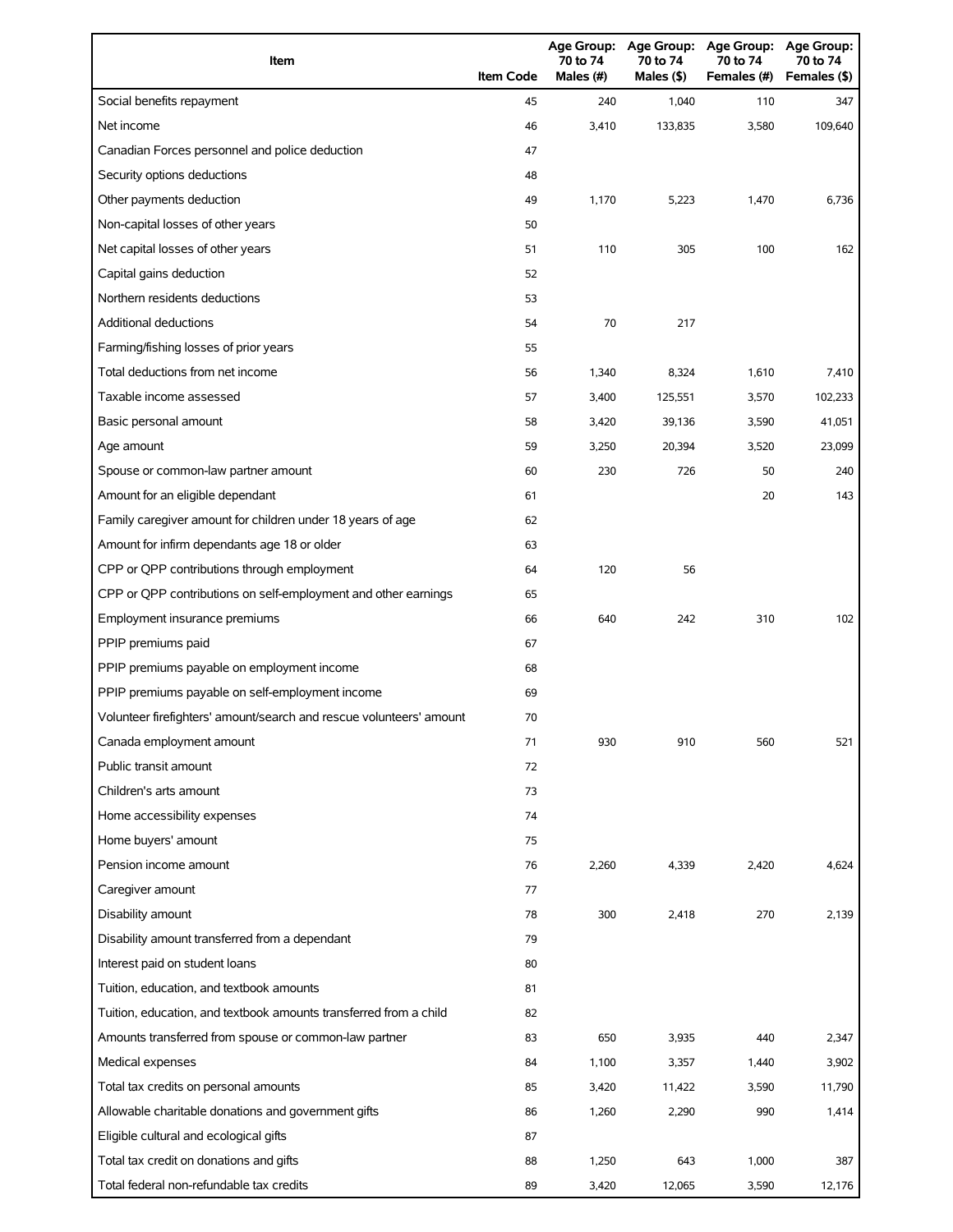| Item                                                        | <b>Item Code</b> | 70 to 74<br>Males (#) | Age Group: Age Group:<br>70 to 74<br>Males $($ \$) | <b>Age Group:</b><br>70 to 74<br>Females (#) | <b>Age Group:</b><br>70 to 74<br>Females (\$) |
|-------------------------------------------------------------|------------------|-----------------------|----------------------------------------------------|----------------------------------------------|-----------------------------------------------|
| Federal dividend tax credit                                 | 90               | 640                   | 1,112                                              | 580                                          | 467                                           |
| Minimum tax carryover                                       | 91               | 20                    | 69                                                 |                                              |                                               |
| Basic federal tax                                           | 92               | 2,000                 | 9,638                                              | 1,740                                        | 5,814                                         |
| Federal foreign tax credit                                  | 93               |                       |                                                    | 240                                          | 36                                            |
| Federal political contribution tax credit                   | 94               | 90                    | 14                                                 | 40                                           | 5                                             |
| Investment tax credit                                       | 95               | 30                    | 39                                                 |                                              |                                               |
| Labour-sponsored funds tax credit (federally registered)    | 96               |                       |                                                    |                                              |                                               |
| Labour-sponsored funds tax credit (provincially registered) | 97               |                       |                                                    |                                              |                                               |
| Alternative minimum tax payable                             | 98               |                       |                                                    |                                              |                                               |
| Net federal tax                                             | 99               | 2,000                 | 9,468                                              | 1.740                                        | 5,770                                         |
| CPP contributions on self-employment                        | 100              |                       |                                                    |                                              |                                               |
| Social Benefits repayment                                   | 101              | 240                   | 1,040                                              | 110                                          | 347                                           |
| Working income tax benefit (WITB)                           | 102              |                       |                                                    |                                              |                                               |
| Children's fitness tax credit                               | 103              |                       |                                                    |                                              |                                               |
| Eligible educator school supply tax credit                  | 104              |                       |                                                    |                                              |                                               |
| Net provincial or territorial tax                           | 105              | 2,520                 | 9,182                                              | 2,300                                        | 6,080                                         |
| Total tax payable                                           | 106              | 2,530                 | 19,693                                             | 2,310                                        | 12,198                                        |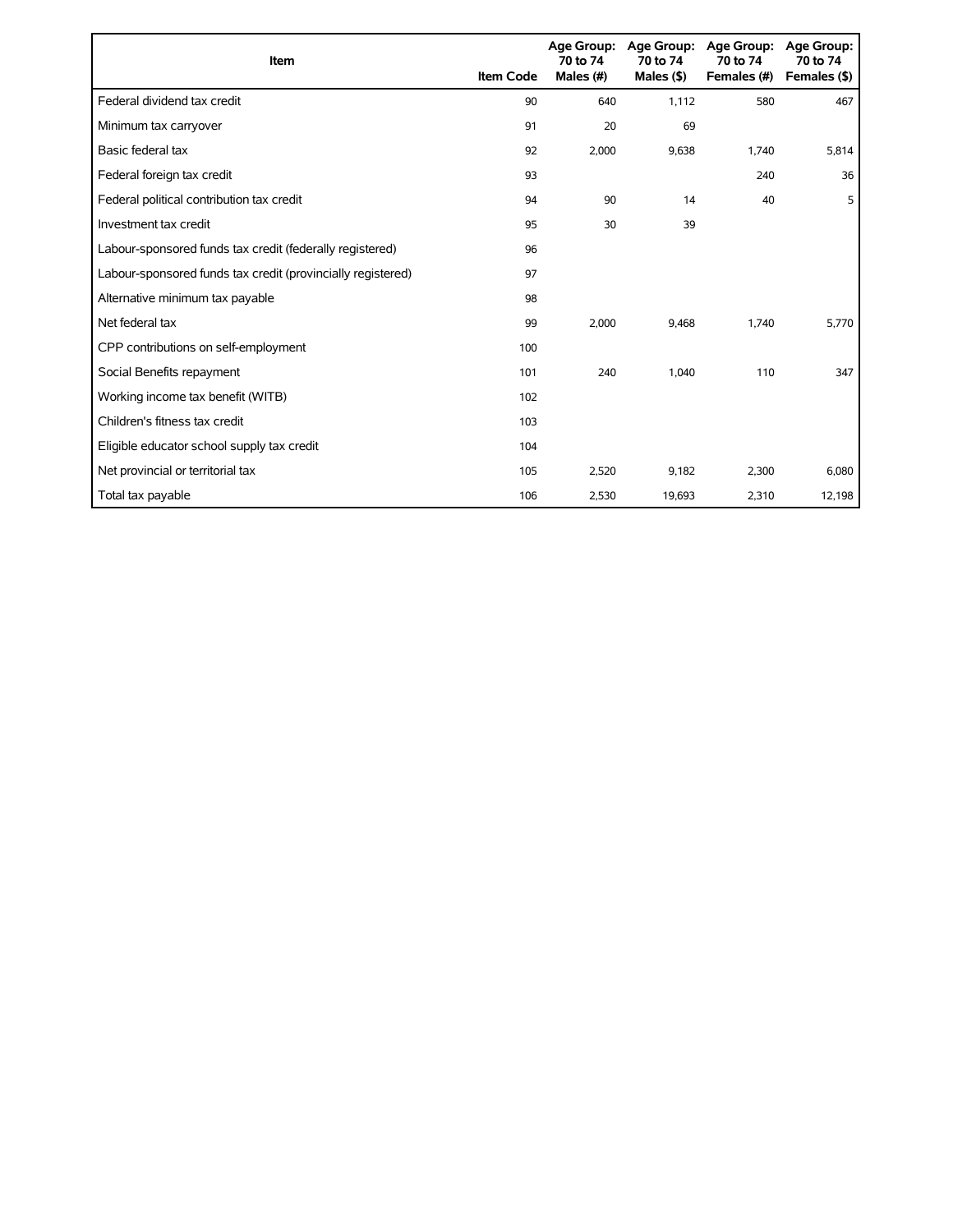| Item                                                                                          | Item<br>Code | Age<br>Group:<br>75 to 79<br>Males (#) | Age<br>Group:<br>75 to 79<br>Males (\$) | Age<br>Group:<br>75 to 79<br>Females (#) | Age<br>Group:<br>75 to 79<br>Females (\$) |
|-----------------------------------------------------------------------------------------------|--------------|----------------------------------------|-----------------------------------------|------------------------------------------|-------------------------------------------|
| Number of taxable returns                                                                     | $\mathbf{1}$ | 1,440                                  |                                         | 1,400                                    |                                           |
| Number of non-taxable returns                                                                 | 2            | 770                                    |                                         | 1,100                                    |                                           |
| Total number of returns                                                                       | 3            | 2,210                                  |                                         | 2,500                                    |                                           |
| Employment income                                                                             | 4            | 220                                    | 3,930                                   | 120                                      | 1,468                                     |
| Commissions (from employment)                                                                 | 5            |                                        |                                         |                                          |                                           |
| Other employment income                                                                       | 6            | 100                                    | 121                                     |                                          |                                           |
| Old age security (OAS) pension                                                                | 7            | 2,200                                  | 14,832                                  | 2,490                                    | 16,849                                    |
| CPP or QPP benefits                                                                           | 8            | 2,180                                  | 16,099                                  | 2,360                                    | 14,336                                    |
| Other pensions and superannuation                                                             | 9            | 1,460                                  | 29,831                                  | 1,470                                    | 23,238                                    |
| Elected split-pension amount                                                                  | 10           | 240                                    | 1,486                                   | 510                                      | 5,944                                     |
| Universal child care benefit (UCCB)                                                           | 11           |                                        |                                         |                                          |                                           |
| Employment insurance and other benefits                                                       | 12           | 90                                     | 1,034                                   | 30                                       | 180                                       |
| Taxable amount of dividends from taxable Canadian corporations                                | 13           | 500                                    | 4,358                                   | 460                                      | 2,830                                     |
| Interest and other investment income                                                          | 14           | 840                                    | 1,388                                   | 890                                      | 1,212                                     |
| Net partnership income (limited or non-active partners only)                                  | 15           |                                        |                                         |                                          |                                           |
| Net rental income                                                                             | 16           | 120                                    | 276                                     | 80                                       | 281                                       |
| Taxable capital gains                                                                         | 17           | 310                                    | 1,546                                   | 350                                      | 2,075                                     |
| RRSP income                                                                                   | 18           | 40                                     | 241                                     | 50                                       | 204                                       |
| Other income                                                                                  | 19           | 300                                    | 839                                     | 320                                      | 1,104                                     |
| Net business income                                                                           | 20           | 100                                    | 1,102                                   | 30                                       | 121                                       |
| Net professional income                                                                       | 21           | 20                                     | 197                                     |                                          |                                           |
| Net commission income                                                                         | 22           |                                        |                                         |                                          |                                           |
| Net farming income                                                                            | 23           | 80                                     | $-273$                                  | 20                                       | 4                                         |
| Net fishing income                                                                            | 24           | 40                                     | 688                                     |                                          |                                           |
| Workers' compensation benefits                                                                | 25           | 70                                     | 362                                     |                                          |                                           |
| Social assistance payments                                                                    | 26           | 20                                     | 179                                     | 30                                       | 190                                       |
| Net federal supplements                                                                       | 27           | 860                                    | 3,319                                   | 1,220                                    | 5,611                                     |
| Total income assessed                                                                         | 28           | 2,210                                  | 81,639                                  | 2,490                                    | 76,046                                    |
| Registered pension plan (RPP) deduction                                                       | 29           | 20                                     | 26                                      |                                          |                                           |
| RRSP/PRPP deduction                                                                           | 30           | 30                                     | 82                                      |                                          |                                           |
| Deduction for elected split-pension amount                                                    | 31           | 680                                    | 7,263                                   | 190                                      | 1,280                                     |
| Annual union, professional, or like dues                                                      | 32           | 80                                     | 14                                      | 40                                       | 9                                         |
| Child care expenses                                                                           | 33           |                                        |                                         |                                          |                                           |
| <b>Business investment loss</b>                                                               | 34           |                                        |                                         |                                          |                                           |
| Moving expenses                                                                               | 35           |                                        |                                         |                                          |                                           |
| Support payments made                                                                         | 36           |                                        |                                         |                                          |                                           |
| Carrying charges and interest expenses                                                        | 37           | 200                                    | 387                                     | 190                                      | 328                                       |
| Deduction for CPP/QPP contributions on self-employment and other earnings                     | 38           |                                        |                                         |                                          |                                           |
| Deduction for provincial parental insurance plan (PPIP) premiums on self-employment<br>income | 39           |                                        |                                         |                                          |                                           |
| Exploration and development expenses                                                          | 40           |                                        |                                         |                                          |                                           |
| Other employment expenses                                                                     | 41           |                                        |                                         |                                          |                                           |
| Clergy residence deduction                                                                    | 42           |                                        |                                         |                                          |                                           |
| Other deductions                                                                              | 43           | 50                                     | 95                                      |                                          |                                           |
| Total deductions before adjustments                                                           | 44           | 850                                    | 8,149                                   | 430                                      | 4,549                                     |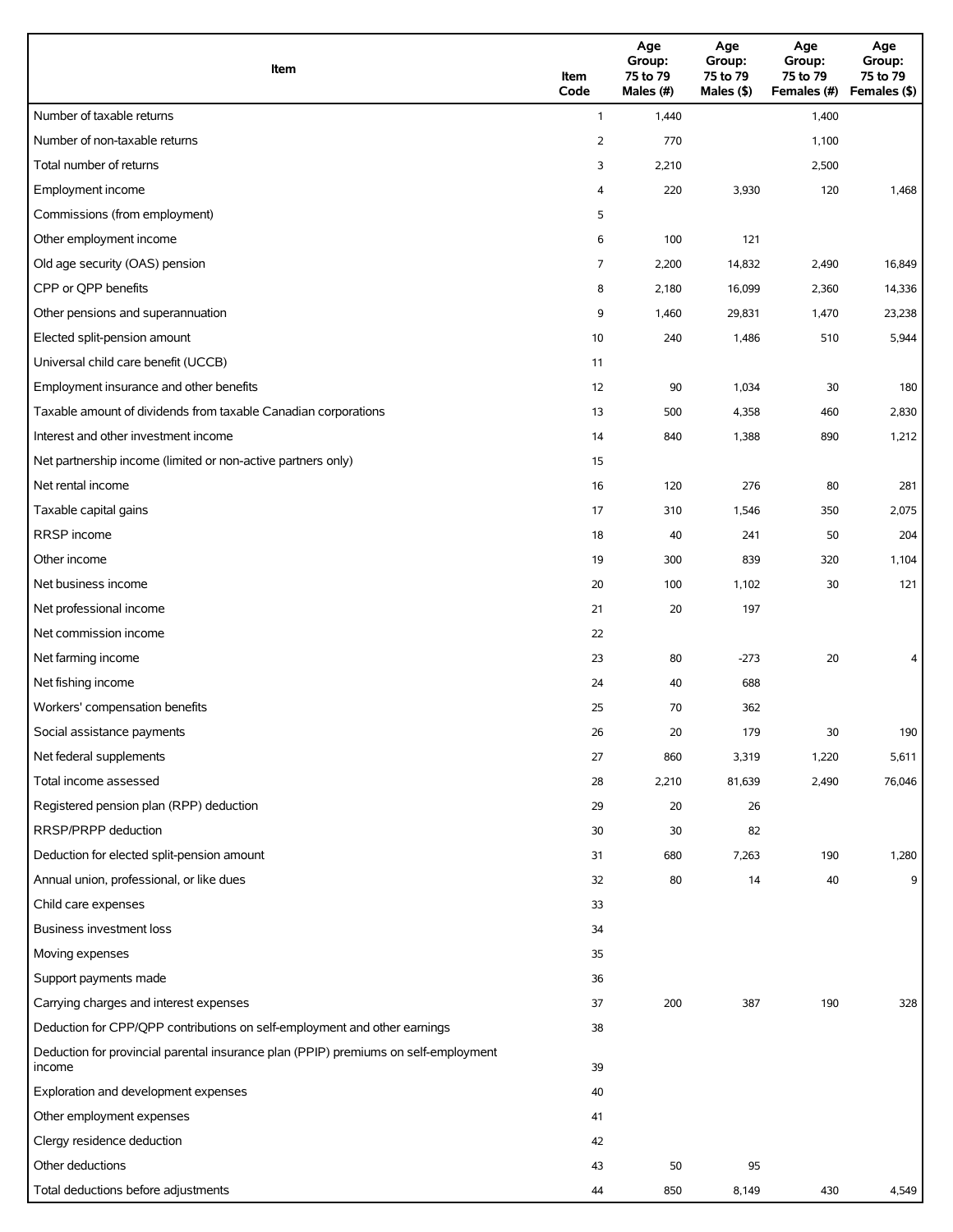| Item                                                                | <b>Item Code</b> | 75 to 79<br>Males $(H)$ | 75 to 79<br>Males (\$) | Age Group: Age Group: Age Group:<br>75 to 79<br>Females (#) | <b>Age Group:</b><br>75 to 79<br>Females (\$) |
|---------------------------------------------------------------------|------------------|-------------------------|------------------------|-------------------------------------------------------------|-----------------------------------------------|
| Social benefits repayment                                           | 45               | 100                     | 355                    | 70                                                          | 222                                           |
| Net income                                                          | 46               | 2,200                   | 73,253                 | 2,490                                                       | 71,275                                        |
| Canadian Forces personnel and police deduction                      | 47               |                         |                        |                                                             |                                               |
| Security options deductions                                         | 48               |                         |                        |                                                             |                                               |
| Other payments deduction                                            | 49               | 900                     | 3,860                  | 1,230                                                       | 5,939                                         |
| Non-capital losses of other years                                   | 50               |                         |                        |                                                             |                                               |
| Net capital losses of other years                                   | 51               | 70                      | 217                    | 60                                                          | 180                                           |
| Capital gains deduction                                             | 52               | 20                      | 426                    | 10                                                          | 909                                           |
| Northern residents deductions                                       | 53               |                         |                        |                                                             |                                               |
| Additional deductions                                               | 54               | 50                      | 102                    | 80                                                          | 486                                           |
| Farming/fishing losses of prior years                               | 55               |                         |                        |                                                             |                                               |
| Total deductions from net income                                    | 56               | 1,010                   | 4,651                  | 1,350                                                       | 7,514                                         |
| Taxable income assessed                                             | 57               | 2,200                   | 68,610                 | 2,480                                                       | 63,783                                        |
| Basic personal amount                                               | 58               | 2,210                   | 25,331                 | 2,500                                                       | 28,639                                        |
| Age amount                                                          | 59               | 2,150                   | 14,003                 | 2,450                                                       | 16,432                                        |
| Spouse or common-law partner amount                                 | 60               | 140                     | 344                    |                                                             |                                               |
| Amount for an eligible dependant                                    | 61               |                         |                        |                                                             |                                               |
| Family caregiver amount for children under 18 years of age          | 62               |                         |                        |                                                             |                                               |
| Amount for infirm dependants age 18 or older                        | 63               |                         |                        |                                                             |                                               |
| CPP or QPP contributions through employment                         | 64               |                         |                        |                                                             |                                               |
| CPP or QPP contributions on self-employment and other earnings      | 65               |                         |                        |                                                             |                                               |
| Employment insurance premiums                                       | 66               | 160                     | 54                     |                                                             |                                               |
| PPIP premiums paid                                                  | 67               |                         |                        |                                                             |                                               |
| PPIP premiums payable on employment income                          | 68               |                         |                        |                                                             |                                               |
| PPIP premiums payable on self-employment income                     | 69               |                         |                        |                                                             |                                               |
| Volunteer firefighters' amount/search and rescue volunteers' amount | 70               |                         |                        |                                                             |                                               |
| Canada employment amount                                            | 71               | 310                     | 267                    | 180                                                         | 143                                           |
| Public transit amount                                               | 72               |                         |                        |                                                             |                                               |
| Children's arts amount                                              | 73               |                         |                        |                                                             |                                               |
| Home accessibility expenses                                         | 74               |                         |                        |                                                             |                                               |
| Home buyers' amount                                                 | 75               |                         |                        |                                                             |                                               |
| Pension income amount                                               | 76               | 1,570                   | 2,918                  | 1,650                                                       | 3,101                                         |
| Caregiver amount                                                    | 77               |                         |                        |                                                             |                                               |
| Disability amount                                                   | 78               | 230                     | 1,832                  | 190                                                         | 1,488                                         |
| Disability amount transferred from a dependant                      | 79               |                         |                        | 10                                                          | 117                                           |
| Interest paid on student loans                                      | 80               |                         |                        |                                                             |                                               |
| Tuition, education, and textbook amounts                            | 81               |                         |                        |                                                             |                                               |
| Tuition, education, and textbook amounts transferred from a child   | 82               |                         |                        |                                                             |                                               |
| Amounts transferred from spouse or common-law partner               | 83               | 560                     | 3,570                  | 310                                                         | 1,679                                         |
| Medical expenses                                                    | 84               | 740                     | 2,680                  | 980                                                         | 3,026                                         |
| Total tax credits on personal amounts                               | 85               | 2,210                   | 7,681                  | 2,500                                                       | 8,240                                         |
| Allowable charitable donations and government gifts                 | 86               | 770                     | 1,507                  | 740                                                         | 1,255                                         |
| Eligible cultural and ecological gifts                              | 87               |                         |                        |                                                             |                                               |
| Total tax credit on donations and gifts                             | 88               | 770                     | 422                    | 740                                                         | 347                                           |
| Total federal non-refundable tax credits                            | 89               | 2,210                   | 8,102                  | 2,500                                                       | 8,587                                         |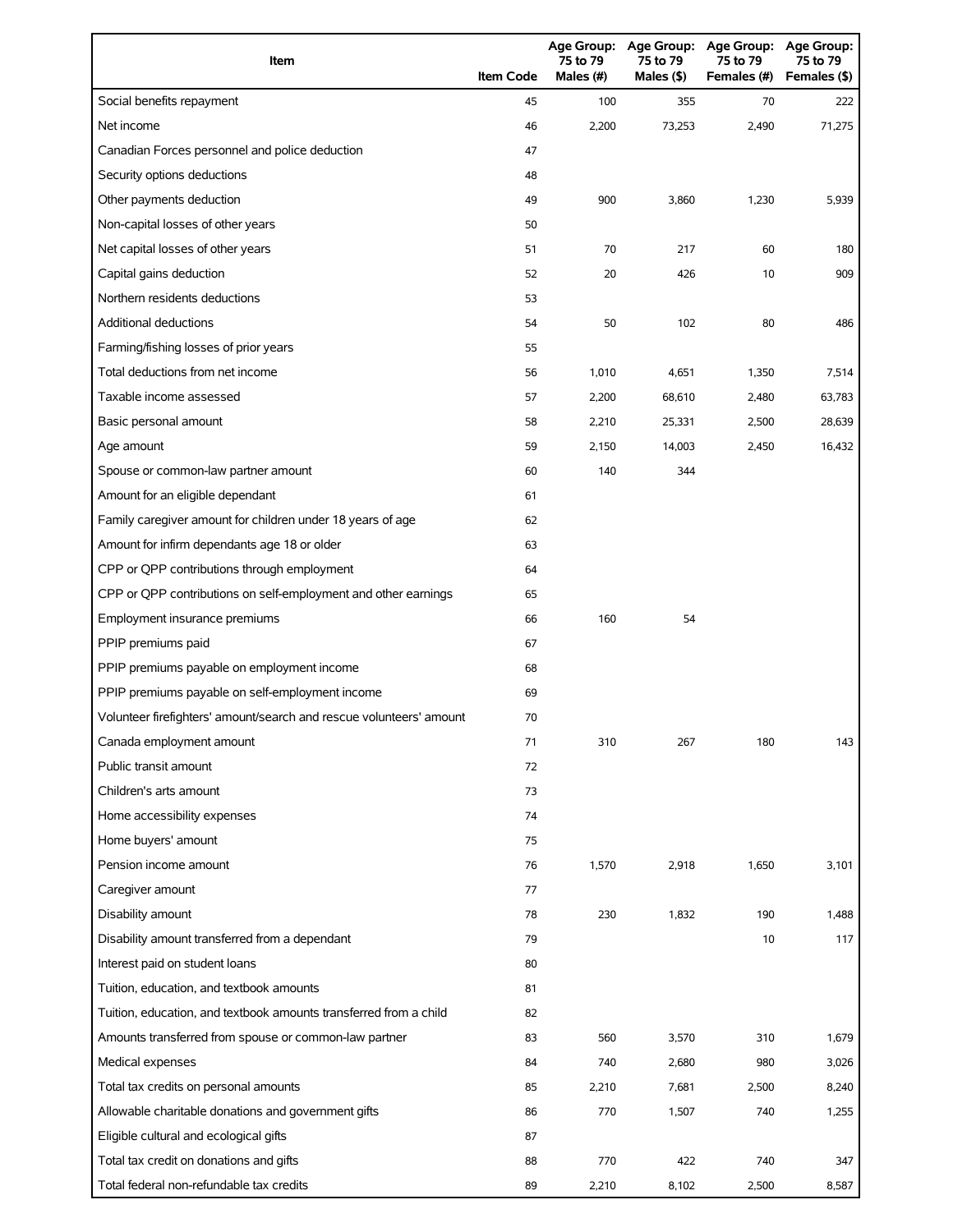| Item                                                        | <b>Item Code</b> | 75 to 79<br>Males (#) | Age Group: Age Group:<br>75 to 79<br>Males $($ \$ $)$ | <b>Age Group:</b><br>75 to 79<br>Females (#) | Age Group:<br>75 to 79<br>Females (\$) |
|-------------------------------------------------------------|------------------|-----------------------|-------------------------------------------------------|----------------------------------------------|----------------------------------------|
| Federal dividend tax credit                                 | 90               | 380                   | 567                                                   | 360                                          | 383                                    |
| Minimum tax carryover                                       | 91               |                       |                                                       |                                              |                                        |
| Basic federal tax                                           | 92               | 1,050                 | 4,037                                                 | 1,010                                        | 3,057                                  |
| Federal foreign tax credit                                  | 93               | 150                   | 53                                                    | 190                                          | 94                                     |
| Federal political contribution tax credit                   | 94               | 50                    | 7                                                     | 30                                           | 5                                      |
| Investment tax credit                                       | 95               |                       |                                                       |                                              |                                        |
| Labour-sponsored funds tax credit (federally registered)    | 96               |                       |                                                       |                                              |                                        |
| Labour-sponsored funds tax credit (provincially registered) | 97               |                       |                                                       |                                              |                                        |
| Alternative minimum tax payable                             | 98               |                       |                                                       |                                              |                                        |
| Net federal tax                                             | 99               | 1,040                 | 3,958                                                 | 1,010                                        | 2,958                                  |
| CPP contributions on self-employment                        | 100              |                       |                                                       |                                              |                                        |
| Social Benefits repayment                                   | 101              | 100                   | 355                                                   | 70                                           | 222                                    |
| Working income tax benefit (WITB)                           | 102              |                       |                                                       |                                              |                                        |
| Children's fitness tax credit                               | 103              |                       |                                                       |                                              |                                        |
| Eligible educator school supply tax credit                  | 104              |                       |                                                       |                                              |                                        |
| Net provincial or territorial tax                           | 105              | 1.440                 | 4,086                                                 | 1,400                                        | 3,272                                  |
| Total tax payable                                           | 106              | 1,440                 | 8,400                                                 | 1,400                                        | 6,452                                  |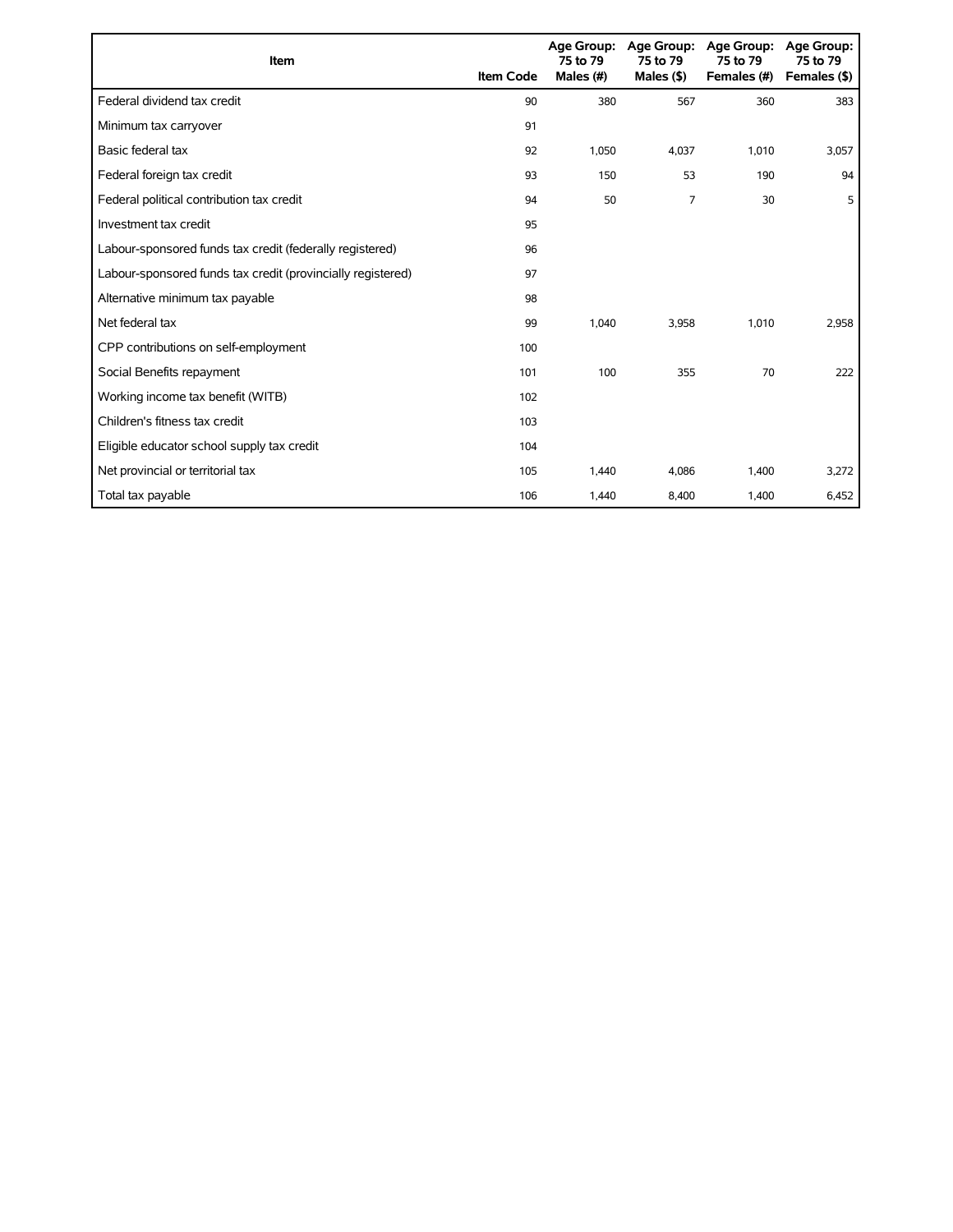| Item                                                                                | Item<br>Code   | Age<br>Group:<br>80 and<br>over Males<br>(# ) | Age<br>Group:<br>80 and<br>over Males<br>(5) | Age<br>Group:<br>80 and<br>over<br>Females (#) | Age<br>Group:<br>80 and<br>over<br>Females (\$) |
|-------------------------------------------------------------------------------------|----------------|-----------------------------------------------|----------------------------------------------|------------------------------------------------|-------------------------------------------------|
| Number of taxable returns                                                           | $\mathbf{1}$   | 1,540                                         |                                              | 1,910                                          |                                                 |
| Number of non-taxable returns                                                       | $\overline{2}$ | 1,220                                         |                                              | 2,420                                          |                                                 |
| Total number of returns                                                             | 3              | 2,760                                         |                                              | 4,330                                          |                                                 |
| Employment income                                                                   | 4              | 80                                            | 1,218                                        | 30                                             | 306                                             |
| Commissions (from employment)                                                       | 5              |                                               |                                              |                                                |                                                 |
| Other employment income                                                             | 6              | 120                                           | 69                                           |                                                |                                                 |
| Old age security (OAS) pension                                                      | 7              | 2,730                                         | 17,976                                       | 4,300                                          | 28,584                                          |
| CPP or QPP benefits                                                                 | 8              | 2,720                                         | 20,543                                       | 4,030                                          | 26,651                                          |
| Other pensions and superannuation                                                   | 9              | 1,760                                         | 34,818                                       | 2,360                                          | 31,864                                          |
| Elected split-pension amount                                                        | 10             | 200                                           | 1,346                                        | 440                                            | 4,661                                           |
| Universal child care benefit (UCCB)                                                 | 11             |                                               |                                              |                                                |                                                 |
| Employment insurance and other benefits                                             | 12             | 20                                            | 201                                          |                                                |                                                 |
| Taxable amount of dividends from taxable Canadian corporations                      | 13             | 650                                           | 6,752                                        | 820                                            | 7,305                                           |
| Interest and other investment income                                                | 14             | 1,220                                         | 2,265                                        | 1,700                                          | 3,564                                           |
| Net partnership income (limited or non-active partners only)                        | 15             |                                               |                                              |                                                |                                                 |
| Net rental income                                                                   | 16             | 100                                           | 513                                          | 90                                             | 434                                             |
| Taxable capital gains                                                               | 17             | 440                                           | 7,341                                        | 590                                            | 3,799                                           |
| RRSP income                                                                         | 18             | 130                                           | 644                                          | 150                                            | 629                                             |
| Other income                                                                        | 19             | 380                                           | 3,171                                        | 550                                            | 2,756                                           |
| Net business income                                                                 | 20             | 40                                            | $-23$                                        | 30                                             | 154                                             |
| Net professional income                                                             | 21             |                                               |                                              |                                                |                                                 |
| Net commission income                                                               | 22             |                                               |                                              |                                                |                                                 |
| Net farming income                                                                  | 23             | 90                                            | $-262$                                       |                                                |                                                 |
| Net fishing income                                                                  | 24             |                                               |                                              |                                                |                                                 |
| Workers' compensation benefits                                                      | 25             | 90                                            | 598                                          | 60                                             | 368                                             |
| Social assistance payments                                                          | 26             | 60                                            | 487                                          | 190                                            | 1,318                                           |
| Net federal supplements                                                             | 27             | 1,280                                         | 4,929                                        | 2,530                                          | 12,839                                          |
| Total income assessed                                                               | 28             | 2,760                                         | 102,857                                      | 4,330                                          | 125,283                                         |
| Registered pension plan (RPP) deduction                                             | 29             | 10                                            | 12                                           |                                                |                                                 |
| RRSP/PRPP deduction                                                                 | 30             |                                               |                                              |                                                |                                                 |
| Deduction for elected split-pension amount                                          | 31             | 670                                           | 7,500                                        | 110                                            | 706                                             |
| Annual union, professional, or like dues                                            | 32             | 60                                            | 8                                            | 30                                             | $\mathbf{1}$                                    |
| Child care expenses                                                                 | 33             |                                               |                                              |                                                |                                                 |
| Business investment loss                                                            | 34             |                                               |                                              |                                                |                                                 |
| Moving expenses                                                                     | 35             |                                               |                                              |                                                |                                                 |
| Support payments made                                                               | 36             | 10                                            | 102                                          |                                                |                                                 |
| Carrying charges and interest expenses                                              | 37             | 320                                           | 494                                          | 380                                            | 890                                             |
| Deduction for CPP/QPP contributions on self-employment and other earnings           | 38             |                                               |                                              |                                                |                                                 |
| Deduction for provincial parental insurance plan (PPIP) premiums on self-employment |                |                                               |                                              |                                                |                                                 |
| income                                                                              | 39             |                                               |                                              |                                                |                                                 |
| Exploration and development expenses                                                | 40             |                                               |                                              |                                                |                                                 |
| Other employment expenses                                                           | 41             |                                               |                                              |                                                |                                                 |
| Clergy residence deduction                                                          | 42             |                                               |                                              |                                                |                                                 |
| Other deductions                                                                    | 43             |                                               |                                              | 90                                             | 848                                             |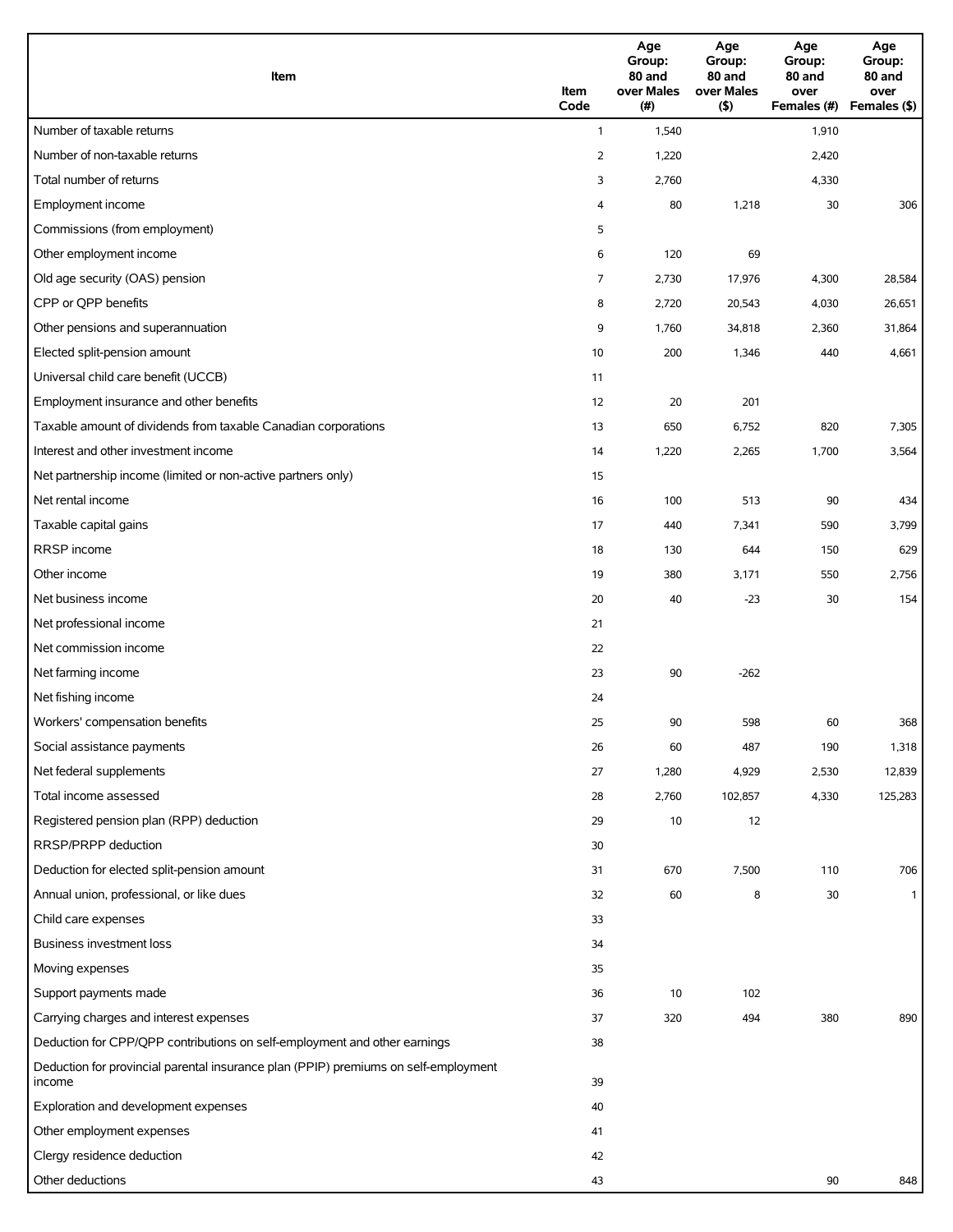| Item                                                                | <b>Item Code</b> | 80 and<br>over Males<br>(# ) | 80 and<br>over Males<br>(5) | Age Group: Age Group: Age Group: Age Group:<br>80 and<br>over<br>Females (#) | 80 and<br>over<br>Females (\$) |
|---------------------------------------------------------------------|------------------|------------------------------|-----------------------------|------------------------------------------------------------------------------|--------------------------------|
| Total deductions before adjustments                                 | 44               | 940                          | 8,818                       | 560                                                                          | 2,564                          |
| Social benefits repayment                                           | 45               | 120                          | 429                         | 120                                                                          | 425                            |
| Net income                                                          | 46               | 2,760                        | 93,716                      | 4,320                                                                        | 122,300                        |
| Canadian Forces personnel and police deduction                      | 47               |                              |                             |                                                                              |                                |
| Security options deductions                                         | 48               |                              |                             |                                                                              |                                |
| Other payments deduction                                            | 49               | 1,330                        | 6,009                       | 2,580                                                                        | 14,516                         |
| Non-capital losses of other years                                   | 50               |                              |                             |                                                                              |                                |
| Net capital losses of other years                                   | 51               | 80                           | 195                         | 90                                                                           | 84                             |
| Capital gains deduction                                             | 52               | 30                           | 2,780                       |                                                                              |                                |
| Northern residents deductions                                       | 53               |                              |                             |                                                                              |                                |
| Additional deductions                                               | 54               | 70                           | 205                         | 170                                                                          | 1,644                          |
| Farming/fishing losses of prior years                               | 55               |                              |                             |                                                                              |                                |
| Total deductions from net income                                    | 56               | 1,470                        | 9,285                       | 2,770                                                                        | 17,732                         |
| Taxable income assessed                                             | 57               | 2,760                        | 84,441                      | 4,280                                                                        | 105,256                        |
| Basic personal amount                                               | 58               | 2,760                        | 31,668                      | 4,330                                                                        | 49,638                         |
| Age amount                                                          | 59               | 2,680                        | 17,693                      | 4,240                                                                        | 28,776                         |
| Spouse or common-law partner amount                                 | 60               |                              |                             | 30                                                                           | 175                            |
| Amount for an eligible dependant                                    | 61               |                              |                             |                                                                              |                                |
| Family caregiver amount for children under 18 years of age          | 62               |                              |                             |                                                                              |                                |
| Amount for infirm dependants age 18 or older                        | 63               |                              |                             |                                                                              |                                |
| CPP or QPP contributions through employment                         | 64               |                              |                             |                                                                              |                                |
| CPP or QPP contributions on self-employment and other earnings      | 65               |                              |                             |                                                                              |                                |
| Employment insurance premiums                                       | 66               | 40                           | 13                          |                                                                              |                                |
| PPIP premiums paid                                                  | 67               |                              |                             |                                                                              |                                |
| PPIP premiums payable on employment income                          | 68               |                              |                             |                                                                              |                                |
| PPIP premiums payable on self-employment income                     | 69               |                              |                             |                                                                              |                                |
| Volunteer firefighters' amount/search and rescue volunteers' amount | 70               |                              |                             |                                                                              |                                |
| Canada employment amount                                            | 71               | 200                          | 122                         | 90                                                                           | 50                             |
| Public transit amount                                               | 72               |                              |                             |                                                                              |                                |
| Children's arts amount                                              | 73               |                              |                             |                                                                              |                                |
| Home accessibility expenses                                         | 74               |                              |                             |                                                                              |                                |
| Home buyers' amount                                                 | 75               |                              |                             |                                                                              |                                |
| Pension income amount                                               | 76               | 1,850                        | 3,462                       | 2,570                                                                        | 4,724                          |
| Caregiver amount                                                    | 77               |                              |                             |                                                                              |                                |
| Disability amount                                                   | 78               | 400                          | 3,225                       | 520                                                                          | 4,184                          |
| Disability amount transferred from a dependant                      | 79               | 20                           | 157                         | 20                                                                           | 152                            |
| Interest paid on student loans                                      | 80               |                              |                             |                                                                              |                                |
| Tuition, education, and textbook amounts                            | 81               |                              |                             |                                                                              |                                |
| Tuition, education, and textbook amounts transferred from a child   | 82               |                              |                             |                                                                              |                                |
| Amounts transferred from spouse or common-law partner               | 83               | 750                          | 4,785                       | 270                                                                          | 1,317                          |
| Medical expenses                                                    | 84               | 1,040                        | 6,844                       | 1,780                                                                        | 13,452                         |
| Total tax credits on personal amounts                               | 85               | 2,760                        | 10,301                      | 4,330                                                                        | 15,409                         |
| Allowable charitable donations and government gifts                 | 86               | 970                          | 2,246                       | 1,310                                                                        | 3,184                          |
| Eligible cultural and ecological gifts                              | 87               |                              |                             |                                                                              |                                |